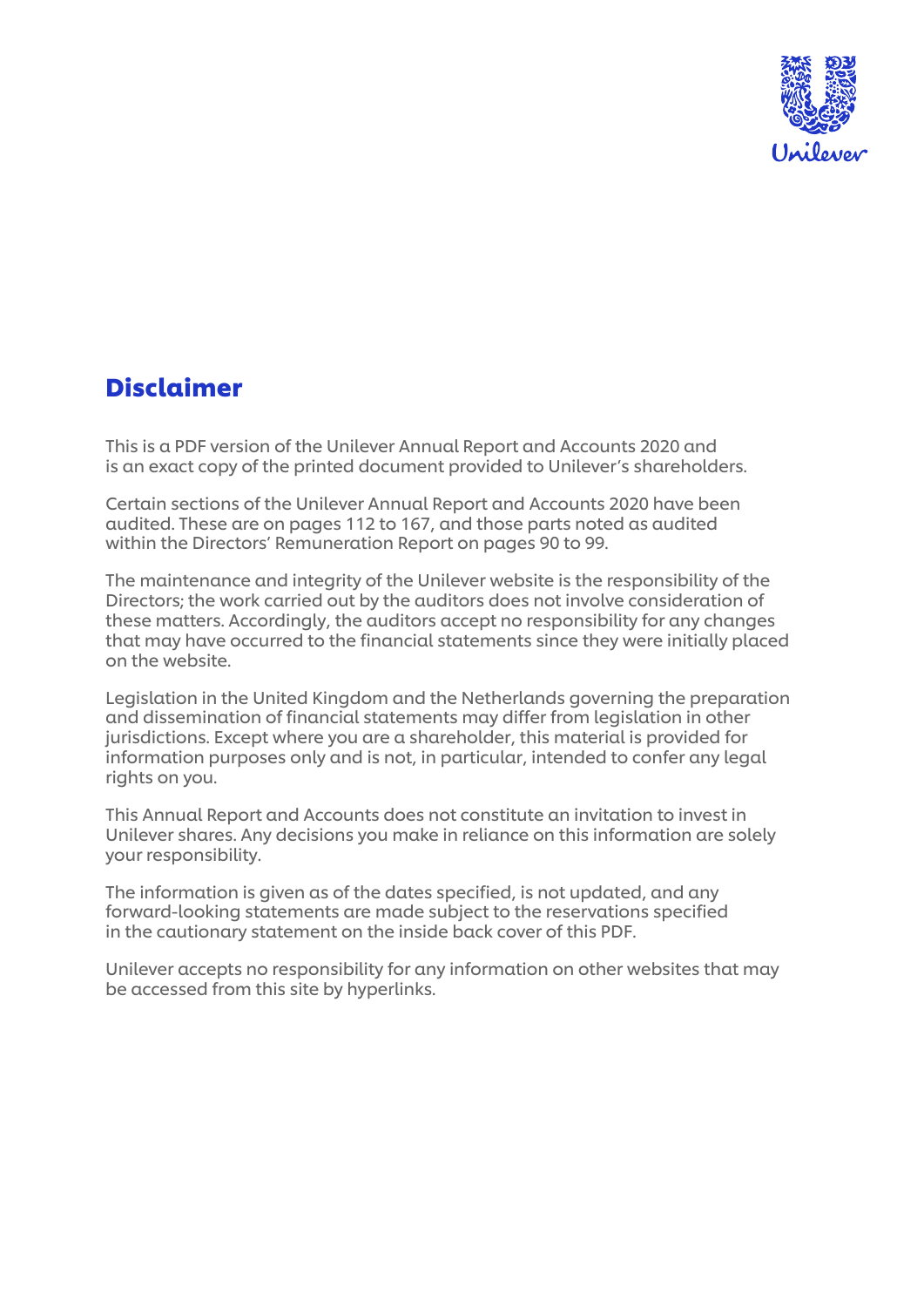# Directors' Remuneration Report

## Committee members and attendance

|                                                             | Attendance |
|-------------------------------------------------------------|------------|
| Andrea Jung Chair                                           | 7/7        |
| Vittorio Colao<br>(Member and Chair until 18 February 2021) | 7/7        |
| <b>Nils Andersen</b>                                        | 7/7        |
| Laura Cha<br>(Member as from 30 April 2020)                 | 4/4        |
| <b>Marijn Dekkers</b><br>(Member until 30 April 2020)       | 3/3        |

This table shows the membership of the Compensation Committee (Committee) together with their attendance at meetings during 2020. Attendance is expressed as the number of meetings attended out of the number eligible to be attended.

## Letter from the Chair

## Dear shareholders,

As the Committee Chair, I am pleased to present Unilever's Directors' Remuneration Report 2020. In the sections below, I set out:

- our business performance in 2020 and how it links to key remuneration outcomes for the year; and
- our new Remuneration Policy, which is being presented for shareholder approval at the May 2021 AGM.

## Business performance and remuneration

Unilever demonstrated in 2020 resilience and agility in the face of an unprecedented and continuing global crisis.

Throughout the Covid-19 pandemic, Unilever acted decisively to place health, safety and wellbeing of our people worldwide at the forefront of our decisions during this extraordinary period. Our supply chain teams and frontline employees maintained production levels across 290 manufacturing sites and were able to ensure the supply of essential hygiene and food products. We protected our workforce from sudden drops in pay arising from market disruption or from being unable to undertake their role. This protection covered not only our employees but also contractors and others who we manage or who work on our sites, on a full- or part-time basis. Unilever has delivered this protection without seeking any direct financial support from any government worldwide.

During 2020, Unilever moved quickly to focus the business on competitive growth, absolute underlying operating profit and Free Cash Flow delivery. The business responded swiftly to shifts in customer demand patterns. Growth was driven by hand and home hygiene products and in home food and refreshments. Food service and out of home ice cream sales declined, impacted by channel closures. As people stayed at home and had fewer opportunities to socialise, they spent less time on personal care which impacted sales in much of the Beauty and Personal Care business. Online channels grew strongly, and our e-commerce business grew significantly. Alongside growing competitively with an increase in underlying sales of 1.9%, Unilever generated underlying operating profit of €9.4 billion and Free Cash Flow of €7.7 billion, an increase of €1.5 billion compared to the prior year.

Unilever maintained its quarterly shareholder dividend throughout the year, and increased it in the fourth quarter, reflecting our confidence in the prospects for our business as the impact of the pandemic on our markets became clearer.

#### Outcomes for 2020 annual bonus

The formulaic outcome for the 2020 annual bonus plan against targets that were set before the Covid-19 pandemic came into view was 48% as detailed in the chart on page 90.

After careful consideration, the Committee decided neither to change the targets in response to the pandemic nor to exercise discretion on the formulaic outcome, which therefore will be applied for the Executive Directors and members of the Unilever Leadership Executive (ULE).

Accordingly, the Committee confirmed a bonus of 48% of target opportunity for both the CEO Alan Jope (resulting in a bonus of 72% of fixed pay against a target of 150%), and the CFO Graeme Pitkethly (resulting in a bonus of 58% of fixed pay against a target of 120%).

## Outcomes for GSIP and MCIP vesting in 2021

Whilst we have fallen short of our multi-year 3-5% growth ambition, we were well on track to achieve our Underlying Operating Margin improvement (UOM) ambition of 20% before the impact of Covid-19. Our Free Cash Flow was well ahead of target and our Return On Invested Capital (ROIC) was in the high teens. We faced challenges delivering our Underlying Earnings Per Share (EPS) Growth targets due to the negative impact of Covid-19 and the headwind of elevated translation currency impacts. Over the past three years (2018-2020) Total Shareholder Return (TSR) did not reach the threshold for vesting. We continued to make strong progress on our USLP agenda, achieving a 130% outcome for the Sustainability Progress Index.

After careful consideration, the Committee decided neither to change the targets for these long-term incentive plans in response to the pandemic nor to exercise discretion on the formulaic outcomes. The following outcomes therefore will be applied for respective Executive Directors and members of the Unilever Leadership Executive (ULE).

The formulaic outcome for the 2017-2020 Management Co-Investment Plan (MCIP) was 83% of target as detailed in the chart on page 92, (corresponding to a vesting of 42% of the maximum of 200% for our two Executive Directors), as detailed on page 92.

The formulaic outcome for the 2018-2020 Global Share Incentive Plan (GSIP) was 52% of target as detailed in the chart on page 91 corresponding to a vesting of 26% of the maximum of 200% for the CFO (who received an award in 2018 under this plan), as detailed on page 91.

## Our new Remuneration Policy for 2021

Our Remuneration Policy was last approved at the May 2018 AGM. Consequently, it reaches the end of its three-year approval period and a new Remuneration Policy is being presented for shareholder approval at the May 2021 AGM.

The Committee has closely monitored the external environment on pay together with shareholder views and feedback from employees at all levels on the current reward structure.

The key changes we are proposing to make to our Executive Directors' Remuneration Policy are to:

- replace the current long-term incentive plan, MCIP, with a new Performance Share Plan (PSP) that is entirely separate from the annual bonus plan;
- replace the voluntary investment of bonus through MCIP with a mandatory deferral of 50% of the annual bonus in shares for three years;
- set performance measures for the PSP that are strategically aligned with the business, as outlined below; and
- reduce the long-term performance period from four to three years while maintaining a five-year period from award to release on PSP by increasing the retention period from one year to two years.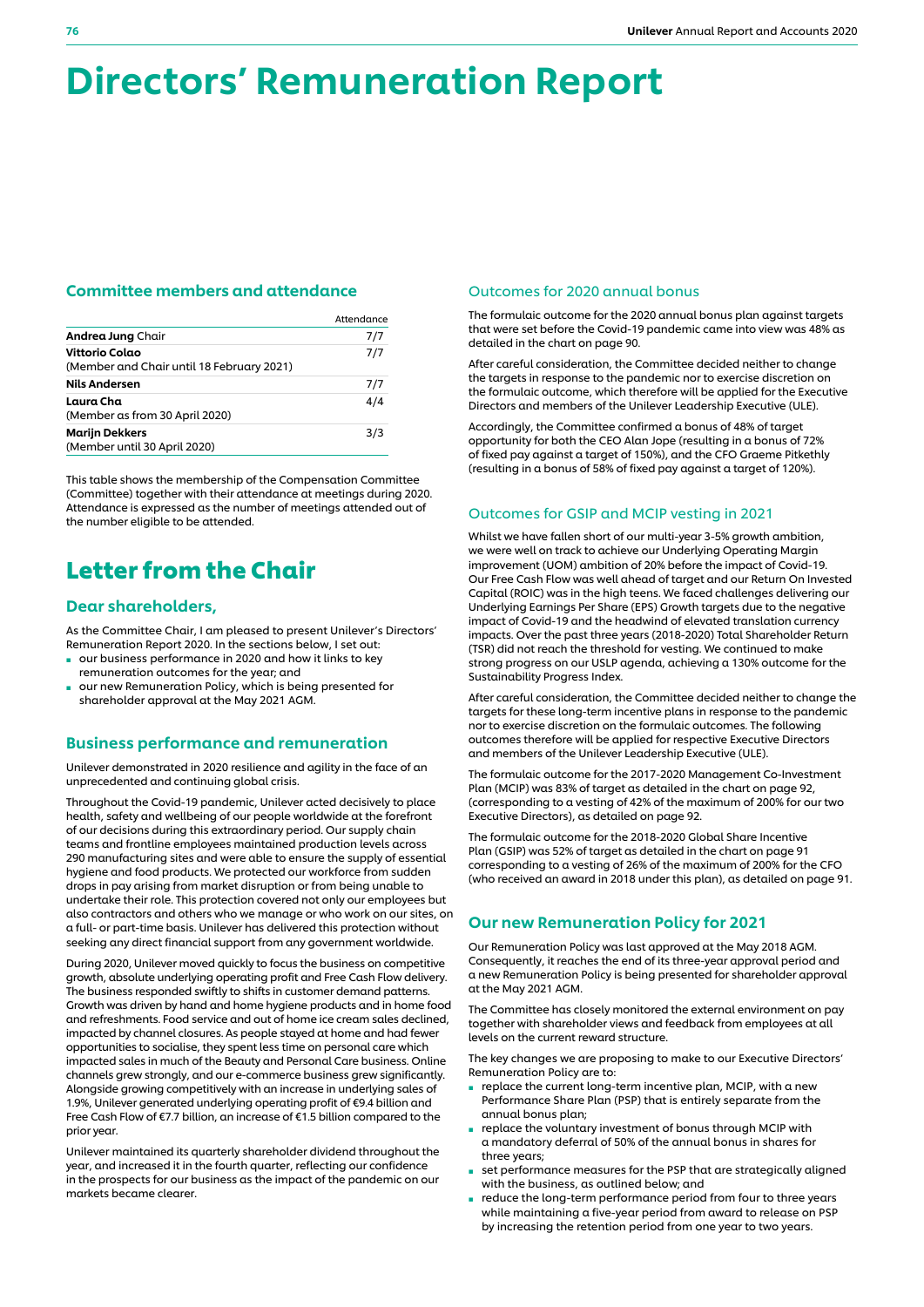The Committee is making these changes to:

- **■** simplify remuneration arrangements;
- enable the Committee to set stretching but achievable performance targets over realistic timeframes;
- make incentives more resilient and less dependent on the outcome of the short term incentive;
- deleverage incentives by separating the short- and long-term incentive plans (that were previous linked through MCIP);
- reduce maximum pay;
- maintain our Executive Directors' overall pay at a relatively restrained level compared to peers; and
- more closely align Unilever's reward structure with standard market practice.

Having undertaken an extensive consultation exercise before finalising the new Remuneration Policy, the Committee believes it can be fully supported by the great majority of our shareholders.

As with our previous Reward Framework, Unilever will cascade the new approach across our 14,400+ managers throughout the whole business worldwide. Many of the most junior colleagues have shared feedback that they find the current MCIP structure complex and financially burdensome, which may negatively impact the motivational effectiveness of current remuneration arrangements. The Committee is satisfied that the new structure addresses these issues, and is therefore confident that the new approach will be well received by employees.

## Changes to Remuneration Policy

The key changes in the new Executive Directors' Remuneration Policy are summarised in the following sections.

## Change in target and maximum pay levels

In moving from the current MCIP to the proposed PSP structure, the annual bonus opportunity remains unchanged while the potential value of the long-term PSP has been increased at target and decreased at maximum. The overall result is an increase in target pay of 13%/12% for the CEO/CFO respectively and decrease in maximum pay of 6% for both individuals.

As fixed pay and annual bonus remain unchanged, the increase in target pay opportunity can only be realised through the delivery of long-term performance against stretching three-year performance conditions with any such award held in Unilever shares for a further two years. This strengthens alignment of Executive Directors' pay to the long-term performance of the business and the shareholder experience, while reducing the level of maximum pay.

In determining the quantum for pay, the Committee did consider external benchmarking data against a group of comparable major European companies, as detailed on page 79. Whilst the Committee is neither led by benchmarking data, nor targets a specific benchmark position, this data provides an important reference point to ensure that pay levels for the Executive Directors of Unilever are not significantly out of line with the market. Under the proposed policy, total target compensation is around lower quartile for our CEO and around median for our CFO. The Committee is mindful that this relatively low market position is in contrast to Unilever's market capitalisation in the top quartile of the comparator group. The Committee believes this market benchmarking data clearly shows that the proposals do not provide excessive levels of remuneration versus the market. Furthermore, the Committee believes that a lower level of target compensation than proposed would create undue risks in terms of retention and or any future recruitment.

## Incentive performance measures for 2021

Our proposed annual bonus policy continues to state that at least 70% of measures must be financial in nature. For 2021 all of our proposed measures are financial and they are the same as for 2020:

- Underlying Sales Growth (1/3);
- Underlying Operating Margin (1/3);
- Free Cash Flow (1/3).

The Committee continues to believe that these are the best measures to assess one year financial performance at Unilever.

We are proposing a new set of metrics for our long-term incentive, PSP, to further strengthen strategic alignment to the company's longer term aims:

- Competitiveness: % Business Winning Market Share (25%);
- Cumulative Free Cash Flow (25%);
- Return On Invested Capital (ROIC) (25%);
- Sustainability Progress Index (25%).

The rationale for each of the proposed PSP performance measures for 2021 is set out below:

- Competitiveness: % Business Winning Market Share: Winning market share across our portfolio is a key strategic driver for long-term sustainable growth. Accordingly, this measure assesses, each year, the aggregate turnover of portfolio components (country/category cells) where Unilever is gaining market share as a % of total turnover that is measured by market data. It measures what proportion of our revenue is being generated when growing market share versus our competitors. In adopting this measure, the Committee has confirmed the focus on gaining share across the breadth of our portfolio and believes this is the best method to track progress. As with other measures, the Committee will undertake a supplementary evaluation, to confirm that the outcome of this measure provides a good and fair assessment of how competitiveness is contributing to Unilever's growth performance.
- Cumulative Free Cash Flow measure: Free Cash Flow from operating activities in current currency ensures sufficient cash is available to fund a range of strategic capital allocation choices.
- Return On Invested Capital (ROIC): Supports disciplined investment of capital within the business and encourages acquisitions which create long-term value.
- Sustainability Progress Index (SPI): Building a sustainable business that benefits multiple stakeholders continues to be Unilever's Business model. Consequently, the Committee has resolved to retain SPI as a long-term performance measure.

## Engaging with shareholders

Before finalising the new Remuneration Policy, the Committee consulted with shareholders, and major proxy advisers including the Investment Association, ISS, Glass Lewis, Hermes and Eumedion on the new Policy. I would like to take this opportunity to thank all of the shareholders and proxy voting agencies for their time spent engaging with us and providing commentary on our proposed changes to our Directors' Remuneration Policy.

Through this consultation process, the Committee was pleased to receive overwhelming support for the main structural changes to our Remuneration Policy. In particular, shareholders were supportive of delinking the annual bonus from the long-term incentive opportunity through the discontinuation of MCIP and its replacement with the new PSP, together with mandatory deferral of half the annual bonus award in Unilever shares for three years.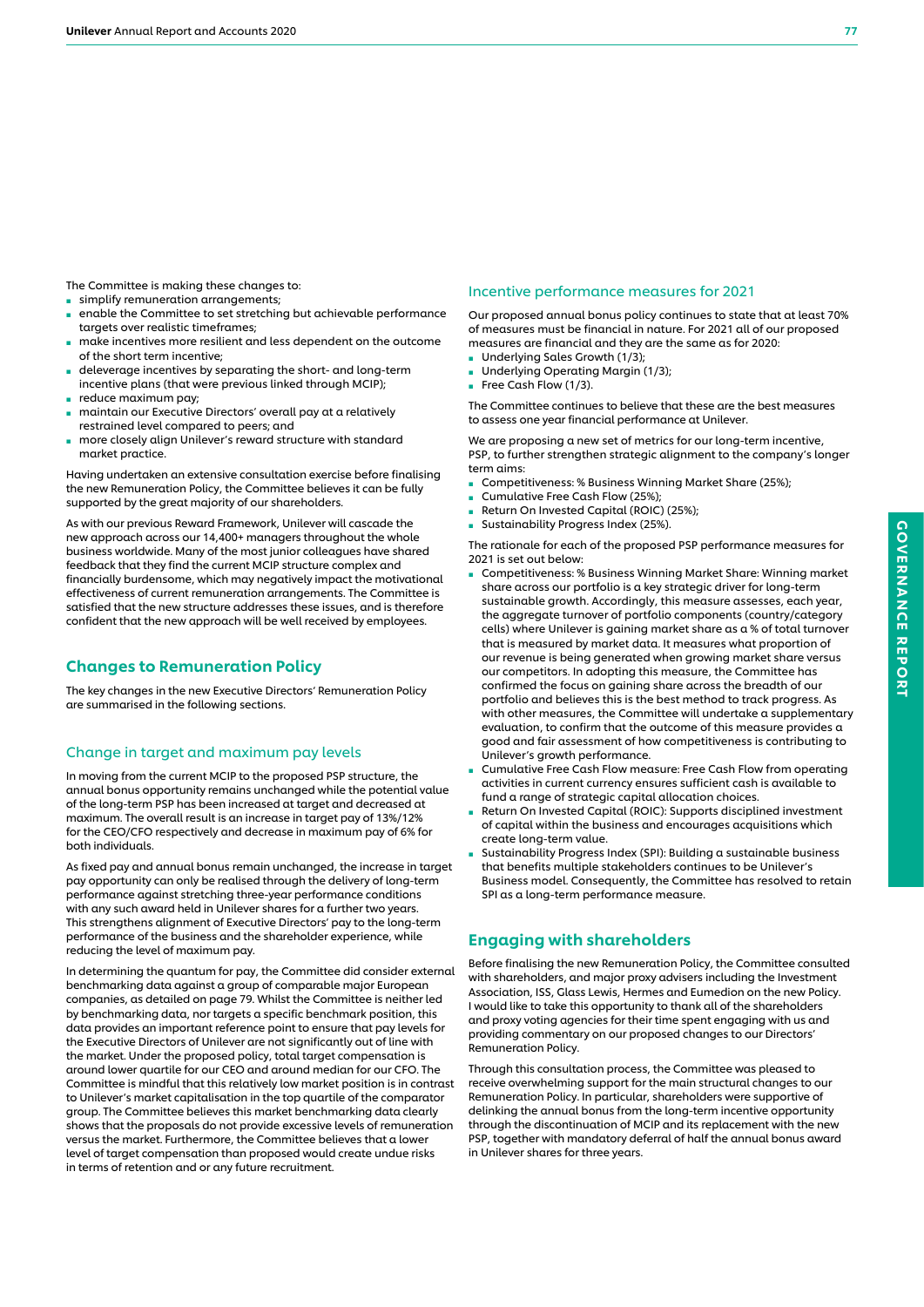During our consultation process, a significant number of investors expressed a strong view that they would prefer ROIC to be retained as a performance measure within the PSP instead of the introduction of relative total shareholder return (TSR), as we had originally proposed. The Board is committed to generating superior returns on capital for our investors and whilst the Committee felt that a relative TSR measure would more closely reflect the shareholder experience we reflected on the feedback and decided to retain ROIC within the PSP, in line with the views expressed by shareholders.

Some shareholders asked if we will maintain the current policy limits to discretion i.e. that formulaic incentive outcomes can be adjusted upwards and downwards by up to 25% for annual bonus and 10% for the long-term incentive. In line with the UK Corporate Governance Code and best practice the Committee decided to remove these limits so that the Committee can use discretion fully to override any formulaic outcome (including to nil) that does not accurately reflect the outcome the Committee considers to be appropriate to the circumstances.

## Executive Director fixed pay increases

There will be no fixed pay review for the Executive Directors in the first half of 2021. Such a review will take place in the second half of 2021, with any potential changes based on performance, external circumstances and salary increases for the wider workforce.

## CEO and CFO Target Total Pay

|                           |                                  | <b>Alan Jope CEO</b><br>€'000 p.a. | <b>Graeme Pitkethly CFO</b><br>€'000 p.a. |                   |  |
|---------------------------|----------------------------------|------------------------------------|-------------------------------------------|-------------------|--|
|                           | <b>Proposed</b><br><b>Policy</b> | Current<br>Policy                  | <b>Proposed</b><br><b>Policy</b>          | Current<br>Policy |  |
| Fixed pay                 | 1,508                            | 1,508                              | 1,136                                     | 1,136             |  |
| Bonus (% fixed pay)       | 2.262<br>(150%)                  | 2.262<br>(150%)                    | 1.363<br>(120%)                           | 1.363<br>(120%)   |  |
| PSP (% fixed pay)         | 3.016<br>(200%)                  | n/a                                | 1.817<br>(160%)                           | n/a               |  |
| MCIP* Match share award   | n/a                              | 2,273<br>(150%)                    | n/a                                       | 1,370<br>(120%)   |  |
| <b>Total Compensation</b> | 6,786                            | 6,043                              | 4,316                                     | 3,869             |  |

## CEO and CFO Maximum Total Pay

|                           |                                                       | <b>Alan Jope CEO</b><br>€'000 p.a. | <b>Graeme Pitkethly CFO</b><br>€'000 p.a. |                   |  |
|---------------------------|-------------------------------------------------------|------------------------------------|-------------------------------------------|-------------------|--|
|                           | <b>Proposed</b><br>Current<br><b>Policy</b><br>Policy |                                    | <b>Proposed</b><br><b>Policy</b>          | Current<br>Policy |  |
| Fixed pay                 | 1,508                                                 | 1,508                              | 1,136                                     | 1,136             |  |
| Bonus (% fixed pay)       | 3,393<br>(225%)                                       | 3,393<br>(225%)                    | 2.045<br>(180%)                           | 2.045<br>(180%)   |  |
| PSP (% fixed pay)         | 6,032<br>(400%)                                       | n/a                                | 3,635<br>(320%)                           | n/a               |  |
| MCIP* Match share award   | n/a                                                   | 6,820<br>(450%)                    | n/a                                       | 4,110<br>(360%)   |  |
| <b>Total Compensation</b> | 10,933                                                | 11.721                             | 6.816                                     | 7.291             |  |

The figures in these tables are calculated pursuant to UK requirements.

MCIP at maximum (67%) investment of bonus

## Engaging with employees

As previously announced, the Board decided to share the responsibility for workforce engagement among all Non-Executive Directors to ensure that all Directors have a collective responsibility for bringing employee views into relevant board discussion. We continued these engagements in 2020, see page 63 for a summary of the discussions that took place. I also communicated to all employees to provide an update of Unilever's Executive Directors' remuneration, highlighting how this aligns with employees' remuneration and with our medium and long-term purpose and strategy. In the context of the renewal of the Remuneration Policy the Committee was briefed on employee feedback on the introduction of the new Reward Framework that was gathered through surveys, interviews, focus groups and consultation with the relevant employee representative bodies. See page 84.

## Implementation report

The annual report on remuneration in this report describes 2020 remuneration in detail together with the planned implementation of the proposed Remuneration Policy in 2021 (including remuneration decisions for 2021). It also includes a description of the Committee's key activities in the year.

On behalf of the Committee and the entire Board, I thank all shareholders and their representatives for their constructive engagement in 2020 and look forward to your support for our remuneration related proposals at the 2021 AGM.

Andrea Jung *Chair of the Compensation Committee*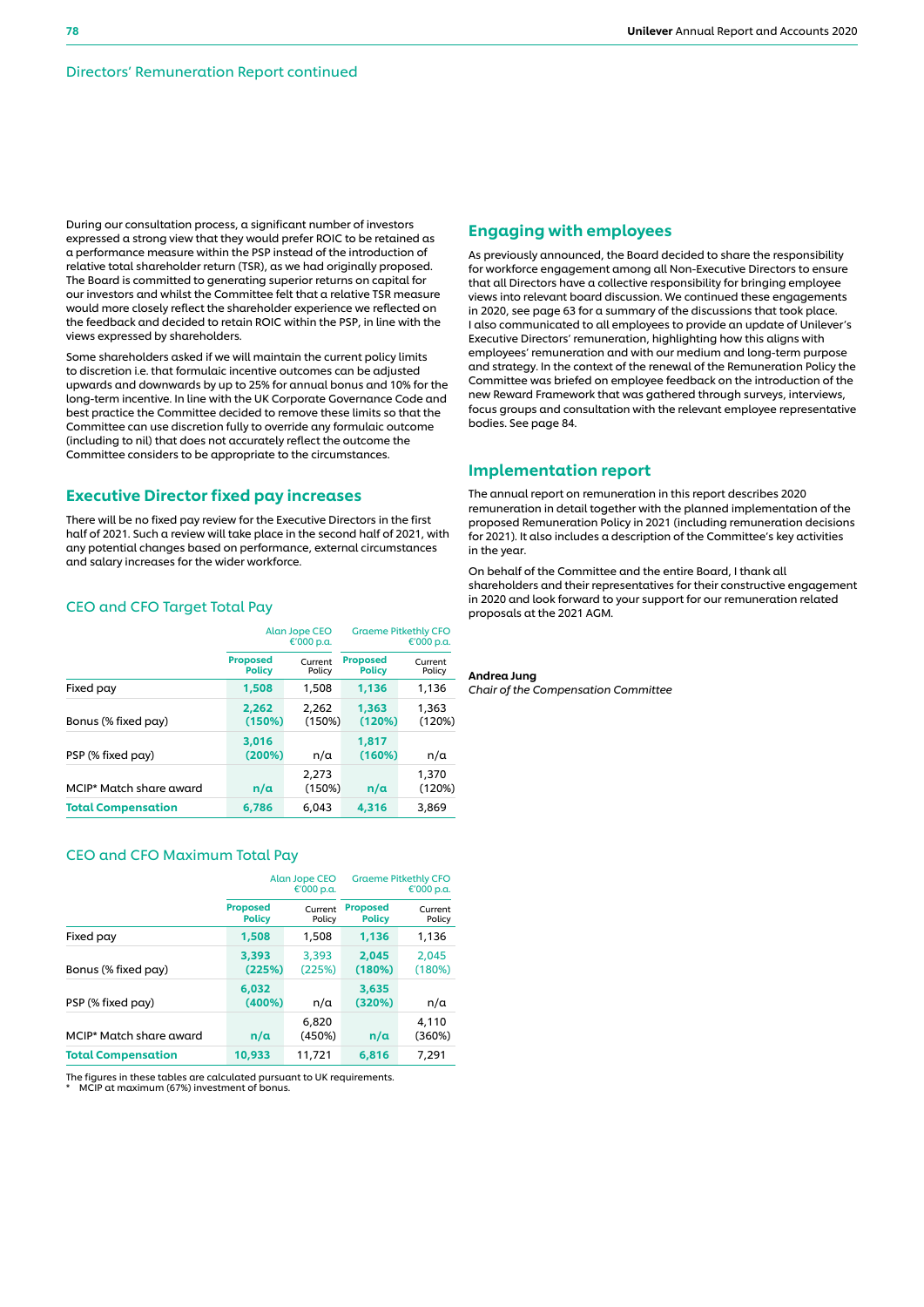## Directors' Remuneration Policy

## Policy report

The following sets out our new Directors' Remuneration Policy (the Remuneration Policy). It fundamentally continues our existing policy principles with some key proposed changes, which are discussed below.

This new Remuneration Policy will be presented for approval by shareholders at the 2021 AGM and, if approved, will apply to payments made after that date and will replace the existing remuneration policy in its entirety. It is intended that the new Remuneration Policy will apply for three years, although the Committee may seek approval for a new policy at an earlier point if it is considered appropriate. The supporting information section provides the rationale for any changes from the existing remuneration policy where appropriate.

**Opportunity** 

practice.

each Director.

circumstances, such as:

#### Fixed pay

#### Purpose and link to strategy

Supports the recruitment and retention of Executive Directors of the calibre required to implement our strategy. Reflects the individual's skills, experience, performance and role within the Group.

### Operation

Set by the Board on the recommendation of the Committee and generally reviewed once a year, with any changes usually effective from 1 January (although changes may be made at any other time if the Committee considers that is appropriate).

Fixed pay is paid in cash and is generally paid monthly. Fixed pay is set at an appropriate level to attract and retain Executive Directors of the required calibre, taking into account:

- our policy generally to pay at around the median of an appropriate peer group of other global companies of a similar financial size and complexity to Unilever;\*
- the individual's skills, experience and performance; and
- pay and conditions across the wider organisation.

#### Performance measures

#### n/a

\* The current peer group includes Anheuser-Bush InBev, Bayer, BP, British American Tobacco, Danone, Diageo, GlaxoSmithKline, Heineken, Hermes Intl., L'Oréal, LVMH, Nestlé, Novartis, Reckitt Benckiser, Royal Dutch Shell, Sanofi, Total and Volkswagen (XET). The peer group used for benchmarking purposes is reviewed regularly and<br>companies are added and/or removed at the Committee's disc

## Benefits

#### Purpose and link to strategy

Provides certain benefits on a cost-effective basis to aid attraction and retention of Executive Directors.

#### Operation

Benefits include provision of death, disability and medical insurance cover, directors' liability insurance and actual tax return preparation costs. Other benefits may be provided in the future where it is considered necessary by the Committee and/or required by legislation.

In the event that Unilever were to require an existing or new Executive Director to relocate, Unilever may pay appropriate relocation allowances for a specified time period of no more than three years. This may cover costs such as (but not limited to) relocation, cost of living, housing benefit, home leave, tax and social security equalisation and education assistance.

Executive Directors are entitled to participate on the same terms as all UK employees in the Unilever PLC Sharebuy Plan.

#### **Opportunity**

Based on the cost to Unilever of providing the benefit and dependent on individual circumstances.

Relocation allowances – the level of such benefits would be set at an appropriate level by the Committee, taking into account the circumstances of the individual and typical market practice.

Awards under the all-employee Unilever PLC Sharebuy Plan may be up to HMRC-approved limits. The only change in the value of the current benefits (for single figure purposes) will reflect changes in the costs of providing those benefits.

Performance measures

#### n/a

#### Supporting information

There are no changes relative to the previous remuneration policy.

#### Supporting information

to other employees within the Group.

Executive Director's scope or role;

established in the role; and

The maximum aggregate increase to fixed pay has been increased to 25% over the life of this Policy. This change is being made to provide the Committee flexibility in the case of any unforeseen circumstances. The Committee would engage with shareholders in the event that a material fixed pay increase is proposed.

Any increases will normally be in line with the range of increases awarded

Increases may be above this level or applied more frequently in certain

■ where a new Executive Director has been appointed to the Board at a rate lower than the typical market level for such a role and becomes

The maximum aggregate increase for the current Executive Directors during the time in which this policy applies will be no higher than 25% for

where there is, in the Committee's opinion, a significant change in an

where it is considered necessary to reflect significant changes in market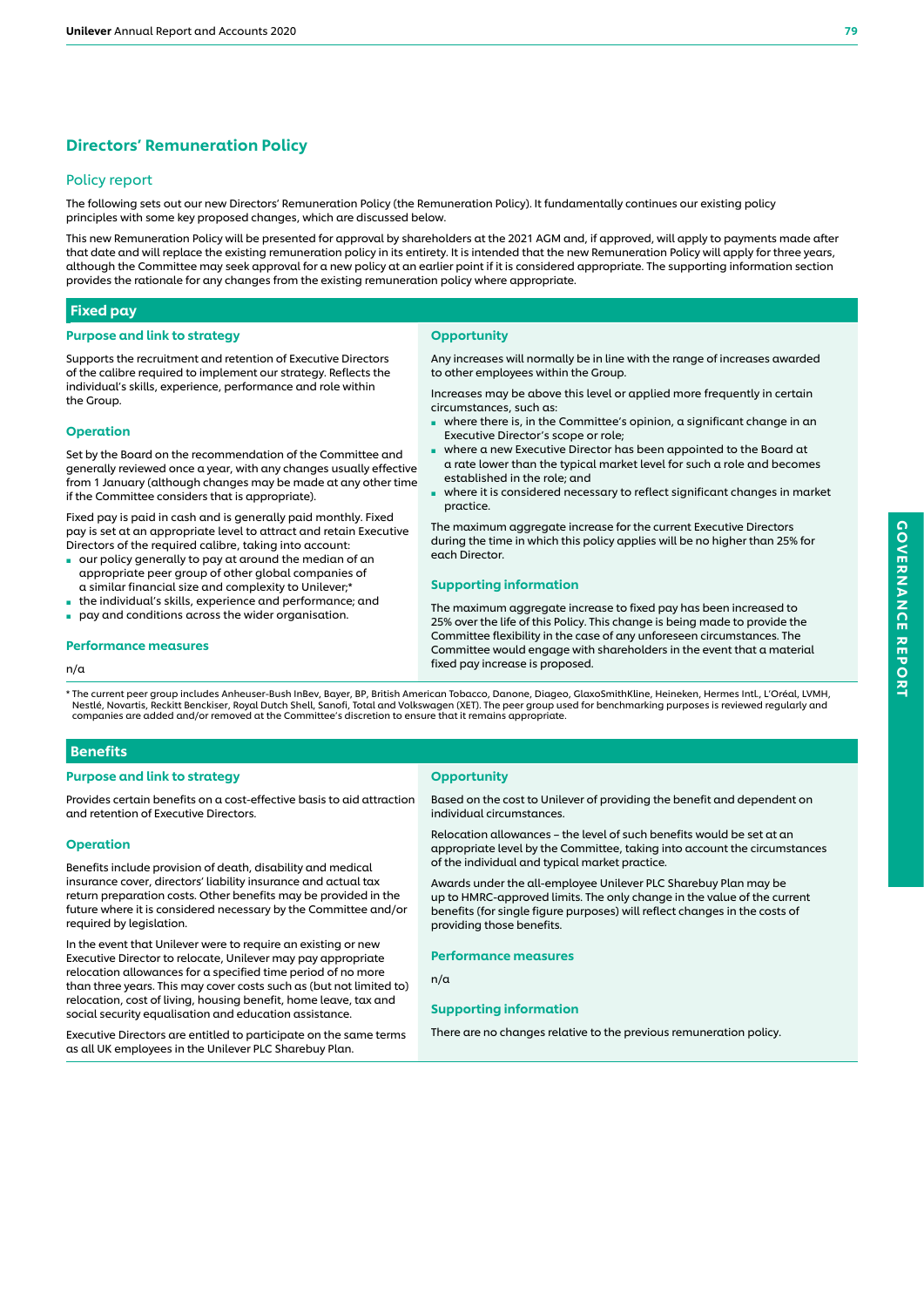## Annual bonus

#### Purpose and link to strategy

Incentivises year-on-year delivery of rigorous short-term financial, strategic and operational objectives selected to support our annual business strategy and the ongoing enhancement of shareholder value.

The ability to recognise performance through annual bonus enables us to manage our cost base flexibly and react to events and market circumstances.

#### Operation

Each year Executive Directors may have the opportunity to participate in the annual bonus plan. Executive Directors are set a target opportunity that is assessed against the business performance multiplier of up to 150% of target opportunity at the end of the year.

Directors are required to defer 50% of their bonus into shares or share awards for three years. Deferred bonus awards can earn dividends or dividend equivalents during the vesting period and may be satisfied in cash and/or shares. Deferral may be effected under the Unilever Share Plan, or by such other method as the Committee determines.

Ultimate remedy/malus and claw-back provisions apply (see details on page 81).

#### **Opportunity**

The maximum annual bonus opportunity under this Policy is 225% of fixed pay.

The normal target bonus opportunity for the CEO is 150% of fixed pay, and for the CFO is 120% of fixed pay. This results in normal maximums of 225% and 180% respectively.

Achievement of threshold performance results in a payout of 0% of the maximum opportunity.

#### Performance measures

The business performance multiplier is based on a range of business metrics set by the Committee on an annual basis to ensure that they are appropriately stretching for the delivery of threshold, target and maximum performance. These performance measures may include Underlying Sales Growth (USG), Underlying Operating Margin improvement (UOM) and Free Cash Flow (FCF), along with any other measures chosen by the Committee, as appropriate. The Committee also sets the weightings of the respective metrics on an annual basis.

The Committee has discretion to adjust the formulaic outcome of the business performance multiplier, if it believes this better reflects the underlying performance of Unilever. In any event, the overall business performance multiplier will not exceed 150%. The use of any discretion will be fully disclosed in the directors' remuneration report for the year to which discretion relates.

The Committee may introduce non-financial measures in the future subject to a minimum of 70% of targets being financial in nature.

Performance is normally measured over the financial year.

#### Supporting information

There are two changes from the previous policy. The first is the requirement for 50% of bonus to be deferred, rather than voluntarily invested into the Management Co-Investment Plan (the historic long-term incentive plan). The second is that the Committee can now override any formulaic outcome (including to nil), instead of being limited to adjusting by 25%. This is in line with best practice and the UK Corporate Governance Code. Any exercise of discretion will continue to be disclosed in full in the relevant directors' remuneration report.

The Policy sets out a single maximum opportunity that applies to any potential Executive Director, this is different to the previous policy which sets out different maximum opportunities for each Director. This is intended to simplify the Policy, and provide flexibility if needed over the course of the Policy. If the Committee sought to increase the annual grant for the CFO, it would only do so after engaging with shareholders.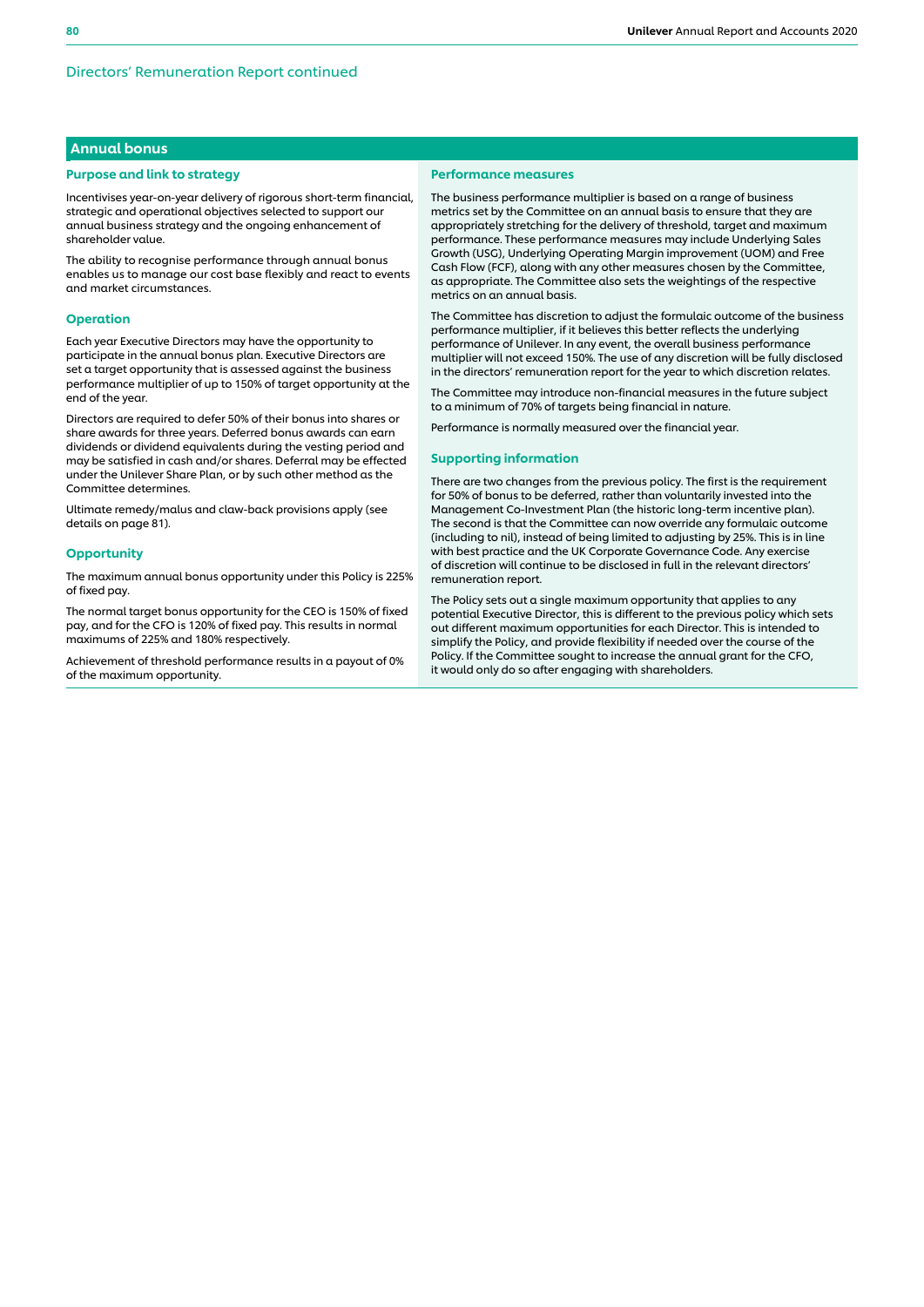## Performance Share Plan (PSP)

#### Purpose and link to strategy

#### Operation

The Performance Share Plan (PSP) replaces the Management Co-Investment Plan (MCIP) as the sole long-term incentive plan (LTIP). Under the PSP, Executive Directors are granted rights to receive free shares on vesting (awards) which normally vest after three years, to the extent performance conditions (described below) are achieved. Upon vesting, Executive Directors will have an additional two-year retention period (during which shares cannot be sold) to ensure there is a five-year duration between the grant of the award and release of the shares.

Ultimate remedy/malus and claw-back provisions apply (see details on page 81).

#### **Opportunity**

The maximum annual grant available under this Policy is 400% of fixed pay.

The normal maximum award for the CEO is 400% of fixed pay, and for the CFO is 320% of fixed pay. At target 50% of maximum vests, equating to 200% and 160% of fixed pay respectively. 0% of the award will vest for below threshold performance. The amount payable for threshold performance will be disclosed for each metric in the relevant directors' remuneration report.

Dividend equivalents may be earned (in cash or additional shares) on the award when and to the extent that the award vests. Dividends or dividend equivalents will also be payable in respect of dividends paid during the retention period.

#### Performance measures

The Committee sets performance measures for each PSP award. These will be tested over the three financial years starting with the financial year in which the award is granted.

The performance measures for the PSP grants in 2021 will be: Competitiveness: % Business Winning Market Share (% Business Winning), Cumulative Free Cash Flow (current FX rates), Return On Invested Capital (ROIC), and Sustainability Progress Index (SPI). ROIC and SPI are used currently and the other two measures are new. Each measure will have a 25% weighting. The Committee retains the discretion to change these measures and/or weighting for future grants, based on strategic priorities for Unilever at that time.

The Committee will ensure that the targets set are appropriately rigorous for the delivery of threshold, target and maximum performance.

The Committee retains the discretion to adjust the formulaic outcome of these performance measures to reflect its assessment of the underlying long-term performance. The use of any discretion will be fully disclosed and explained in the directors' remuneration report for the year to which discretion relates.

#### Supporting information

Maximum opportunity as a percentage of fixed pay has reduced from 450% of fixed pay under the previous MCIP to 400% of fixed pay for the CEO under the PSP and from 360% of fixed pay to 320% of fixed pay for the other Executive Directors. Conversely, target opportunity has increased from 150% of fixed pay to 200% for the CEO and from 120% to 160% for other Executive Directors. As per the rationale included in the chairman's letter this increase in target opportunity will only be realised subject to performance against stretching three-year performance conditions and will be delivered fully in shares which executives will not be able to sell until five years after grant.

The Policy sets out a single maximum opportunity that applies to any potential Executive Director, this is different to the previous policy which sets out different maximum opportunities for each Director. This is intended to simplify the Policy, and provide flexibility if needed over the course of the Policy. If the Committee sought to increase the annual grant for the CFO, it would only do so after engaging with shareholders.

The PSP, which operates under the plan rules approved at the 2017 AGMs, is assessed over a three-year performance period and there is a retention period for executive directors for two additional years before those shares are released. This is the same total timeframe as the previous MCIP which had a four-year performance period and one-year holding period.

The Committee can now override any formulaic outcome (including to nil), instead of being limited to adjusting by 10%. This is in line with best practice and the UK Corporate Governance Code. Any exercise of discretion will continue to be disclosed and explained in full in the relevant directors' remuneration report.

Previously the Committee considered the quality and sustainability of underlying performance if the outcomes of any annual bonus and the MCIP it was invested in exceeded 75% of maximum. This strict requirement is removed due to the delinking of annual bonus and long-term incentives. However, the Committee will continue to assess the quality and sustainability of performance when determining if any adjustments are required to overall formulaic outcomes.

#### Elements of previous policy that will continue

MCIP awards granted under a previous remuneration policy will continue to operate under the terms of that policy and the relevant plan rules. Further details of the terms of the awards made are included in the directors' remuneration reports for their respective years. This applies to the MCIP awards granted in 2017, 2018, 2019 and 2020. This provision will cease to apply once all of these awards have vested, been exercised or been forfeited as appropriate, as per the relevant policy and plan rules. Additional details are set out below.

#### Claw-back, ultimate remedy, discretion and flexibility

Claw-back: Claw-back is the recovery of payments made under the annual bonus (including deferred bonus shares) or vested LTIP awards, (both PSP awards under this Remuneration Policy, and awards under any previous remuneration policies). The Committee may decide to apply claw-back for up to three years from the payment of bonus awards, and up to two years from vesting for the PSP or MCIP awards (including where awards vest prior to or during the retention period), in the event of:

- a significant downward restatement of the financial results of Unilever;
- error in calculation or misleading data; or
- corporate failure.

Claw-back may apply to all or part of a participant's payment or award and may be effected, among other means, by reducing outstanding awards, or requiring the return of the net value of vested awards to Unilever.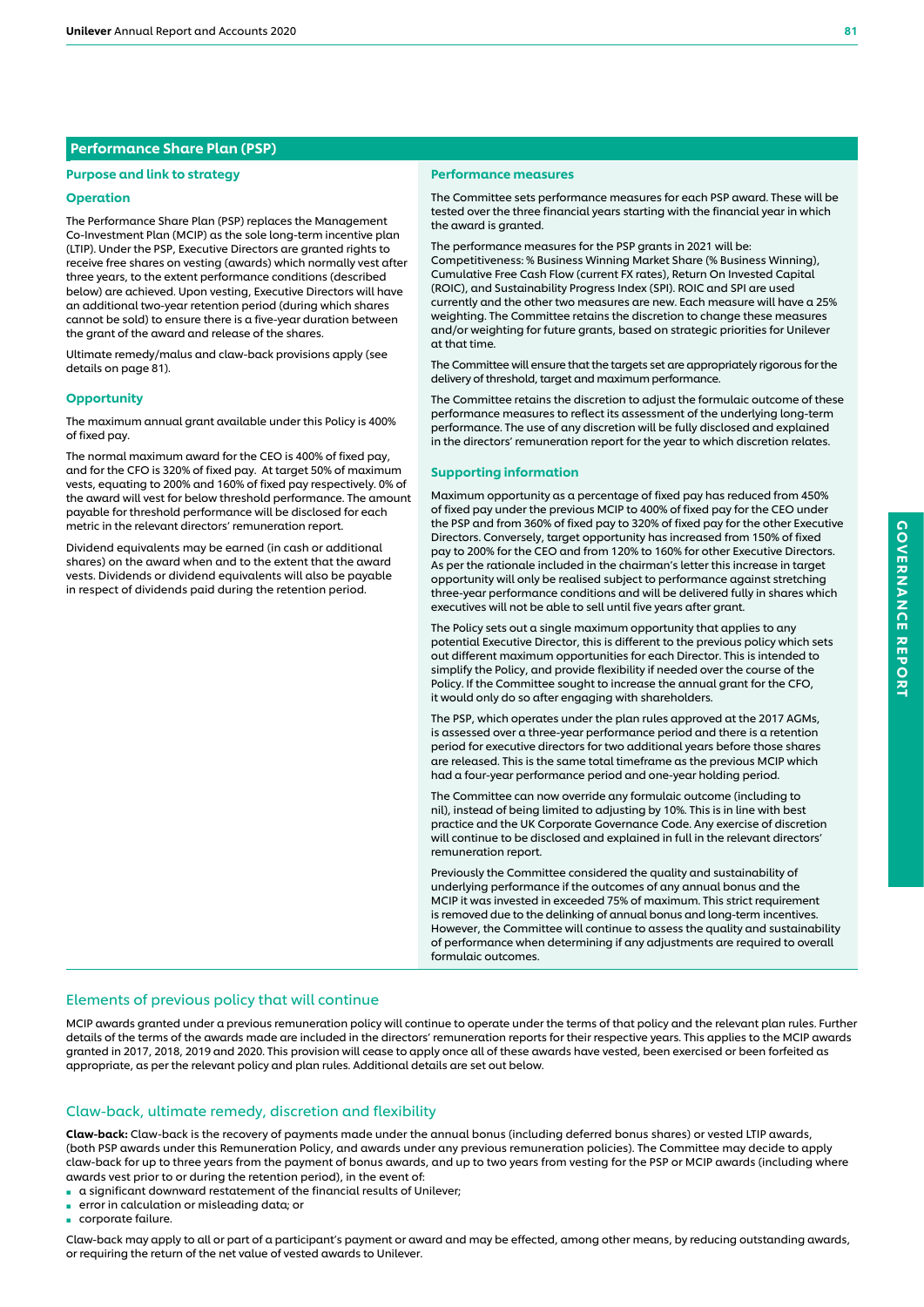#### Directors' Remuneration Report continued

Malus: Malus is the adjustment of bonus, unvested deferred bonus awards or unvested LTIP awards (both PSP awards under this Remuneration Policy, and predecessor awards under any previous remuneration policies). The Committee may apply malus to reduce an award or determine that it will not vest or only vest in part. Malus applies to deferred bonus awards during the three-year deferral period and to unvested LTIP awards (PSP awards under this Remuneration Policy and predecessor awards under any previous remuneration policies) during the vesting period and retention period*,* in the event of:

- a significant downward restatement of the financial results of Unilever
- gross misconduct or gross negligence;
- material breach of Unilever's Code of Business Principles or any of the Unilever Code Policies;
- breach of restrictive covenants by which the individual has agreed to be bound, or conduct by the individual which results in significant losses or serious reputation damage to Unilever; and
- for PSP awards and deferred bonus awards, error in calculation or misleading data or corporate failure.

The annual bonus will also be subject to malus on the same grounds as apply for deferred bonus awards and unvested LTIP awards. This power is an addition to the normal discretion to adjust awards and the additional sustainability test outlined in the policy table.

Ultimate remedy: Awards under the PSP (and predecessor long-term incentives under any previous remuneration policy) are subject to ultimate remedy. Upon vesting of an award, the Committee shall have the discretionary power to adjust the value of the award if the award, in the Committee's opinion taking all circumstances into account, produces an unfair result. In exercising this discretion, the Committee may take into account Unilever's performance against non-financial measures.

These powers are in addition to the normal discretion to adjust awards and the additional sustainability test outlined in the policy table.

Ultimate remedy/malus and claw-back will not apply to an award which has been exchanged following a change of control and claw-back will not apply where an award vests on a change of control.

Committee discretion to amend targets/measures: For PSP awards (or MCIP awards under the previous policy) and annual bonus, the Committee may change a performance measure or target (including replacing a measure) in accordance with the award's terms or if anything happens which causes the Committee reasonably to consider it appropriate to do so. The Committee may also adjust the number or class of shares subject to MCIP, PSP and deferred bonus awards if certain corporate events (e.g. rights issues) occur.

The Committee will continue to review targets on all unvested awards in the event of any material acquisitions or disposals that were not included in the financial plan, or were not anticipated at the time of target setting. The Committee may make adjustments if deemed appropriate to ensure that all targets remain relevant and equally stretching in light of any M&A activity, other corporate events, or any other event that the Committee considers to be material, that was not foreseen at the time of target setting.

#### Legacy arrangements

For the duration of this Remuneration Policy, entitlements arising before the adoption of this Remuneration Policy will continue to be honoured in line with the approved remuneration policy under which they were granted, or their contractual terms.

The Committee reserves the right to make any remuneration payments and payments for loss of office (including exercising any relevant discretions) notwithstanding that they are not in line with this Remuneration Policy where the terms of the payment were agreed before this Remuneration Policy came into effect or at a time when the relevant individual was not a Director of Unilever and, in the opinion of the Committee, the payment was not in consideration for the individual becoming a Director of Unilever. For these purposes, 'payments' includes the Committee satisfying awards of variable remuneration and, in relation to an award over shares, the terms of the payment are 'agreed' at the time the award is granted.

## Remuneration scenarios: our emphasis on performance-related pay

It is Unilever's policy that the total remuneration package for Executive Directors should be competitive with other global companies and that a significant proportion should be performance-related.

For the remuneration scenarios below, the maximum and target pay opportunities have been chosen to be consistent with the current levels for Executive Directors. In reviewing the appropriate level of pay opportunity for the Executive Directors, the Committee considers internal and external comparators. Although pay is not driven by benchmarking, the Committee is aware that pay needs to be within a reasonable range of competitive practice. The Committee notes that total target pay is slightly below lower quartile for the CEO and slightly below median for our CFO for the benchmark group used by the Committee.

The Committee typically reviews, on at least an annual basis, the impact of different performance scenarios on the potential reward opportunity and payouts to be received by Executive Directors and the alignment of these with the returns that might be received by shareholders. The Committee believes that the level of remuneration that can be delivered in the various scenarios is appropriate for the level of performance delivered and the value that would be delivered to shareholders. The charts below show hypothetical values of the remuneration package for Executive Directors in the first full year of the policy under below threshold, target and maximum performance scenarios.

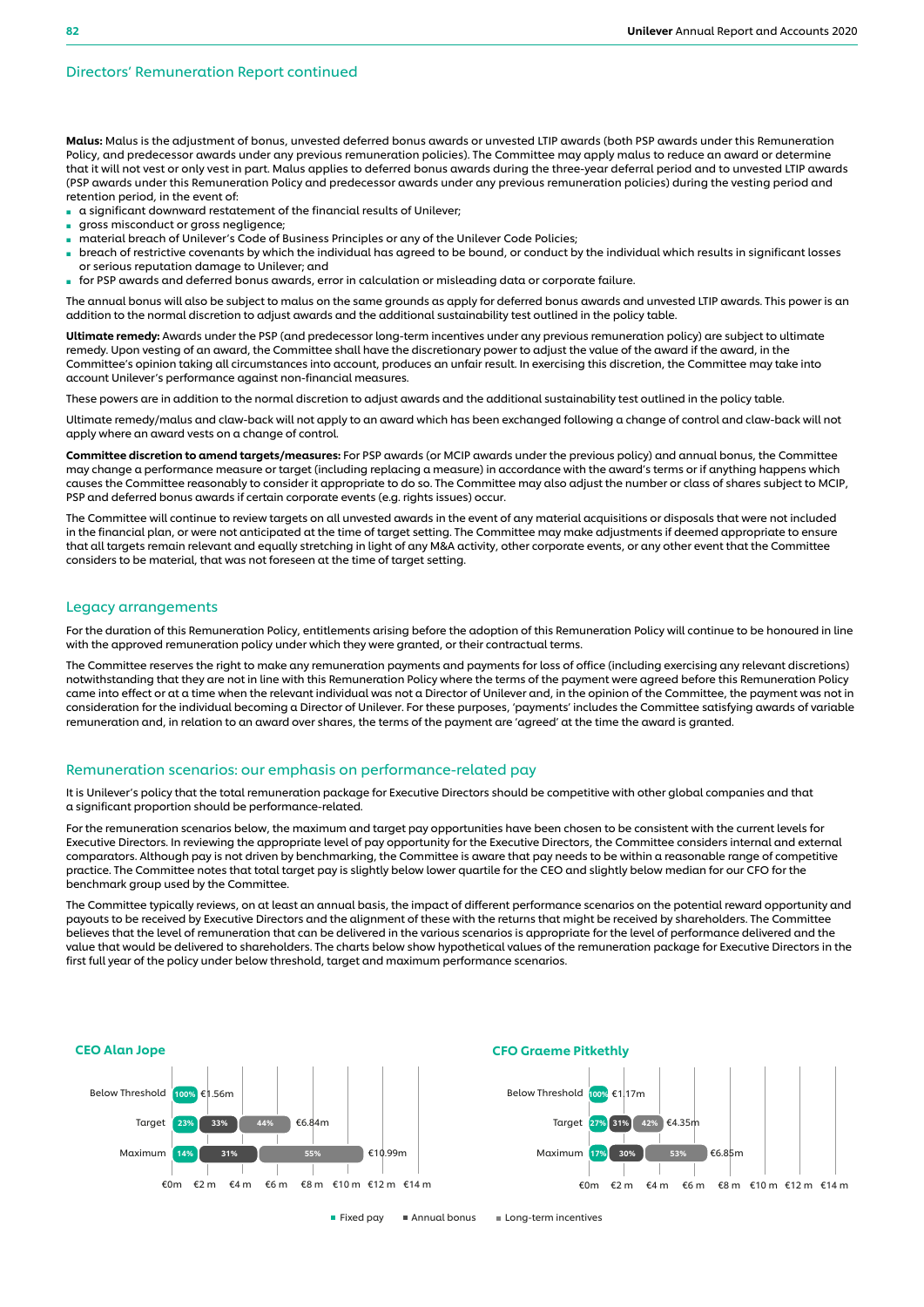|                                 |                                                                                                                                                                                                                                                                                                      | Details of fixed element of remuneration for CEO and CFO and assumptions for scenario charts                                                                                                                                                                                                                                   |  |  |  |
|---------------------------------|------------------------------------------------------------------------------------------------------------------------------------------------------------------------------------------------------------------------------------------------------------------------------------------------------|--------------------------------------------------------------------------------------------------------------------------------------------------------------------------------------------------------------------------------------------------------------------------------------------------------------------------------|--|--|--|
| <b>Fixed remuneration</b>       | Assumptions as follows (for actual Executive Director pay details, please see Annual Remuneration Report below):<br>■ Fixed pay for CEO effective from 1 January 2021 = $€1,508,000$ .<br>■ Fixed pay for CFO = $€1,135,960$ .<br>Benefits assumed to be around €56,000 for CEO and €38,000 for CFO. |                                                                                                                                                                                                                                                                                                                                |  |  |  |
| <b>Variable</b><br>remuneration | <b>Below threshold</b>                                                                                                                                                                                                                                                                               | No 2021 annual bonus payout and no vesting under the PSP.                                                                                                                                                                                                                                                                      |  |  |  |
|                                 | On target                                                                                                                                                                                                                                                                                            | ■ Target payout of the 2021 annual bonus (150% of fixed pay for the CEO<br>and 120% of fixed pay for the CFO). 50% of the bonus would be deferred<br>for three years.<br>Target vesting of 2021 awards under the PSP (200% of fixed pay for the<br>CEO and 160% of fixed pay for the CFO).                                     |  |  |  |
|                                 | Maximum                                                                                                                                                                                                                                                                                              | • Maximum payout of the 2021 annual bonus (225% of fixed pay for the<br>CEO and 180% of fixed pay for the CFO). 50% of the bonus would be<br>deferred for three years.<br>• Maximum vesting under 2021 awards under the PSP (400% of fixed pay<br>for the CEO and 320% of fixed pay for the CFO).                              |  |  |  |
|                                 | Maximum with 50% share price increase                                                                                                                                                                                                                                                                | As per maximum above, and in addition shows the impact of a share<br>price increase of 50% from the date of grant to the date of vesting of the<br>PSP award. The maximum remuneration payable to the CEO and CFO<br>assuming a 50% share price between grant and vest of the PSP is EUR<br>14.01m and EUR 8.67m respectively. |  |  |  |
|                                 | Notes to variable remuneration                                                                                                                                                                                                                                                                       | Dividends, dividend equivalents and (except as described above) share<br>price movements are ignored for the purposes of the illustrations above.                                                                                                                                                                              |  |  |  |

## Approach to target setting

Performance measures are selected to align with Unilever's short-term performance targets and long-term business strategy objectives. Unilever's primary business objective is to create value in a sustainable way. Performance measures focus management on the delivery of a combination of top-line revenue growth and bottom-line profit growth that Unilever believes will build shareholder value over the longer term and that will benefit all of our stakeholders.

The measures chosen for the incentives will support the delivery of this objective, with distinct measures for each of the short- and longer-term incentive programmes.

The Committee sets performance targets for incentive plans, taking into account internal budgets, business priorities and external forecasts so that the targets are sufficiently stretching. Good performance results in target payout while maximum payout is only achieved for delivering exceptional performance.

The following sets out the performance measures for short- and long-term incentive plans to be awarded in 2021, as well as the business performance and the behaviours that they drive.

|                                           | Performance measures and the link to strategy                                                    |                                                                                                                                                                                                                                                                                                                                                                                                                                                                                                                                                                                                                                                                                                                                                                               |  |  |
|-------------------------------------------|--------------------------------------------------------------------------------------------------|-------------------------------------------------------------------------------------------------------------------------------------------------------------------------------------------------------------------------------------------------------------------------------------------------------------------------------------------------------------------------------------------------------------------------------------------------------------------------------------------------------------------------------------------------------------------------------------------------------------------------------------------------------------------------------------------------------------------------------------------------------------------------------|--|--|
| Incentive plan                            | <b>Performance measure</b><br><b>Link to strategy</b>                                            |                                                                                                                                                                                                                                                                                                                                                                                                                                                                                                                                                                                                                                                                                                                                                                               |  |  |
| <b>Short-term: Annual</b><br><b>Bonus</b> | Underlying Sales Growth (USG)<br>at constant FX rates                                            | Clear, simple and well understood measure supporting the achievement<br>of Unilever's growth ambition.                                                                                                                                                                                                                                                                                                                                                                                                                                                                                                                                                                                                                                                                        |  |  |
|                                           | <b>Underlying Operating Margin</b><br>Improvement (UOM) at current FX rates                      | Underlines the importance of achieving increasingly profitable growth.                                                                                                                                                                                                                                                                                                                                                                                                                                                                                                                                                                                                                                                                                                        |  |  |
|                                           | Free Cash Flow (FCF) at current FX rates                                                         | Provides clear focus on the achievement of Unilever's cash generation<br>ambition.                                                                                                                                                                                                                                                                                                                                                                                                                                                                                                                                                                                                                                                                                            |  |  |
| Long-term: PSP                            | <b>Competitiveness % Business Winning</b><br>Market Share measure<br>New measure for this policy | Growing faster than the market and so winning market share are key<br>strategic drivers for our long-term sustainable growth.                                                                                                                                                                                                                                                                                                                                                                                                                                                                                                                                                                                                                                                 |  |  |
|                                           | Cumulative Free Cash Flow at<br>current FX rates measure<br>New measure for this policy          | Free Cash Flow from operating activities in current currency ensures sufficient<br>cash is available to fund a range of strategic capital allocation choices.                                                                                                                                                                                                                                                                                                                                                                                                                                                                                                                                                                                                                 |  |  |
|                                           | Return On Invested Capital (ROIC)<br>at exit year %                                              | Supports disciplined investment of capital within the business and<br>encourages acquisitions which create long term value (an especially<br>relevant measure for members of the ULE who make investment decisions).                                                                                                                                                                                                                                                                                                                                                                                                                                                                                                                                                          |  |  |
|                                           | Unilever Sustainability Progress Index<br>(Compass) (SPI)                                        | Unilever is committed to demonstrating that the Compass, our purpose-led,<br>future-fit strategy, drives superior performance, which protects our consumers,<br>people, planet and society, customers, suppliers and business partners<br>and shareholders. To capture the breadth and depth of the Compass<br>in relation to the SPI, the Corporate Responsibility Committee and<br>Compensation Committee agree a number of key performance indicators<br>(KPIs) to assess progress towards the Compass targets in our reported<br>Compass sustainability commitments (see page 10). These KPIs illustrate<br>how Unilever aims to address a number of its principal risks such as brand<br>preference, climate change, supply chain and ethics (see Our risks on page 44). |  |  |
|                                           |                                                                                                  | For the 2021 PSP award, progress will be measured against the forerunner<br>of the Compass, the Unilever Sustainable Living Plan (USLP).                                                                                                                                                                                                                                                                                                                                                                                                                                                                                                                                                                                                                                      |  |  |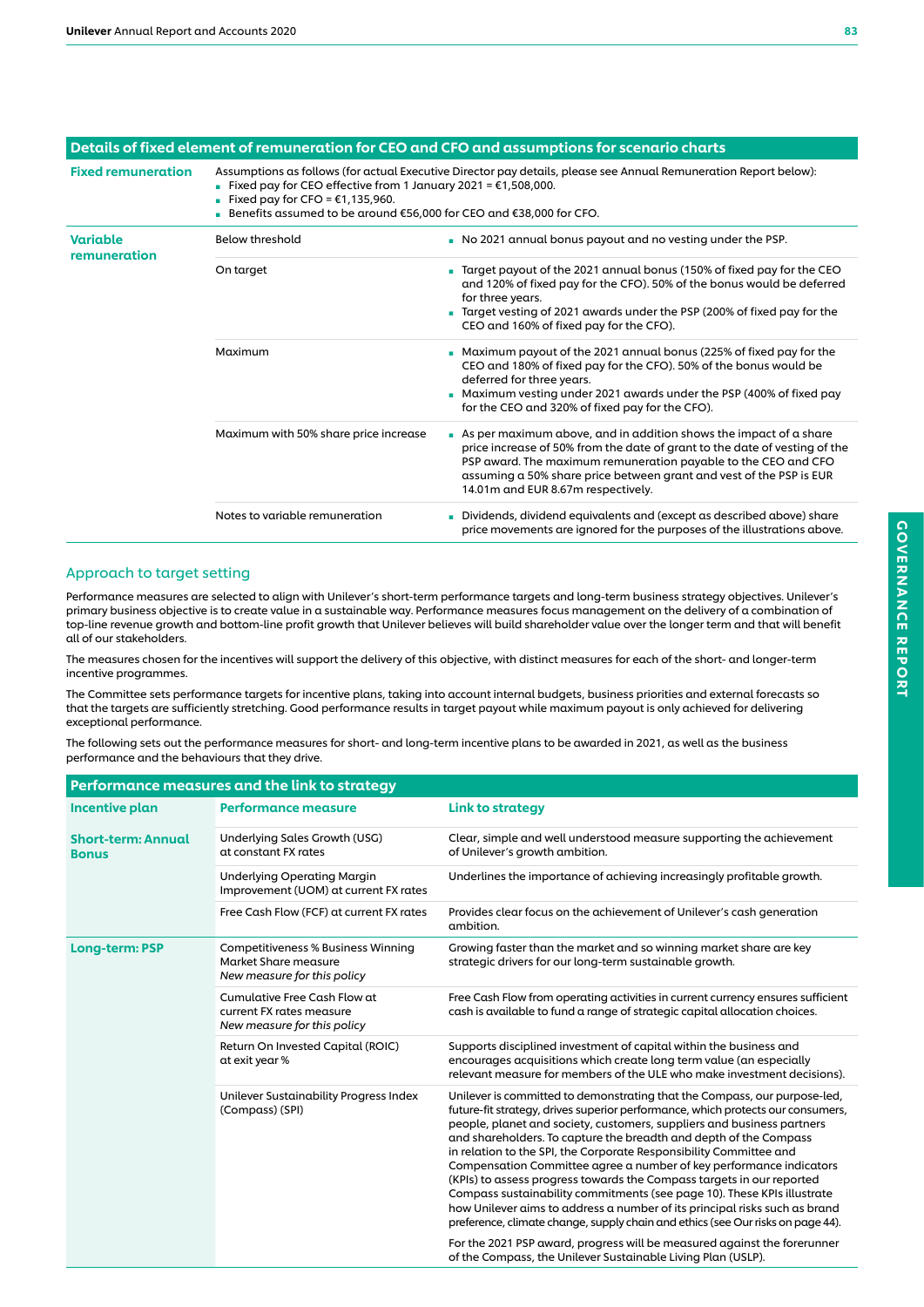## Changes in pay policy generally

The key changes in the new Remuneration Policy are to:

- replace the current long-term incentive plan, the MCIP with the PSP a long-term incentive plan that is operated entirely separately from the annual bonus plan;
- replace voluntary investment in the long-term incentive plan with a mandatory deferral of 50% of the annual bonus into shares or share awards, for three years;
- change the performance measures for the long-term incentive plan (to maximise the strategic alignment as outlined above);
- reduce maximum total pay; and
- maintain a five-year period from award to release on PSP by reducing the performance period from four years to three years, and increasing the retention period from one year to two years.

The Committee wants to increase the impact, traction and resilience of Unilever's incentives to drive sustainable long-term growth which can be better achieved with distinct short- and long-term incentive plans, enabling the Committee to set stretching but achievable performance targets over realistic timeframes. This change more closely aligns Unilever's reward structure with standard market practice.

By separating short- and long-term incentive plans the policy will further simplify executive pay. Currently, these are linked by our MCIP as the MCIP opportunity is driven by the outcome of the annual bonus plan. Delinking the two plans will deleverage incentives, reduce maximum pay and make our incentives more resilient and less dependent on the short-term incentive.

#### Change in target and maximum pay levels

In moving from the current MCIP to the proposed PSP structure, the quantum of the previous annual bonus has been unchanged and the quantum of the PSP has been increased at target and decreased at maximum. The overall result is an increase in target pay of 13%/12% for the CEO/CFO respectively and decrease in maximum pay of 6% for both individuals.

As fixed pay and annual bonus opportunities have been unchanged, this increase in target opportunity will only be realised subject to performance against stretching three-year performance conditions and will be delivered fully in shares which executives will not normally be able to sell until five years after grant. This is to create an even stronger alignment to both the long-term performance of the business and the shareholder experience, and to address shareholder comments on the levels of maximum pay available under the previous structure.

In determining the appropriate quantum, the Committee did consider external benchmarking data against a group of comparable major European companies. Whilst the Committee is not led by benchmarking data, or target a specific benchmark position, this data is used as a reference point to ensure that pay levels are not significantly out of line with the market. Under the proposed changes total target compensation is slightly below lower quartile for our CEO and slightly below median for our CFO. This is despite the fact that Unilever is above the upper quartile of this group by market capitalisation. The Committee believes this data shows that the proposals do not provide excessive levels of remuneration versus the market. In addition, the Committee believes that a lower level of target compensation would create undue risks in terms of retention or any future recruitment.

The Committee was also cognisant of the need to maintain a sufficient pay differential between the Executive Directors and the rest of the ULE and this modest increase at target pay helps the Committee to do this.

#### Application beyond the Board

Remuneration arrangements are determined throughout the Group based on the same principle: that reward should support our business strategy and should be sufficient to attract and retain high-performing individuals without paying more than is necessary. Unilever is a global organisation with employees at a number of different levels of seniority and in a number of different countries and, while this principle underpins all reward arrangements, the way it is implemented varies by geography and level.

In principle, all our managers participate in the same Unilever annual bonus scheme with the same performance measures based on Unilever's overall performance and the requirement to defer 50% of bonus also extends to the ULE. The intention is to extend the new policy across all of Unilever's 14,400+ managers worldwide in 2021. Wherever possible, all other employees have the opportunity to participate in the global 'buy 3 get 1 free' employee share plan called 'SHARES', which is offered in more than 100 countries.

Through these initiatives we continue to encourage all our employees to adopt an owner's mindset with the goal of achieving our growth ambition, so they can share in the future long-term success of Unilever.

#### Stakeholders' considerations:

Guided by our purpose-led and future-fit business model the Committee has applied a multi-stakeholder approach in reviewing the current reward framework in view of the 2021 policy renewal. The Committee has therefore engaged with various stakeholders, both internally and externally as set out below.

#### Consideration of conditions elsewhere in the Group

When determining the pay of Executive Directors, the Committee considers the pay arrangements for other employees in the Group, including considering the average global pay review budget for the management population, to ensure that remuneration arrangements for Executive Directors remain reasonable. Unilever takes the views of its employees seriously and on an ongoing basis, we conduct the 'Rate-My-Reward' survey to gauge the views of employees on the different parts of their reward package.

In establishing the Future Reward Framework, Unilever conducted an employee survey amongst its WL1+ population to seek their views on Unilever's approach to reward. Interviews and focus groups have also been organised for the management population to receive feedback on the proposed Future Reward Framework. In addition, the company consulted with the European Works Council and employee representation bodies in other relevant jurisdictions. Employees value the mix between fixed and variable pay, and the various benefits (including non-cash benefits), but there is also a desire for more flexibility in reward to fit individual's different life stages. The Future Reward Framework is well received for its simplicity and market alignment. It is seen as a more competitive, inclusive and fair reward programme. The ability to receive the bonus in cash rather than having to invest it to receive a long-term incentive award is valued in times of uncertainty caused by the Covid-19 pandemic. More senior employees would have preferred the continuation of an attractive opportunity to investment in Unilever shares. Based on feedback from the European Works Council, we will continue to explore opportunities to widen and deepen Unilever's all-employee share scheme.

Fairness in the workplace is a core pillar of the Compass and incorporates our Framework for Fair Compensation. As part of our Framework's living wage element, we are committed to pay a living wage to all our direct employees. At the end of 2020, 100% of Unilever's direct employees globally were paid at or above a certified living wage level. Further detail can be found on page 19. The living wage principle is also endorsed as good practice in Unilever's Responsible Sourcing Policy. The Committee already upholds its obligation under Section 172 of the UK Companies Act 2006 (see page 14) to consider the impact of what we do on our multiple stakeholders. These considerations shape the way the Committee looks at pay and sets pay rates for our Executive and Non-Executive Directors relative to our wider workforce. We will continue to advance these initiatives over the years ahead to enhance the livelihoods of all our employees.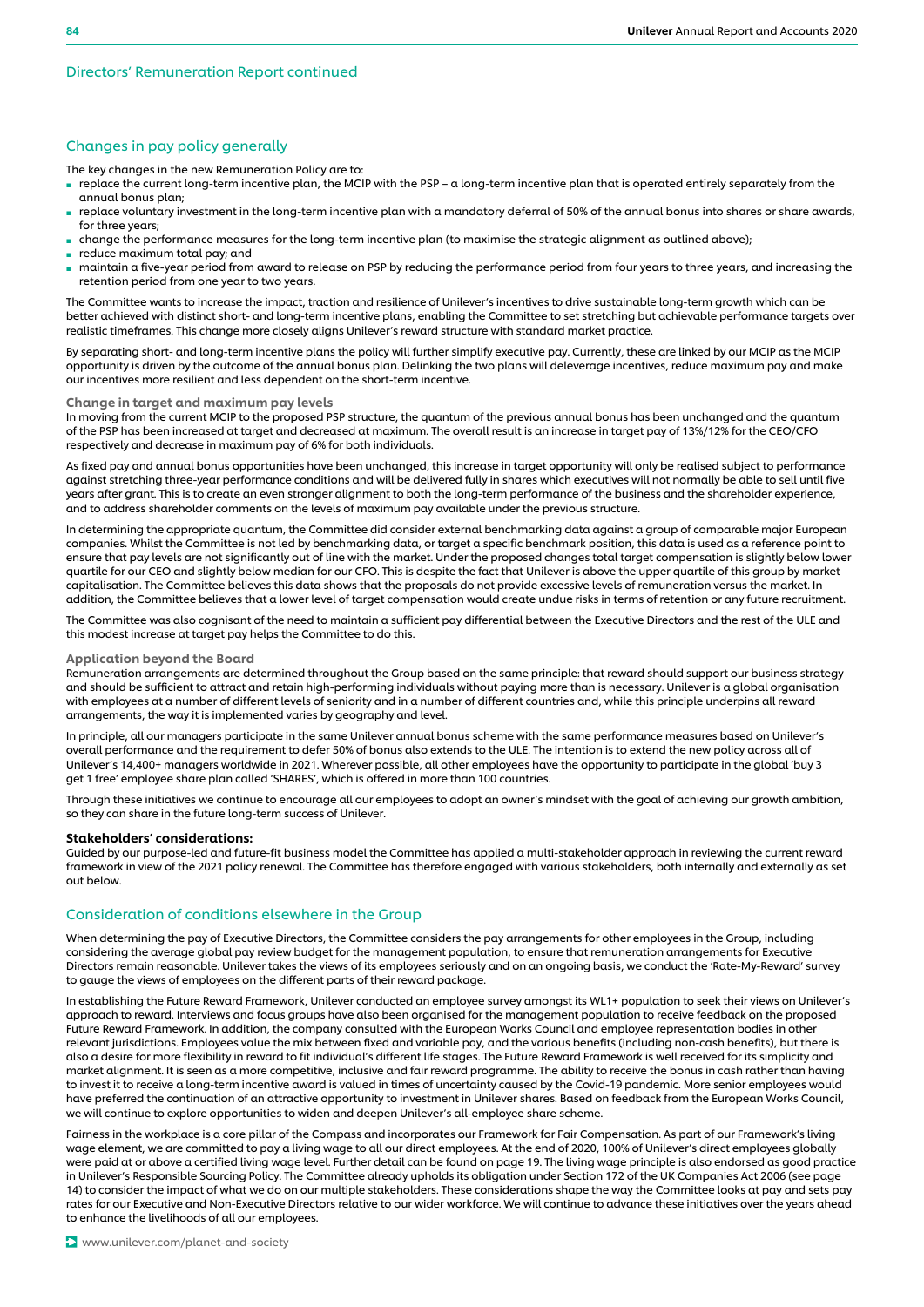#### Consideration of shareholder views

The Committee takes the views of shareholders seriously. We maintain an open and regular dialogue with our shareholders on remuneration matters, including consulting with our largest investors and shareholder representative bodies, when we are considering making material changes to our remuneration policy. Accordingly, shareholders have been consulted extensively and their views have been influential in shaping this Remuneration Policy. Their feedback influenced our proposals in relation to the balance between fixed and variable pay, between the annual bonus and PSP components, and the performance measures for the incentives. Further details can be found on page 77.

## Minimum shareholding requirement

The remuneration arrangements applicable to our Executive Directors require them to build and retain a personal shareholding in Unilever (within five years from the date of appointment with extra time granted if requirements increase significantly) to align their interests with those of Unilever's long-term shareholders. The current requirement is 500% fixed pay for the CEO and 400% fixed pay for the CFO. All shares beneficially owned and any awards not subject to performance conditions (but, for example, subject to retention or deferral periods) count towards the shareholding requirement (on an estimated net of tax basis if tax is expected to be payable). Incoming Executive Directors will be required to retain all shares vesting from any share awards (net of any sales to cover tax) until their minimum shareholding requirements have been met in full.

Any Executive Director who leaves after the date the new Remuneration Policy has effect will be required to maintain at least 100% of their minimum shareholding requirement for two years after leaving. These shares will be held in the Company nominee vested accounts. If the leaver has not yet met their shareholding requirements on departure they will be required to retain the shares they do own up to these limits. This requirement can be waived in certain exceptional personal circumstances (e.g. death, disability, ill health).

| <b>Remuneration Policy for new hires</b> |                                                                                                                                                                                                                                                                                                                                                                                                                                                                                                                                                                                                                                                                                                                                                                                                                                                                                |
|------------------------------------------|--------------------------------------------------------------------------------------------------------------------------------------------------------------------------------------------------------------------------------------------------------------------------------------------------------------------------------------------------------------------------------------------------------------------------------------------------------------------------------------------------------------------------------------------------------------------------------------------------------------------------------------------------------------------------------------------------------------------------------------------------------------------------------------------------------------------------------------------------------------------------------|
| Area                                     | <b>Policy and operation</b>                                                                                                                                                                                                                                                                                                                                                                                                                                                                                                                                                                                                                                                                                                                                                                                                                                                    |
| <b>Overall</b>                           | The Committee will pay new Executive Directors in accordance with the approved Remuneration Policy and all its<br>elements as set out herein above. The terms of service contracts will not overall be more generous than those of the<br>current CEO and CFO summarised below in the 'service contracts' paragraph. The ongoing annual remuneration<br>arrangements for new Executive Directors will therefore comprise fixed pay, benefits, annual bonus and PSP. For<br>internal promotions, any variable remuneration element awarded in respect of a prior role may be paid out according<br>to its original terms.                                                                                                                                                                                                                                                       |
| <b>Fixed pay</b>                         | Fixed pay would be set at an appropriate level to recruit the best candidate based on their skills, experience and<br>current remuneration.                                                                                                                                                                                                                                                                                                                                                                                                                                                                                                                                                                                                                                                                                                                                    |
| <b>Benefits</b>                          | Benefits provision would be in line with the approved relevant remuneration policy. Where appropriate, the Executive<br>Director may also receive relocation benefits or other benefits reflective of normal market practice in the territory<br>in which the Executive Director is employed. In addition, the Committee may agree that Unilever will pay certain<br>allowances linked to repatriation on termination of employment.                                                                                                                                                                                                                                                                                                                                                                                                                                           |
| <b>Incentive awards</b>                  | Incentive awards would be made under the annual bonus and PSP in line with the relevant remuneration policy.<br>Off-cycle PSP awards may be made on joining for the year of joining, subject to the normal maxima.                                                                                                                                                                                                                                                                                                                                                                                                                                                                                                                                                                                                                                                             |
| <b>Buy-out awards</b>                    | The Committee may grant awards to compensate Executive Directors hired from outside for any awards they lose<br>by leaving previous employers broadly on a like-for-like basis. Incoming Executive Directors will be required to retain<br>all shares vesting from any share awards until their minimum shareholding requirements have been met in full.                                                                                                                                                                                                                                                                                                                                                                                                                                                                                                                       |
|                                          | If a buy-out award is required, the Committee would aim to reflect the nature, timing, and value of awards forgone in<br>any replacement awards. Awards may be made in cash, shares or any other method as deemed appropriate by the<br>Committee. Where possible, share awards will be replaced with share awards. Where performance measures applied<br>to the forfeited awards, performance measures will be applied to the replacement award or the award size will be<br>discounted accordingly. In establishing the appropriate value of any buy-out the Committee would also take into<br>account the value of the other elements of the new remuneration package. The Committee would aim to minimise<br>the cost to Unilever, although buy-out awards are not subject to a formal maximum. Any awards would be broadly<br>no more valuable than those being replaced. |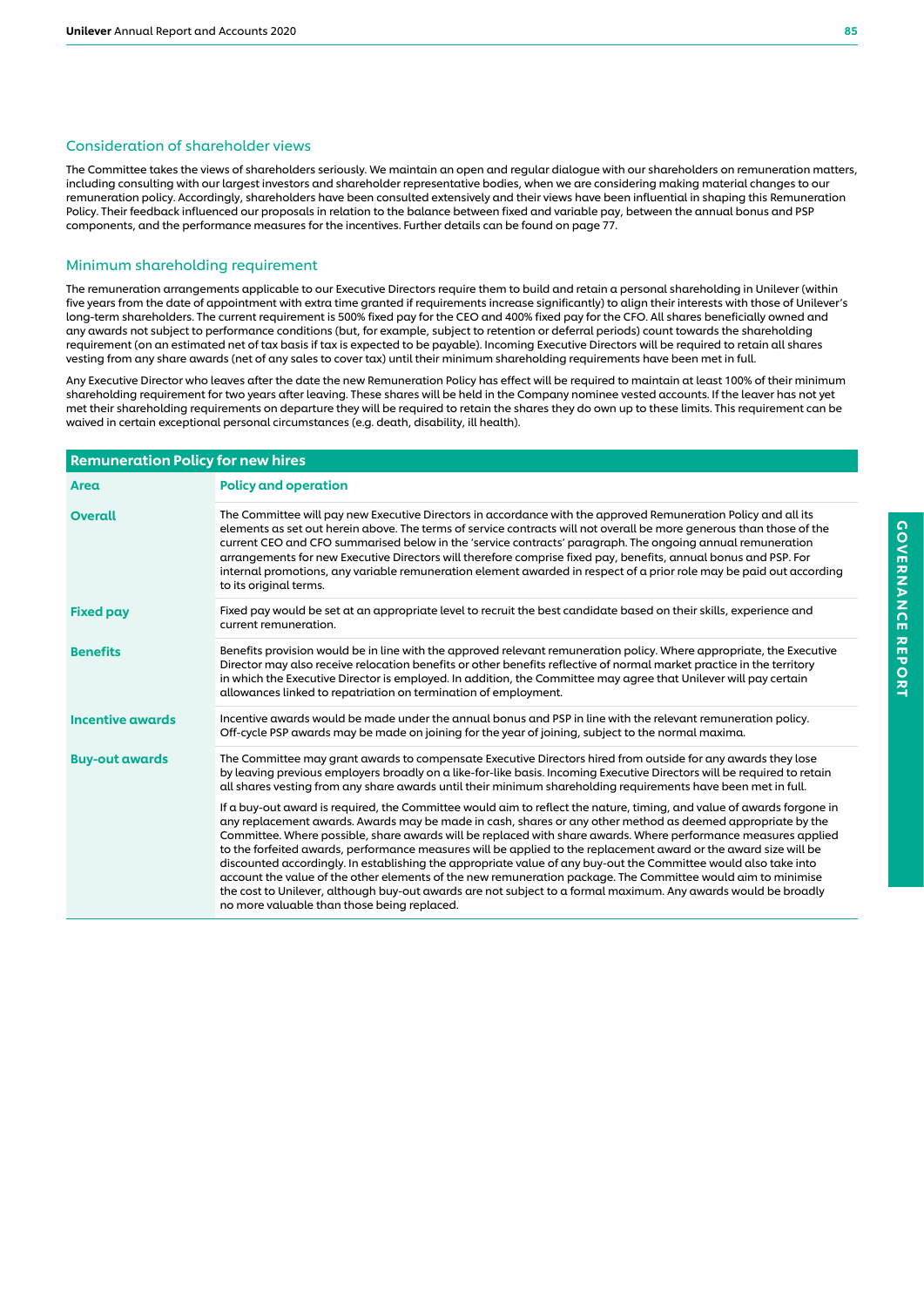## Directors' Remuneration Report continued

## Service contracts

Policy in relation to Executive Director service contracts and payments in the event of loss of office

| Service contracts &<br>notice period | Current Executive Directors' service contracts are not for a fixed duration but are terminable upon notice (12 months'<br>notice from Unilever, six months' notice from the Executive Director), and are available for shareholders to view at the<br>AGM or on request from the Group Secretary. Starting dates of the service contracts for the current CEO and CFO:<br>CEO: 1 January 2019 (signed on 16 December 2020); and<br>CFO: 1 October 2015 (signed on 16 December 2015).                                                                                                                                                                                                                                                                                                                                                                                                                                                                                                                                                                                                                                                                                                                                                                                                                                                                                                                                                                                                                                      |
|--------------------------------------|---------------------------------------------------------------------------------------------------------------------------------------------------------------------------------------------------------------------------------------------------------------------------------------------------------------------------------------------------------------------------------------------------------------------------------------------------------------------------------------------------------------------------------------------------------------------------------------------------------------------------------------------------------------------------------------------------------------------------------------------------------------------------------------------------------------------------------------------------------------------------------------------------------------------------------------------------------------------------------------------------------------------------------------------------------------------------------------------------------------------------------------------------------------------------------------------------------------------------------------------------------------------------------------------------------------------------------------------------------------------------------------------------------------------------------------------------------------------------------------------------------------------------|
| <b>Termination payments</b>          | A payment in lieu of notice can be made, to the value of no more than 12 months' fixed pay and other benefits (unless<br>dictated by applicable law).                                                                                                                                                                                                                                                                                                                                                                                                                                                                                                                                                                                                                                                                                                                                                                                                                                                                                                                                                                                                                                                                                                                                                                                                                                                                                                                                                                     |
| <b>Other elements</b>                | Executive Directors may, at the discretion of the Board, remain eligible to receive an annual bonus for the<br>financial year in which they cease employment. Such annual bonus will be determined by the Committee taking<br>into account time in employment and performance.<br>Treatment of share awards is as set out in the section on leaver provisions, below.<br>Any outstanding all-employee share arrangements will be treated in accordance with HMRC-approved terms.<br>• Other payments, such as legal or other professional fees, repatriation or relocation costs and/or outplacement<br>fees, may be paid if it is considered appropriate. Additional payments may be permitted at the proposal of the<br>Committee if the Committee considers not allowing such a payment would be manifestly unreasonable given the<br>circumstances.<br>The Committee reserves the discretion to approve gifts to Executive Directors who are retiring or who are<br>considered by the Board to be otherwise leaving in good standing (e.g. those leaving office for any reason other<br>than termination by Unilever or in the context of misconduct). If the value of the gift for any one Executive Director<br>exceeds £5,000 it will be disclosed in the relevant directors' remuneration report. Where a tax liability is incurred<br>on any such a gift, the Committee has the discretion to approve the payment of such liability on behalf of the<br>Executive Director in addition to the value of the gift. |

| Leaver provisions in share plan rules                            |                                                                                                                                                                                                                                                                                                                                                                                                                                                                                                                                                                                                                                                                                                                                                                                         |                                                          |                                                                                                                                                                                                                                                                                                                                                                                                             |  |  |
|------------------------------------------------------------------|-----------------------------------------------------------------------------------------------------------------------------------------------------------------------------------------------------------------------------------------------------------------------------------------------------------------------------------------------------------------------------------------------------------------------------------------------------------------------------------------------------------------------------------------------------------------------------------------------------------------------------------------------------------------------------------------------------------------------------------------------------------------------------------------|----------------------------------------------------------|-------------------------------------------------------------------------------------------------------------------------------------------------------------------------------------------------------------------------------------------------------------------------------------------------------------------------------------------------------------------------------------------------------------|--|--|
|                                                                  | 'Good leavers' as determined by the<br><b>Committee in accordance with the</b><br>plan rules*                                                                                                                                                                                                                                                                                                                                                                                                                                                                                                                                                                                                                                                                                           | <b>Leavers in other</b><br>circumstances*                | <b>Change of control</b>                                                                                                                                                                                                                                                                                                                                                                                    |  |  |
| <b>Investment shares</b><br>under the MCIP                       | Investment shares are not impacted<br>by termination (although they may be<br>transferred to the personal representative<br>of the Executive Director in the event<br>of his or her death without causing the<br>corresponding matching shares to lapse).                                                                                                                                                                                                                                                                                                                                                                                                                                                                                                                               | Investment shares<br>are not impacted by<br>termination. | Investment shares may normally be<br>disposed of in connection with a change of<br>control without causing the corresponding<br>matching shares to lapse. Alternatively,<br>Executive Directors may be required<br>to exchange the investment shares for<br>equivalent shares in the acquiring company.                                                                                                     |  |  |
| <b>PSP awards and</b><br>awards of matching<br>shares under MCIP | Awards will normally vest following the end<br>of the original performance period, taking<br>into account performance and (unless the<br>Board on the proposal of the Committee<br>determine otherwise) pro-rated for time in<br>employment. Alternatively, the Board may<br>determine that awards shall vest upon<br>termination based on performance at that<br>time and pro-rated for time in employment<br>(unless the Board on the proposal of the<br>Committee determine otherwise). If an<br>Executive Director dies or leaves due to ill<br>health, injury or disability, awards will vest<br>at the time of death or leaving at the target<br>level of vesting (in case of death pro-rated<br>for time in employment if the Director had<br>previously left as a good leaver). | Awards will normally<br>lapse upon termination.          | Awards will vest based on performance at<br>the time of the change of control and the<br>Board, on the proposal of the Committee,<br>have the discretion to pro-rate for time.<br>Alternatively, Executive Directors may<br>be required to exchange the awards for<br>equivalent awards over shares in the<br>acquiring company.<br>The retention period of a PSP award will<br>end on a change of control. |  |  |
| <b>Deferred bonus</b><br>awards                                  | Unvested deferred bonus awards will continue in effect and vest on<br>the normal timescale unless the Executive Director is terminated for<br>misconduct or breach of the terms of their employment, unless the<br>Committee decides otherwise.                                                                                                                                                                                                                                                                                                                                                                                                                                                                                                                                         |                                                          | Unvested deferred bonus awards vest<br>in full.                                                                                                                                                                                                                                                                                                                                                             |  |  |

\* An Executive Director will usually be treated as a good leaver if he or she leaves due to ill health, injury or disability, retirement with Unilever's agreement or redundancy,<br>or death in service. The Board may decide to concerns about performance. In deciding whether or not to treat an Executive Director as a good leaver, the Board will have regard to his or her performance in the role.

If Unilever is affected by a demerger, special distribution or other transaction which may affect the value of awards, the Committee may allow PSP awards, matching shares under legacy MCIP and/or deferred bonus awards to vest early over such number of shares as it shall determine (to the extent any performance measures have<br>been met) and awards may be pro-rated to reflect the acceler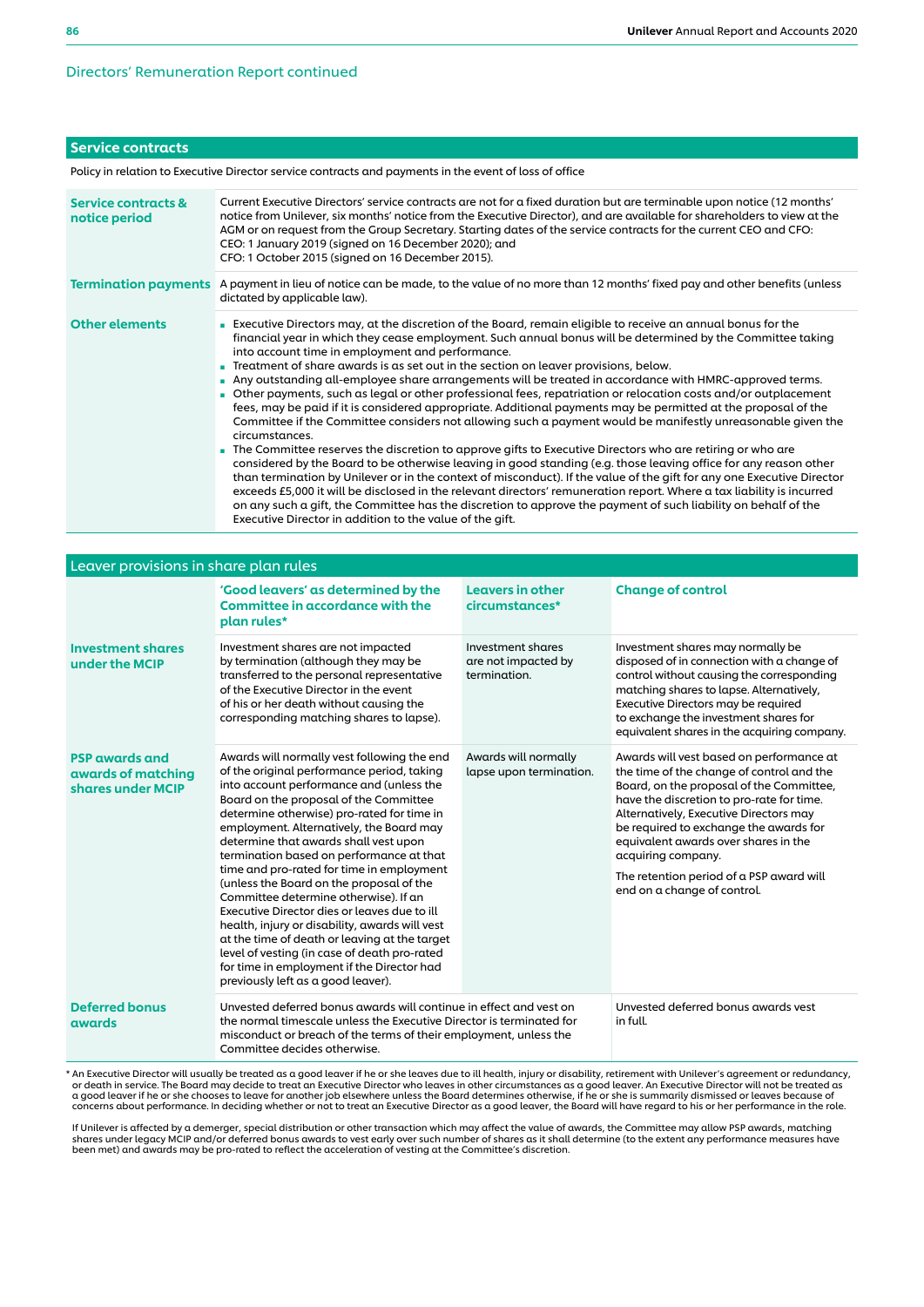## Non-Executive Directors

Key aspects of Unilever's 2021 fee policy for Non-Executive Directors

| Approach to<br>setting fees | Non-Executive Directors receive annual fees from Unilever. The Board determine Non-Executive Director fee levels,<br>which are limited to the aggregate amount permitted by the Company's articles of association, as approved by<br>shareholders from time to time (which is currently £2 million (€2,253,013) per year, and will, subject to shareholder<br>approval at the 2021 AGM increase to €5 million per year (which reflects the applicable limit as approved by<br>shareholders prior to Unification).<br>Unilever's policy is to set fees at a level which is sufficient to attract, motivate and retain high-class talent of the<br>calibre required to direct the strategy of the business without paying more than necessary. They are set taking into account:<br>$\blacksquare$ the commitment and contribution expected by the Group;<br>• fee levels paid in other global non-financial services companies based in Europe; and<br>$\blacksquare$ that fees are paid in cash. |
|-----------------------------|--------------------------------------------------------------------------------------------------------------------------------------------------------------------------------------------------------------------------------------------------------------------------------------------------------------------------------------------------------------------------------------------------------------------------------------------------------------------------------------------------------------------------------------------------------------------------------------------------------------------------------------------------------------------------------------------------------------------------------------------------------------------------------------------------------------------------------------------------------------------------------------------------------------------------------------------------------------------------------------------------|
| <b>Operation</b>            | Unilever applies a modular fee structure for Non-Executive Directors to ensure we fairly reflect the roles and<br>responsibilities of committee membership and chairmanship. Our basic philosophy is to pay the Chairman an all-<br>inclusive fee. Other Board members receive a basic fee and additional fees for being Senior Independent Director,<br>chairing or membership of various committees. The Board may decide to pay fees in any other currency based on<br>such foreign exchange rates as the Board shall determine, provided total Non-Executive Director fees stay within the<br>annual limits as approved by shareholders from time to time. The 2021 fee structure can be found in the Directors'<br>Remuneration Report on page 97. The fee structure may vary from year to year within the terms of this Remuneration<br>Policy.                                                                                                                                            |
|                             | Fees are normally reviewed annually but may be reviewed less frequently.                                                                                                                                                                                                                                                                                                                                                                                                                                                                                                                                                                                                                                                                                                                                                                                                                                                                                                                         |
|                             | Additional allowances are made available to Non-Executive Directors where appropriate, to reflect any additional<br>time commitment or duties.                                                                                                                                                                                                                                                                                                                                                                                                                                                                                                                                                                                                                                                                                                                                                                                                                                                   |
| <b>Other items</b>          | Non-Executive Directors are encouraged to build up a personal shareholding of at least 100% of their total annual fees<br>over the five years from appointment.                                                                                                                                                                                                                                                                                                                                                                                                                                                                                                                                                                                                                                                                                                                                                                                                                                  |
|                             | Non-Executive Directors are not entitled to participate in any of the Group's incentive plans.                                                                                                                                                                                                                                                                                                                                                                                                                                                                                                                                                                                                                                                                                                                                                                                                                                                                                                   |
|                             | All reasonable travel and other expenses incurred by Non-Executive Directors in the course of performing their duties<br>are considered to be business expenses and are reimbursed together with any tax payable. Non-Executive Directors<br>also receive expenses relating to the attendance of the Director's spouse or partner, when they are invited by Unilever.<br>Other benefits or additional payments may be provided in the future if, in the view of the Board, this is considered<br>appropriate. Such benefits and/or payments would be within the total annual limits as approved by shareholders<br>as described above.                                                                                                                                                                                                                                                                                                                                                           |
|                             | The Committee reserves the discretion to approve gifts to Non-Executive Directors who are retiring or who are<br>considered by the Board to be otherwise leaving in good standing (e.g. those leaving office for any reason other than<br>termination by Unilever or in the context of misconduct). If the value of the gift for any one Non-Executive Director<br>exceeds £5,000 it will be disclosed in the relevant directors' remuneration report. Where a tax liability is incurred on any<br>such a gift the Committee has the discretion to approve the payment of such liability on behalf of the Non-Executive<br>Director in addition to the value of the gift.                                                                                                                                                                                                                                                                                                                        |

## Remuneration Policy for new Non-Executive Director hires

In the event of hiring a new Non-Executive Director, the Committee will align the remuneration package with the Remuneration Policy as set out above.

## Non-Executive Directors' letters of appointment

The terms of engagement of Non-Executive Directors are set out in letters of appointment which each Non-Executive Director signs upon appointment. Non-Executive Directors are currently appointed for a one-year term, subject to satisfactory performance, renomination at the discretion of the Board on the recommendation of the Nominating and Corporate Governance Committee and re-election at forthcoming annual shareholder meetings. It is Unilever's expectation that Non-Executive Directors serve for a minimum of three years. The letters of appointment allow for Unilever to terminate a Non-Executive Director's appointment in cases of gross misconduct, failure to perform their duties competently, conduct bringing Unilever into disrepute, bankruptcy or where the Non-Executive Director is prevented from occupying such a position by law.

The letters do not contain provision for notice periods or compensation if the Non-Executive Directors' appointments are terminated by Unilever. Non-Executive Directors may terminate their engagement upon three months' notice. Except in exceptional circumstances, the Board will not propose Non-Executive Directors for renomination when nine years have elapsed since the date of their appointment. Letters of appointment are available for inspection on request from the Group Secretary.

In considering appointments to the Board, the Directors and Unilever give due consideration to the time commitment required to fulfil the role appropriately.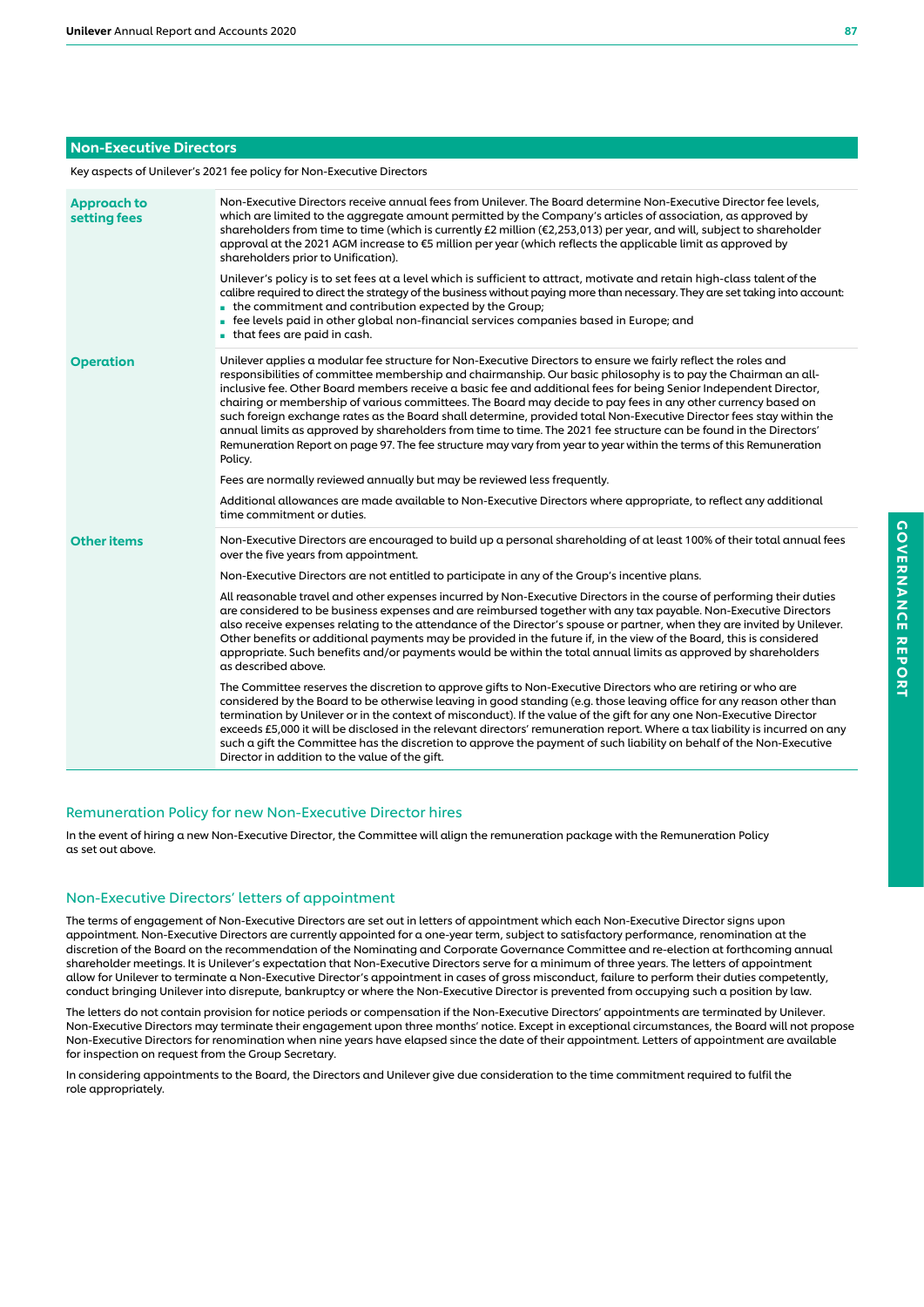## Annual report on remuneration

This section sets out how Unilever's remuneration policy (which was approved by shareholders at the May 2018 AGMs and is available on our website) was implemented in 2020. Furthermore, the following sets out how our new Remuneration Policy (as set out on pages 79 to 87) will be implemented if it receives shareholder approval at the 2021 AGM.

**D** www.unilever.com/remuneration-policy

## Implementation of the Remuneration Policy for Executive Directors

If approved by shareholders, Unilever's new Remuneration Policy will be implemented with effect from the 2021 AGM as set out below. If the updated Remuneration Policy is not approved, Unilever's existing remuneration policy will continue to apply.

| <b>Elements of remuneration</b>            |                                                                                                                                                                                                                                                                                                                                                                                                                                                                                                                                                                                                                                                                                                                                                                                                                                                                                                                                                                                                                                               |
|--------------------------------------------|-----------------------------------------------------------------------------------------------------------------------------------------------------------------------------------------------------------------------------------------------------------------------------------------------------------------------------------------------------------------------------------------------------------------------------------------------------------------------------------------------------------------------------------------------------------------------------------------------------------------------------------------------------------------------------------------------------------------------------------------------------------------------------------------------------------------------------------------------------------------------------------------------------------------------------------------------------------------------------------------------------------------------------------------------|
| <b>Fixed Pay</b>                           |                                                                                                                                                                                                                                                                                                                                                                                                                                                                                                                                                                                                                                                                                                                                                                                                                                                                                                                                                                                                                                               |
| Purpose and link to strategy               | Supports the recruitment and retention of Executive Directors of the calibre required to implement our<br>strategy. Reflects the individual's skills, experience, performance and role within the Group. Provides a simple<br>competitive alternative to the separate provision of salary, fixed allowance and pension.                                                                                                                                                                                                                                                                                                                                                                                                                                                                                                                                                                                                                                                                                                                       |
| At a glance                                | Details of the rationale for our Executive Directors' fixed pay amounts can be found on page 78.                                                                                                                                                                                                                                                                                                                                                                                                                                                                                                                                                                                                                                                                                                                                                                                                                                                                                                                                              |
| <b>Implementation in 2020</b>              | Effective from January 2020:<br>■ CEO: $€1,508,000$<br>■ CFO: $€1,135,960$                                                                                                                                                                                                                                                                                                                                                                                                                                                                                                                                                                                                                                                                                                                                                                                                                                                                                                                                                                    |
| <b>Planned for 2021</b>                    | Effective from January 2021:<br>■ CEO: $€1,508,000$<br>■ CFO: $€1,135,960$                                                                                                                                                                                                                                                                                                                                                                                                                                                                                                                                                                                                                                                                                                                                                                                                                                                                                                                                                                    |
| <b>Annual Bonus</b>                        |                                                                                                                                                                                                                                                                                                                                                                                                                                                                                                                                                                                                                                                                                                                                                                                                                                                                                                                                                                                                                                               |
| Purpose and link to strategy               | Incentivises year-on-year delivery of rigorous short-term financial, strategic and operational objectives<br>selected to support our annual business strategy and the ongoing enhancement of shareholder value.                                                                                                                                                                                                                                                                                                                                                                                                                                                                                                                                                                                                                                                                                                                                                                                                                               |
|                                            | The ability to recognise performance through an annual bonus enables us to manage our cost base flexibly<br>and react to events and market circumstances.                                                                                                                                                                                                                                                                                                                                                                                                                                                                                                                                                                                                                                                                                                                                                                                                                                                                                     |
| At a glance                                | ■ Target annual bonus of 150% of fixed pay for the CEO and 120% of fixed pay for the CFO.<br>Business performance multiplier of between 0% and 150% based on achievement against business<br>targets over the year.<br>Performance target ranges are considered to be commercially sensitive and will be disclosed in full<br>with the corresponding performance outcomes retrospectively following the end of the relevant<br>performance year.<br>■ Maximum annual bonus is 225% of fixed pay for the CEO and 180% for the CFO.<br>■ Subject to ultimate remedy/malus and claw-back provisions.                                                                                                                                                                                                                                                                                                                                                                                                                                             |
| <b>Implementation in 2020</b>              | Implemented in line with the 2018 remuneration policy; however, the weight attached to each performance<br>measure changed to reflect management's focus on delivering growth as a key priority for 2020 (pre Covid 19):<br>Underlying Sales Growth: 50%<br>Underlying Operating Margin Improvement: 25%<br><b>Free Cash Flow: 25%</b>                                                                                                                                                                                                                                                                                                                                                                                                                                                                                                                                                                                                                                                                                                        |
| <b>Planned for 2021</b>                    | The performance measures for 2021 will remain the same with performance measures weighted as follows:<br>Underlying Sales Growth: 1/3<br>Underlying Operating Margin Improvement: 1/3<br><b>Free Cash Flow: 1/3</b>                                                                                                                                                                                                                                                                                                                                                                                                                                                                                                                                                                                                                                                                                                                                                                                                                           |
|                                            | In 2021 a new requirement is introduced to defer 50% of the bonus into shares or share awards. Details for<br>this rationale can be found on pages 76.                                                                                                                                                                                                                                                                                                                                                                                                                                                                                                                                                                                                                                                                                                                                                                                                                                                                                        |
| <b>Long-term Incentive</b><br>(MCIP)/(PSP) |                                                                                                                                                                                                                                                                                                                                                                                                                                                                                                                                                                                                                                                                                                                                                                                                                                                                                                                                                                                                                                               |
| Purpose and link to strategy               | The MCIP encouraged senior management to invest their own money into Unilever shares, aligning their<br>interests with shareholders by focusing on the sustained delivery of high-performance results over the long<br>term. As from 2021 the PSP replaces the MCIP as the sole long-term incentive plan.                                                                                                                                                                                                                                                                                                                                                                                                                                                                                                                                                                                                                                                                                                                                     |
| At a glance                                | Executive Directors were required to invest a minimum of 33% and a maximum of 67% of their bonus into<br>the legacy MCIP. Investment was made out of after-tax income, so investing 67% of gross bonus would<br>require an investment of more than the total net bonus received.<br>■ Matching shares were awarded based on performance up to a maximum of 3x matching shares.<br>The final MCIP award was made on 24 April 2020, vesting 15 February 2024 (with a requirement to hold<br>vested matching shares for a further one-year retention period).<br>■ Subject to shareholder approval at the 2021 AGM, the new PSP grants rights to receive free shares on<br>vesting (awards) which normally vest after three years, to the extent performance conditions<br>are achieved.<br>• Upon vesting, Executive Directors will have another two-year retention period to ensure there is<br>a five-year duration between the grant of the award and release of the shares.<br>■ Subject to ultimate remedy/malus and claw-back provisions. |
| <b>Implementation in 2020</b>              | Implemented in line with the 2018 remuneration policy. Vesting details of the 2017-2020 MCIP award can be<br>found on page 95. Details of the 2020 MCIP awards can be found on page 94.                                                                                                                                                                                                                                                                                                                                                                                                                                                                                                                                                                                                                                                                                                                                                                                                                                                       |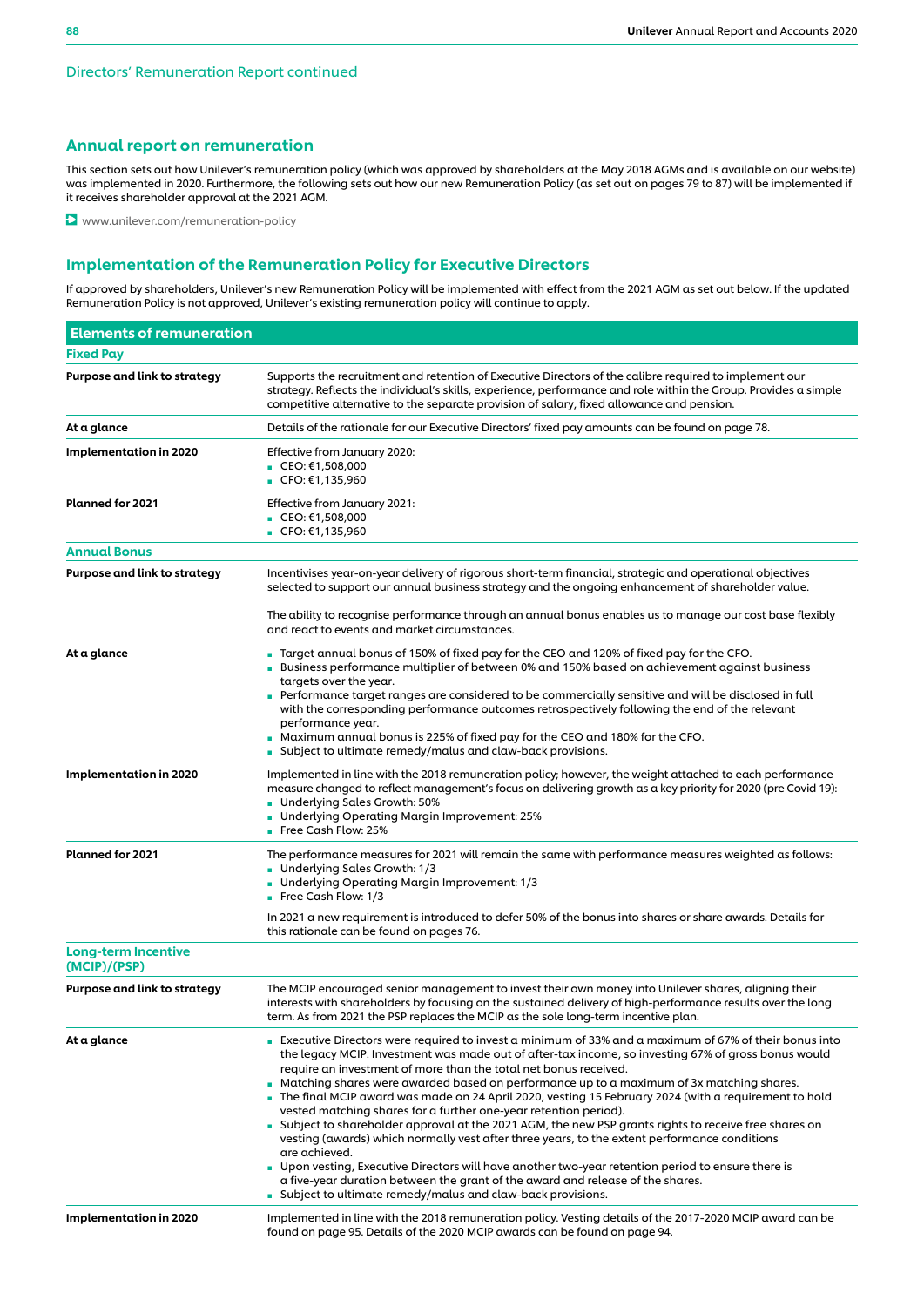## Elements of remuneration continued

Planned for 2021 As detailed in our new Remuneration Policy (as set out on pages 79 to 87), the performance conditions for PSP awards are assessed over a three-year period with a further two-year retention period. The performance conditions and target ranges for 2021 awards under the PSP will be as follows:

#### PSP 2021 – 2023 awards

|                                                                   | weighting | шсэнош    | <b>IVIUA</b> |
|-------------------------------------------------------------------|-----------|-----------|--------------|
| <b>Competitiveness: % Business</b><br><b>Winning Market Share</b> | 25%       | 45%<br>0% | 60%<br>200%  |
| <b>Cumulative Free Cash Flow</b><br>(Current FX)                  | 25%       | €16.7bn   | €22.7bn      |
|                                                                   |           | 0%        | 200%         |
| <b>Return On Invested Capital</b>                                 | 25%       | 15%       | 19%          |
| (Exit year %)                                                     |           | 0%        | 200%         |
| <b>Sustainability Progress Index</b>                              |           | 0%        | 200%         |
| (Committee assessment of                                          | 25%       |           |              |
| USLP 2020 progress)                                               |           | 0%        | 200%         |

 $W_{\text{in}}$  Threshold Max  $\overline{W}$ 

Performance at threshold results in nil PSP awards vesting, target performance results in an award equal to 200% of fixed pay (at time of award) for the CEO and 160% for the CFO, up to a maximum of 400% for the CEO and 320% for the CFO, with straight-line vesting between threshold and maximum. A retention period of two years applies from vesting.

Cumulative Free Cash Flow, ROIC and Sustainability Progress Index are all established measures. Cumulative Free Cash Flow from operating activities in current currency ensures sufficient cash is available to fund a range of strategic capital allocation choices.

ROIC measures the return generated on capital invested by the Group and is calculated as underlying operating profit after tax divided by the annual average of: goodwill, intangible assets, property, plant and equipment, net assets held for sale inventories, trade and other current receivables, and trade payables and other current liabilities. The target range of a threshold of 15% and maximum of 19% expresses our commitment to deliver ROIC at a level of mid to high teens, whilst continuing to reshape our portfolio through acquisitions and disposals.

Competitiveness: % Business Winning Market Share (% Business Winning) is a new metric for incentive purposes. It has been part of operational management and will be part of management's performance updates to investors. % Business Winning will be assessed each year as the aggregate turnover of the portfolio components (country/category cells) gaining value market share as a % of the total turnover measured by market data. As such it assesses what percentage of our revenue is being generated in areas where we are gaining market share. The outcome for the 2021-2023 PSP is the average of the 3 years % Business Winning performance. With intense competition and changing shopper trends, winning share in each portfolio or geography segment presents a challenge for all players; repeating these wins over successive years is even more demanding. At consolidated Group level delivering consistently in the range of 50% business winning will enable us to grow with our markets, delivering a premium above 50% Business Winning over successive years supports our objective of growing ahead of our markets. Keeping this in mind, the Committee believes that a target of 52.5% Business Winning and a stretch of 60%, to be appropriate, with a threshold performance of 45% Business Winning paying out zero for this performance measure.

In addition to the three elements mentioned above, our Executive Directors are provided with non-monetary benefits to aid attraction and retention. These include medical insurance cover, actual tax return preparation costs and provision of death-in-service benefits and administration.

## Ultimate remedy/malus and claw-back

Grants under the PSP, the legacy MCIP and the legacy GSIP are subject to ultimate remedy as explained in the remuneration policy. Malus and claw-back apply to all performance-related payments as explained in the remuneration policy.

In 2020, the Committee did not reclaim or claw back any of the value of awards of performance-related payments to current or former Executive Directors.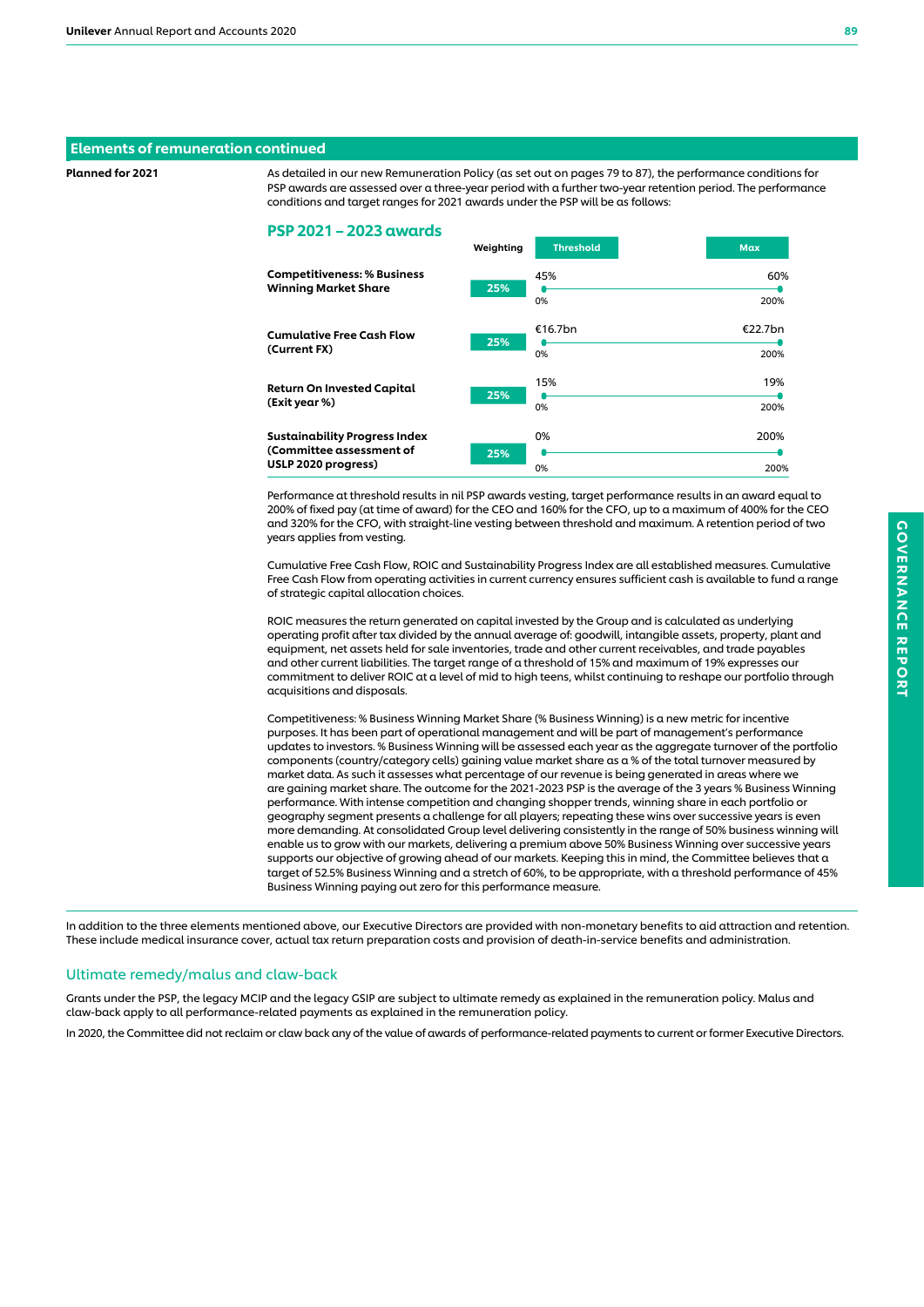## Single figure of remuneration and implementation of the remuneration policy in 2020 for Executive Directors (Audited)

The table below shows a single figure of remuneration for each of our Executive Directors for the years 2019 and 2020.

|                                                 | Alan Jope CEO (€'000) |                                                                |       |                                                  | Graeme Pitkethly CFO (€'000) |                                                                |       |                                                  |
|-------------------------------------------------|-----------------------|----------------------------------------------------------------|-------|--------------------------------------------------|------------------------------|----------------------------------------------------------------|-------|--------------------------------------------------|
|                                                 | 2020                  | <b>Proportion</b><br>of Fixed<br>and<br><b>Variable</b><br>Rem | 2019  | Proportion<br>of Fixed<br>and<br>Variable<br>Rem | 2020                         | <b>Proportion</b><br>of Fixed<br>and<br><b>Variable</b><br>Rem | 2019  | Proportion<br>of Fixed<br>and<br>Variable<br>Rem |
| (A) Fixed pay                                   | 1,508                 |                                                                | 1,450 |                                                  | 1,136                        |                                                                | 1,103 |                                                  |
| <b>Total fixed pay</b>                          | 1,508                 |                                                                | 1,450 |                                                  | 1,136                        |                                                                | 1,103 |                                                  |
| (B) Other benefits                              | 56                    |                                                                | 41    |                                                  | 38                           |                                                                | 27    |                                                  |
| Fixed pay & benefits sub total                  | 1,564                 | 45.4%                                                          | 1,491 | 30.5%                                            | 1,174                        | 39.7%                                                          | 1,130 | 26.0%                                            |
| (C) STI: Annual bonus                           | 1,086                 |                                                                | 1,784 |                                                  | 654                          |                                                                | 1,085 |                                                  |
| (D) LTI: GSIP Performance Shares <sup>(a)</sup> | n/a                   |                                                                | 1,619 |                                                  | 670                          |                                                                | 2,132 |                                                  |
| (D) LTI: MCIP Match Shares                      | 797                   |                                                                | n/a   |                                                  | 463                          |                                                                | n/a   |                                                  |
| <b>Variable Remuneration sub total</b>          | 1,883                 | 54.6%                                                          | 3,403 | 69.5%                                            | 1,787                        | 60.3%                                                          | 3,217 | 74.0%                                            |
| LTI Sub total                                   | 797                   |                                                                | 1,619 |                                                  | 1,133                        |                                                                | 2,132 |                                                  |
| <b>Total Remuneration (A+B+C+D)</b>             | 3,447                 |                                                                | 4,894 |                                                  | 2,961                        |                                                                | 4,347 |                                                  |

(a) Alan Jope received his last GSIP award in 2017 that vested on 13 February 2020 as disclosed in the Remuneration Report of the 2019 Annual Report.

Where relevant, amounts for 2020 have been translated into euros using the average exchange rate over 2020 (€1 = £0.8877), excluding amounts in respect of MCIP and GSIP, which have been translated into euros using the exchange rates on the vesting date at 16 February 2021 (€1 = £0.8711 and €1 = \$1.2136) for MCIP and 17 February 2021 (€1 = £0.8703) for GSIP. Amounts for 2019 have been translated into euros using the average exchange rate over 2019 (€1 = £0.8799), excluding amounts in respect of GSIP, which have been translated into euros using the exchange rate at vesting date of 13 February 2020  $(E1 = E0.8390)$ .

We do not grant our Executive Directors any personal loans or guarantees.

## Elements of single figure remuneration 2020

## (A) Fixed pay (Audited)

For 2020 this comprises:

Fixed pay set in euros and paid in 2020: CEO – €1,508,000, CFO – €1,135,960

#### (B) Other benefits (Audited)

|                                                                 | Alan Jope<br>$CEO(f^{(\alpha)}$ | <b>Graeme Pitkethly</b><br>$\mathsf{CFO}(\mathsf{E})^{(a)}$ |
|-----------------------------------------------------------------|---------------------------------|-------------------------------------------------------------|
|                                                                 | 2020                            | 2020                                                        |
| Medical insurance cover and actual tax return preparation costs | 40.445                          | 26,259                                                      |
| Provision of death-in-service benefits and administration       | 16,000                          | 12,000                                                      |
| <b>Total</b>                                                    | 56,445                          | 38,259                                                      |

(a) The numbers in this table are translated where necessary using the average exchange rate over 2020 of  $f = f(0.8877)$ .

## (C) Annual bonus (Audited)

Annual bonus 2020 actual outcomes: CEO – €1,085,760 (which is 32% of maximum, 72% of fixed pay). CFO – €654,313 (which is 32% of maximum, 58% of fixed pay).



Annual bonus measures are not impacted by share price growth.

50% of the net bonus earned is, subject to shareholder approval, deferred into shares (€287,726 for Alan Jope and €173,393 for Graeme Pitkethly). Shares are deferred for three years, in line with the proposed Remuneration Policy set out on pages 79 to 87. See the opposite page for details.

The annual bonus measures and performance against targets are set out below. All performance ranges are straight-line between threshold and maximum: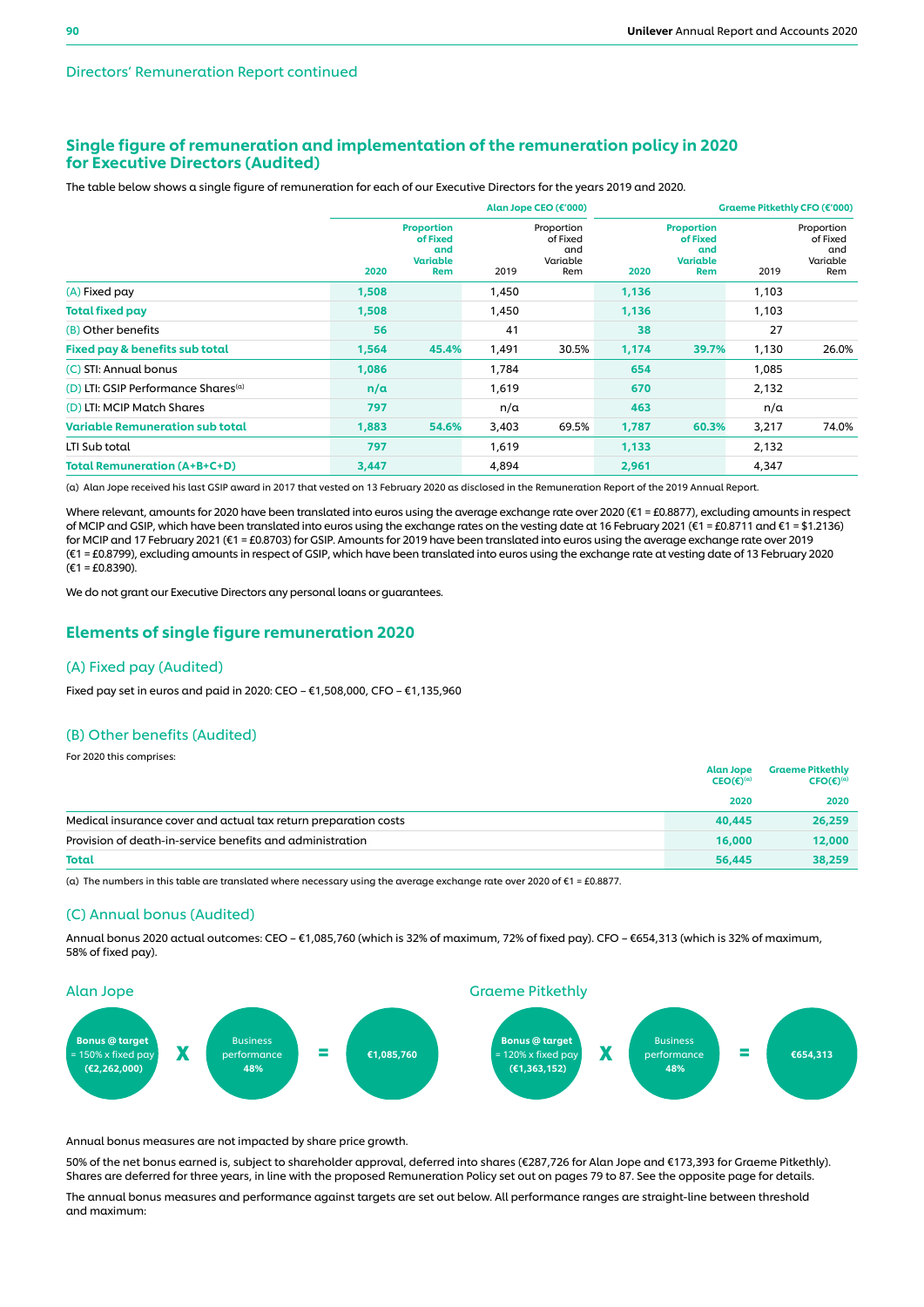#### Performance: Annual Bonus

| Performance metric (weighting)                                                                                                                   | Performance: Annual Bonus<br>Threshold | Maximum | Result<br>vesting<br>(%of |                                   |         |
|--------------------------------------------------------------------------------------------------------------------------------------------------|----------------------------------------|---------|---------------------------|-----------------------------------|---------|
|                                                                                                                                                  |                                        | 0%      | 100%                      | 150%                              | target) |
| Underlying Sales Growth (50%)                                                                                                                    | 1.5%                                   | 1.9%    |                           | 4.5%                              | 20%     |
| Free Cash Flow (€bn) (25%)                                                                                                                       | €5.0bn                                 |         | €7.7bn                    | 150%                              |         |
|                                                                                                                                                  |                                        |         |                           | €7.0bn                            |         |
| <b>Underlying Operating Margin</b><br>Improvement compared to prior year (25%)                                                                   | $-60bps$<br>percentage points Obps     |         |                           | percentage<br>points<br>$+80$ bps | 0%      |
| Overall performance ratio (based on<br>actual performance bonus formula)<br>and endorsed by the Committee after<br>quality of results assessment | 0%                                     | 48%     |                           | 150%                              | 48%     |

Further details of the annual bonus outcomes are described in the Committee's Chair letter on page 76.

## (D) GSIP – UK law requirement (Audited)

#### 2020 Outcomes

This includes GSIP performance shares (operated under the Unilever Share Plan 2017) granted to Graeme Pitkethly on 16 February 2018, based on performance in the three-year period to 31 December 2020, which vested on 17 February 2021.

The values included in the single figure table for 2020 are calculated by multiplying the number of shares granted on 16 February 2018 (including additional shares in respect of accrued dividends through to 31 December 2020) by the level of vesting (52% of target award) and the share price on the date of vesting (PLC £39.80). This has been translated into euros using the exchange rate on the date of vesting (€1 = £0.8711).

Performance: GSIP 2018–2020

Performance against targets:

|                                                                                            |                                      | Performance: GSIF ZUT6-ZUZU |                |                                    | Result<br>vesting |  |
|--------------------------------------------------------------------------------------------|--------------------------------------|-----------------------------|----------------|------------------------------------|-------------------|--|
| Performance metric (weighting)                                                             |                                      | Threshold<br>0%             | Target<br>100% | Maximum<br>200%                    | (%of<br>target)   |  |
| Underlying Sales Growth (CAGR) (25%)                                                       | 2.0%                                 | 2.7%                        |                | 6.0%                               | 54%               |  |
| Average annual Underlying Operating<br>Margin Improvement (bps vs PY,<br>current FX) (25%) | $+27bps$<br>percentage points +50bps |                             |                | percentage<br>points<br>$+140$ bps | 0%                |  |
| <b>Cumulative Operating Cash Flow</b><br>$(\epsilon$ bn)(25%)                              | €20.2bn                              |                             | €23.8bn        | €25.2bn                            | 153%              |  |
| Total Shareholder Return (25%) <sup>(a)</sup>                                              | 11th<br>10th position                |                             |                | 3rd position                       | 0%                |  |
| Overall vesting                                                                            | 0%                                   | 52%                         |                | 200%                               | 52%               |  |

(a) For the relative TSR measure, Unilever's TSR is measured against a comparator group of other consumer goods companies. TSR measures the return received by a shareholder,<br>capturing both the increase in share price and t better reflect the shareholder experience. The current TSR peer group consists of 18 companies (19 including Unilever) as follows: Avon, Beiersdorf, Campbell Soup, Coca-Cola,<br>Colgate-Palmolive, Danone, General Mills, Estée

Further details of the GSIP outcomes are described in the Committee's Chair letter on page 76.

On the basis of this performance, the Committee determined that the GSIP awards to the end of 2020 will vest at 52% of initial target award levels (i.e. 26% of maximum for GSIP).

#### Share price growth GSIP 2018-2021



(a) The conditional number of shares awarded (including decimals) at the share price on the award date. This number includes the Unilever N.V. shares awarded on the avard date. These Unilever N.V. shares converted into Uni shares are provided in this table.

(b) The business performance ratio applied to the original conditional share award (including decimals) at the share price on the award date.<br>(c) The dividends accrued on the original conditional share award (including dec

decimals) multiplied by the business performance ratio.<br>(e) The final value of the award on the vesting date using the exchange rate on the day of vesting of €1 = £0.8711. The actual number of vested shares can be found o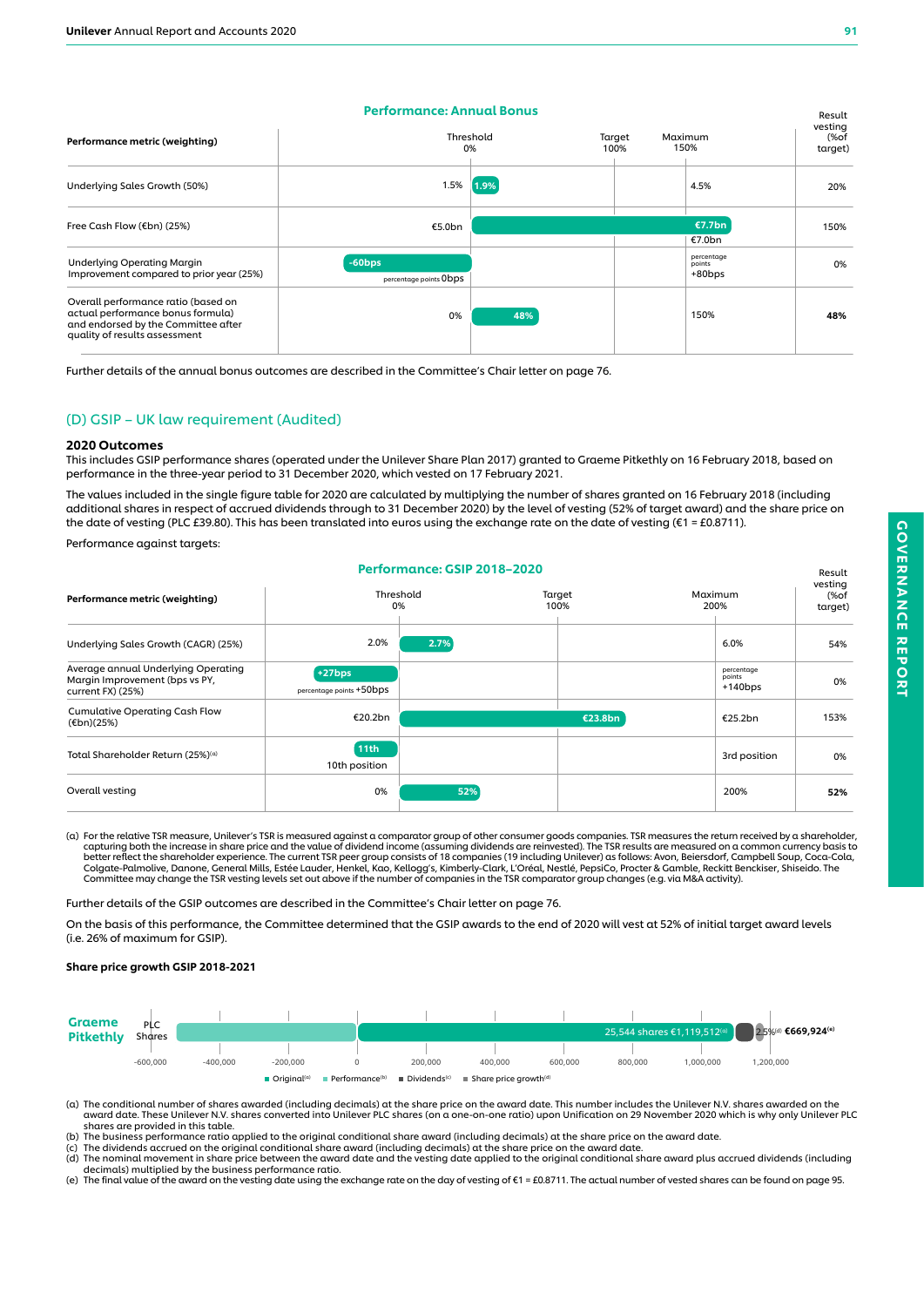#### (D) MCIP – UK law requirement (Audited)

#### 2020 Outcomes

This includes MCIP match shares (operated under the Unilever Share Plan 2017) granted to Alan Jope and Graeme Pitkethly on 17 May 2017, based on performance in the four- year period to 31 December 2020, which vested on 16 February 2021.

The values included in the single figure table for 2020 are calculated by multiplying the number of shares granted on 17 May 2017 (including additional shares in respect of accrued dividends through to 31 December 2020) by the level of vesting (83% of target award) and the share price on the date of vesting (PLC £40.06 and PLC ADS \$55.74). These have been translated into euros using the exchange rates on the date of vesting (€1 = £0.8711 and  $£1 = $1,2136$ ).

#### Performance: MCIP 2017–2020 Threshold 0% **Target**  $100%$ Maximum 200% Result vesting (%of target) Performance metric (weighting) Underlying Sales Growth (CAGR) (25%) Underlying Earnings Per Share Growth (CAGR, Current FX) (25%) Return On Invested Capital (Exit year %) (25%) Sustainability Progress Index (Committee assessment of USLP progress) (25%)<sup>(a)</sup> 6.0% 18.4% 200% 35% 0% 175% 124% 2.7% 5.3% 18.0% 124% Overall vesting 83% 83% 2.0% 15.4% 0% 7.0% 13.0% 0% 200%

Further details of the MCIP outcome are described in the Committee's Chair letter on page 76. Further details on the Sustainability Progress Index vesting is set out below. On the basis of this performance the Committee determined that the MCIP awards at the end of 2020 will vest at 83% of initial target award levels (i.e. 42% of maximum for MCIP).

#### Outcome of Sustainability Progress Index (SPI) for MCIP cycle 2017-2020:

On 16 February 2021 the first MCIP cycle vested with SPI as one of the four performance measures. The SPI is an assessment of the business's sustainability performance by the Corporate Responsibility Committee and the Compensation Committee that captures quantitative and qualitative elements (see page 73). The Corporate Responsibility Committee and Compensation Committee agreed a framework for SPI assessment that captures the breadth and depth of the USLP in relation to a number of key performance indicators (KPIs). These KPIs illustrate how Unilever aims to address a number of its principal risks such as brand preference, climate change, plastic packaging, supply chain and ethics (see Our risks on page 44). The Committees review qualitative and quantitative progress across each category and delivery against the KPIs. The Committees then agree on a SPI achievement level against the KPI taking into account performance across the entire SPI Category.

In previous directors' remuneration reports we have described the annual assessments and outcomes for the SPI years 2017, 2018 and 2019 and 2020 SPI performance (based on 2019 USLP performance) is set out on the following page. The SPI index for the four-year MCIP performance period is calculated by taking a simple average and is set out at the bottom of the table for MCIP 2017-2020.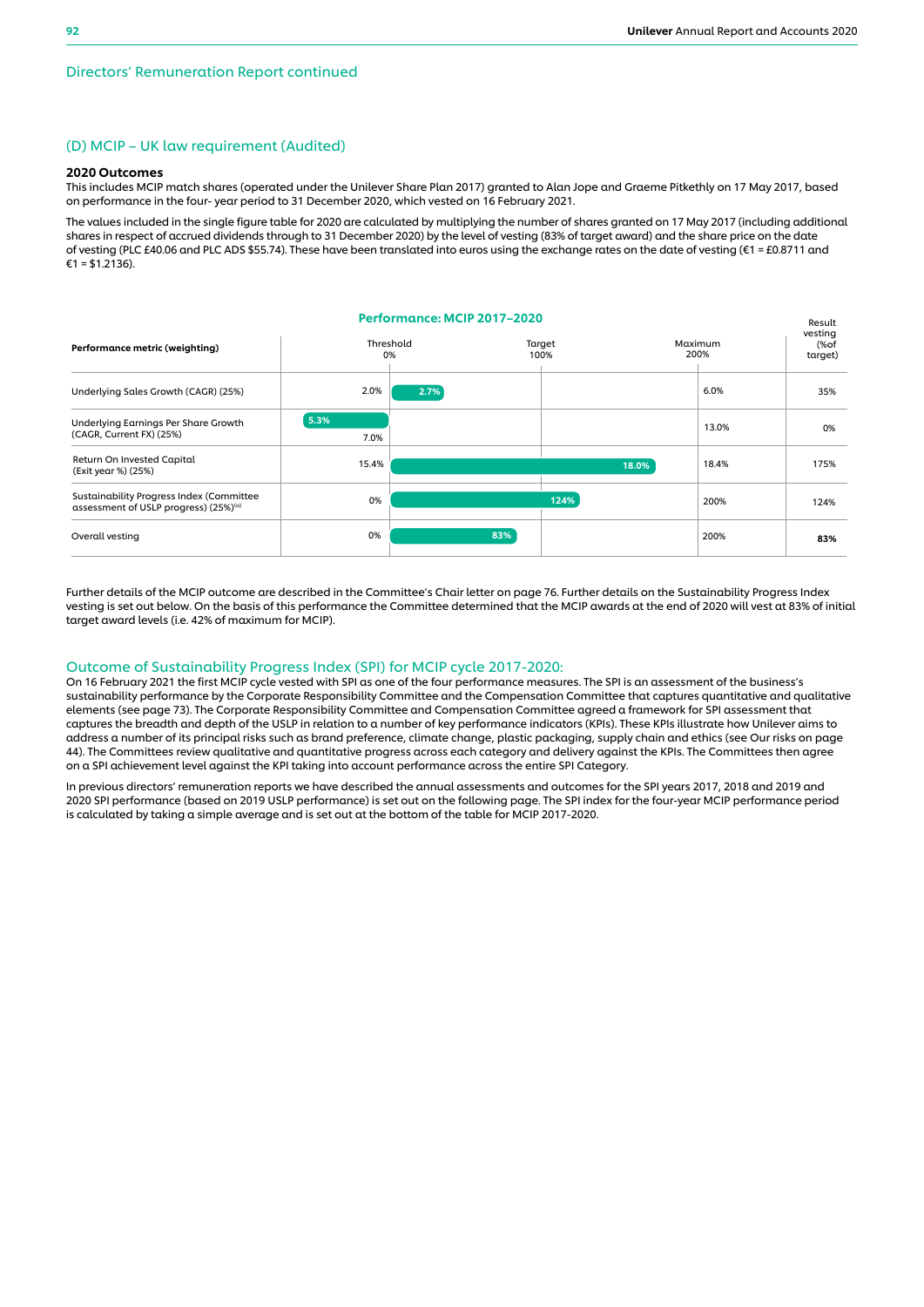## (D) MCIP – UK law requirement (Audited) continued

Our Unilever Sustainable Living Plan is a bold ambition to achieve change within our company – through our brands, innovation, sourcing and operations. We helped more than a billion people take action to improve their health and wellbeing, through our programmes on handwashing, safe drinking water, sanitation, oral health, self-esteem and skin-healing. We have doubled the proportion of our portfolio that meets the highest nutritional standards, thereby helping hundreds of millions of people to achieve a healthier diet. We have seen a CO2 efficiency in our global logistics network of 40% and now purchase all electricity from the grid from renewable sources. We sourced 95% of our palm oil from physically certified sustainable sources. We have enhanced the livelihoods of millions of people by improving agricultural practices, providing skills and opportunities to increase incomes and embedding human rights across our business. We work in partnerships with others – including NGOs, governments, businesses and industry platforms – to drive systemic change on the issues that matter for our business and the world. The average SPI outcome for MCIP 2017-2020 is set out at the bottom of the table.

|                                                                 |                                                                                                                                           |                      | <b>SPI 2020</b> | SPI 2019      | SPI 2018 | SPI 2017                                                         |        |
|-----------------------------------------------------------------|-------------------------------------------------------------------------------------------------------------------------------------------|----------------------|-----------------|---------------|----------|------------------------------------------------------------------|--------|
| <b>SPI Category</b>                                             | <b>KPIs</b>                                                                                                                               | <b>Judgement</b>     |                 |               |          | 2019 actuals 2018 actuals 2017 actuals 2016 actuals 2015 actuals |        |
| <b>USLP</b>                                                     |                                                                                                                                           |                      |                 |               |          |                                                                  |        |
| Health &<br>Well-being                                          | With our Dove brand help young<br>people build up positive body<br>confidence and self-esteem through<br>educational programme (millions) | <b>Over-achieved</b> | >60m            | 35m           | 29m      | 23m                                                              | 19.4m  |
| Environmental Impact                                            | Reduce CO <sub>2</sub> emissions from energy<br>from our factories per tonne of<br>production vs 2008 baseline (%)                        | <b>Over-achieved</b> | $-65%$          | $-52%$        | $-47%$   | $-43%$                                                           | $-39%$ |
|                                                                 | Increase the recycled plastic material<br>content in our packaging (% purchased) Partly achieved                                          |                      | 5%              | 4845T<br>(1%) | 4850T    | 3830T                                                            | 4900T  |
| Enhancing<br>Livelihoods                                        | Source our procurement spend through<br>suppliers meeting the mandatory<br>requirements of our Responsible<br>Sourcing Policy (%)         | <b>Achieved</b>      | 70%             | 61%           | 55%      | 67%                                                              | 54%    |
|                                                                 | Reduce our Total Recordable Frequency<br>Rate (TRFR) for accidents<br>in our factories and offices (#)                                    | <b>Achieved</b>      | 0.76            | 0.69          | 0.89     | 1.01                                                             | 1.12   |
| Transformational change agenda                                  |                                                                                                                                           |                      |                 |               |          |                                                                  |        |
| Sustainable Palm Oil                                            | Purchase crude palm oil from physically<br>certified sustainable sources (%)                                                              | <b>Over-achieved</b> | 95%             | 81%           | 56%      | 42%                                                              | 19%    |
| <b>External recognition</b>                                     |                                                                                                                                           |                      |                 |               |          |                                                                  |        |
| Rankings<br>and ratings*                                        | Achieve Leader/A ratings (number)                                                                                                         | Over-achieved        | $5$ of $5$      | $3$ of $5$    | 4 of 5   | 5 of 5                                                           | 4 of 5 |
| Annual SPI outcome<br>Average SPI outcome<br>for MCIP 2017-2020 |                                                                                                                                           | 130%<br>124%         |                 | 125%          | 120%     | 120%                                                             |        |

\* DJSI, CDP Climate, CDP Water, CDP Forests, GlobeScan

#### Share price growth MCIP 2017-2021



(a) The conditional number of shares awarded (including decimals) at the share price on the award date. This number includes the Unilever N.V. shares awarded on the مaward date. These Unilever N.V. shares converted into Un shares are provided in this table.

(b) The business performance ratio applied to the original conditional share award (including decimals) at the share price on the award date.<br>(c) The dividends accrued on the original conditional share award (including dec

decimals) multiplied by the business performance ratio.<br>(e) The final value of the award on the vesting date using the exchange rate on the vesting date of €1 = £0.8711 and €1= \$1.2136. The actual number of vested shares be found on page 95. The share values for Alan Jope are grossed up for tax and social security.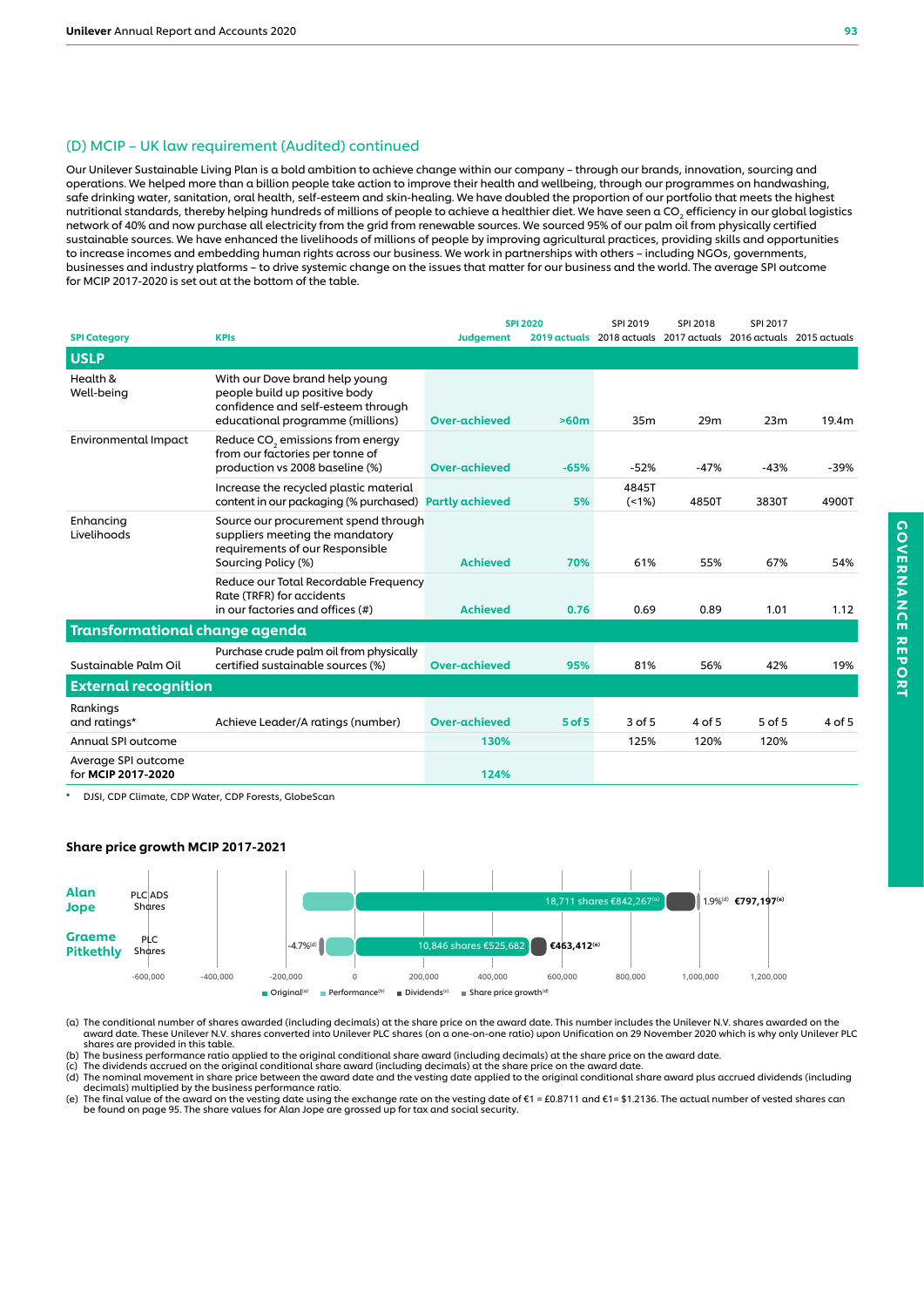## Scheme interests awarded in the year (Audited)

|                                                 | MCIP Plan Conditional matching share award made on 24 April 2020                                                                                                                                           |  |  |  |  |
|-------------------------------------------------|------------------------------------------------------------------------------------------------------------------------------------------------------------------------------------------------------------|--|--|--|--|
| <b>Basis of award</b>                           | Based on the level of 2019 annual bonus paid in 2020 invested by the CEO and CFO. The following numbers<br>of matching shares were awarded on 24 April 2020 (vesting on 15 February 2024) <sup>(a)</sup> : |  |  |  |  |
|                                                 | CEO:<br>CFO:<br>$PLC - 39,594$<br>$PLC - 23,795$                                                                                                                                                           |  |  |  |  |
|                                                 | Maximum vesting results in 200% of the above awards vesting. Dividend equivalents may be earned (in cash<br>or additional shares) on the award when and to the extent that the award vests.                |  |  |  |  |
| <b>Maximum face value of awards</b>             | ■ CEO: €3,650,301 <sup>(b)</sup><br>■ CFO: $£2,193,739^{(b)}$                                                                                                                                              |  |  |  |  |
| <b>Threshold vesting</b><br>(% of target award) | Four equally weighted long-term performance measures. 0% of the target award vests for threshold<br>performance.                                                                                           |  |  |  |  |
| <b>Performance period</b>                       | 1 January 2020 – 31 December 2023 (with a requirement to hold vested matching shares for a further<br>one-year retention period).                                                                          |  |  |  |  |

Details of performance measures Performance measures:

## MCIP 2020 – 2023 awards

| 2.0%<br>25%<br>0%  | 6.0%<br>200%  |
|--------------------|---------------|
| 2.0%<br>25%<br>0%  | 8.0%<br>200%  |
| 15.0%<br>25%<br>0% | 20.0%<br>200% |
| 0%<br>25%          | 200%<br>200%  |
|                    | 0%            |

Weighting Threshold Max

(a) Under the legacy MCIP, Executive Directors invested in Unilever N.V. or Unilever PLC shares, and received a corresponding number of performance-related matching)<br>shares. On 24 April 2020, the CEO and the CFO invested t receive Unilever N.V. shares only and Graeme Pitkethly elected to receive Unilever PLC shares only, in line with the share choice provisions in operation at the time).<br>Upon Unification on 29 November 2020 all Unilever N.V. are provided in this table.

(b) Face values are calculated by multiplying the number of shares granted on 24 April 2020 (including decimals) by the share price on that day of PLC £40.92, assuming<br>…maximum performance and therefore maximum vesting of

## Impact of Covid-19

The MCIP awards were granted, in line with the normal grant timetable, in late April – shortly after the outbreak of Covid-19. No adjustment was made to the level of MCIP awards granted because, in accordance with the applicable remuneration policy, the number of shares subject to each MCIP award was based on the portion of 2019 bonus which executives had already chosen to invest in Unilever shares at the time of award, so the Committee had limited flexibility to adjust grant levels for any element of windfall. Further, at the time of grant, it was too early to tell whether or not there would be windfall gains from the grant of awards because of their four-year time horizon and the fact that the immediate drop in Unilever's share price from its pre-Covid-19 levels was not as pronounced as that suffered by many other companies (particularly given it was not then clear whether that drop would be sustained over the longer term).

When the MCIP awards vest, the Committee will look again at the question of windfall gains by looking at the following factors:

- the level of share price growth delivered over the vesting period, compared to historical and expected norms;
- an assessment of any share price growth that may be attributable to an improvement in Unilever performance, as opposed to general market / sector-specific movements.

If the Committee concludes that there have been windfall gains, it may use its discretion to adjust the formulaic outcome of the performance conditions to mitigate the impact of any windfall. When determining whether or not there have been windfall gains in relation to the 2020 MCIP awards, the Committee will take into account share price movements over the whole vesting period of the 2020 MCIP awards – with particular focus on the share price and share price volatility over the portion of the vesting period during which the pandemic is determined to impact performance.

## Minimum shareholding requirement and Executive Director share interests (Unaudited)

The remuneration arrangements applicable to our Executive Directors require them to build and retain a personal shareholding in Unilever within five years of their date of appointment to align their interests with those of Unilever's shareholders. Incoming Executive Directors will be required to retain all shares vesting from any share awards made since their appointment until their minimum shareholding requirements have been met in full.

The table below shows the Executive Directors' share ownership against the minimum shareholding requirements as at 31 December 2020 and the interest in PLC ordinary shares of the Executive Directors and their connected persons as at 31 December 2020.

When calculating an Executive Director's personal shareholding the following methodology is used:

- fixed pay at the date of measurement;
- shares in PLC will qualify provided they are personally owned by the Executive Director, by a member of his (immediate) family or by certain corporate bodies, trusts or partnerships as required by law from time to time (each a 'connected person');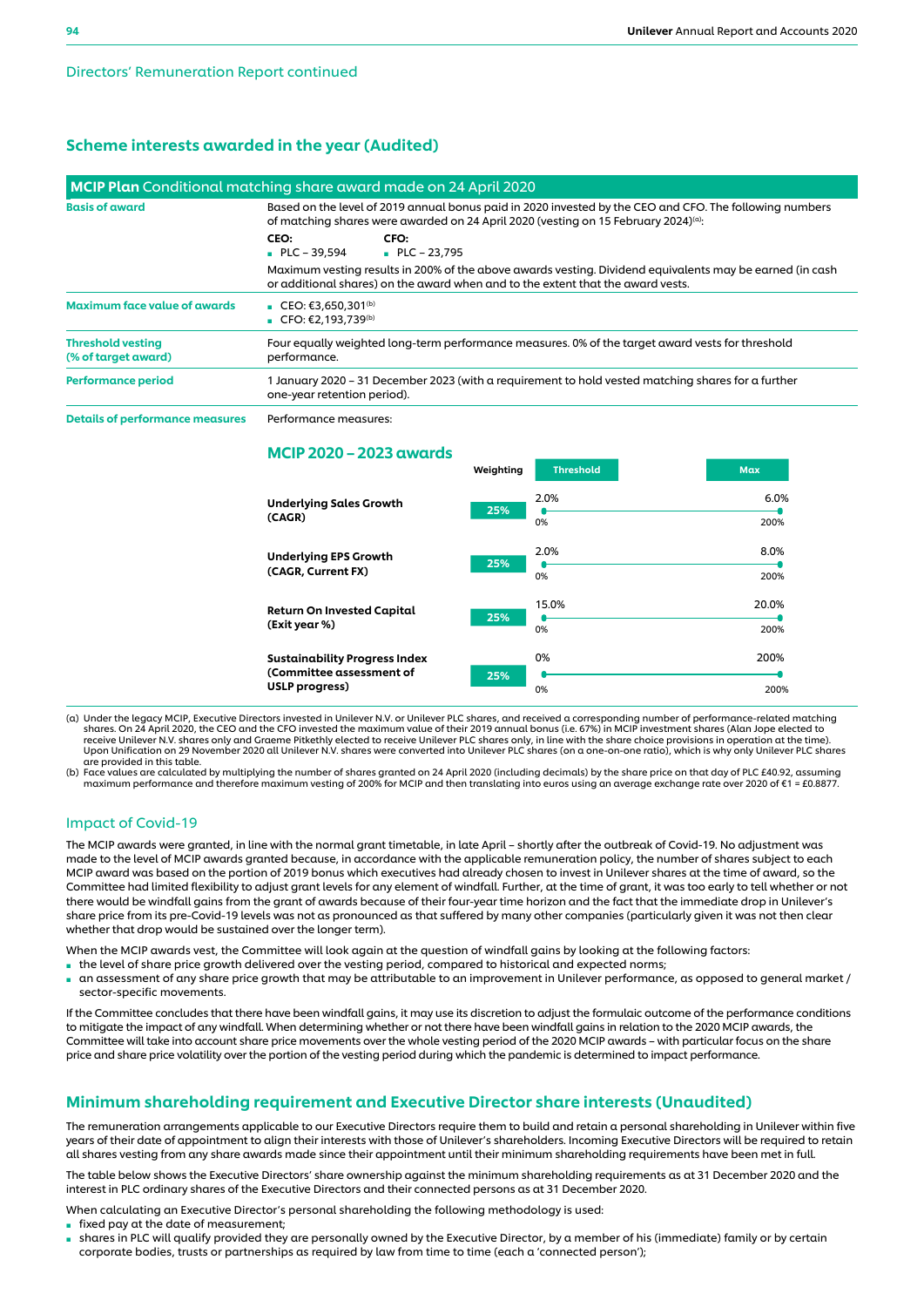- shares purchased under the legacy MCIP, whether from the annual bonus or otherwise, will qualify as from the moment of purchase as these are held in the individual's name and are not subject to further restrictions;
- shares or entitlements to shares that are subject only to the Director remaining in employment will qualify on a net of tax basis;
- shares awarded on a conditional basis by way of the legacy GSIP or legacy MCIP will not qualify until the moment of vesting (i.e. once the precise number of shares is fixed after the three-year vesting period for the legacy GSIP, or a four-year vesting period for the legacy MCIP, has elapsed); the shares will be valued on the date of measurement or, if that outcome fails the personal shareholding test, on the date of acquisition.

The share price for the relevant measurement date will be based on the average closing share prices and the euro/sterling/US dollar exchange rates from the 60 calendar days prior to the measurement date.

Any Executive Director who leaves after the date of the new Remuneration Policy has effect will be required to maintain at least 100% of their minimum shareholding requirement for two years after leaving. ULE members are required to build a shareholding of 400% of Fixed Pay (500% for the CEO). This requirement is 250% of Fixed Pay for the 'Top 75' management layer below ULE.

## Executive Directors' and their connected persons' interests in shares and share ownership (Audited)

|                       | <b>Share ownership</b><br>quideline as % of | Have quidelines                             | <b>Actual share</b><br>ownership $as \alpha$ % | Shares held as at<br>1 January 2020 <sup>(b)</sup> |                |            | Shares held as at<br>31 December 2020(c) |
|-----------------------|---------------------------------------------|---------------------------------------------|------------------------------------------------|----------------------------------------------------|----------------|------------|------------------------------------------|
|                       | fixed pay (as at<br>31 December 2020)       | been met (as at<br><b>31 December 2020)</b> | of Fixed Pay (as at<br>31 December 2020) $(a)$ | <b>PLC</b>                                         | <b>PLC ADS</b> | <b>PLC</b> | <b>PLC ADS</b>                           |
| CEO: Alan Jope        | 500%                                        | Yes                                         | 834%                                           | 11.112                                             | 200,338        | 37,508     | 214,714                                  |
| CFO: Graeme Pitkethly | 400%                                        | Yes                                         | 632%                                           | 153,890                                            |                | 144,366    | $\sim$                                   |

(a) Calculated based on the minimum shareholding requirements and methodology set out above and the headline fixed pay for the CEO and CFO as at 31 December 2020 (€1,508,000 for the CEO and €1,135,960 for the CFO).

(b) As per 1 January 2020 Alan Jope held 11,112 Unilever N.V. shares and 151,141 Unilever NV NY shares and Graeme Pitkethly held 39,535 Unilever N.V. shares. These Unilever N.V. shares converted into Unilever PLC shares (on a one-on-one ratio) upon Unification on 29 November 2020 which is why only Unilever PLC shares are provided in this table. (c) PLC shares are ordinary 31/9p shares.

During the period between 31 December 2020 and 23 February 2021, the following changes in interests have occurred:

- Graeme Pitkethly purchased 6 PLC shares under the PLC ShareBuy Plan: 3 on 11 January 2021 at a share price of £44.45, and a further 3 on 8 February 2021 at a share price of £40.02; and
- as detailed under headings (D) on page 92, on 16 February 2021:
- Alan Jope acquired 7,985 PLC ADSs shares following the vesting of his 2017 MCIP award; and
- Graeme Pitkethly acquired 10,074 PLC shares following the vesting of his 2017 MCIP award.
- as detailed under headings (D) on page 91, on 17 February 2021:
- Graeme Pitkethly acquired 14,638 PLC shares following the vesting of his 2018 GSIP award.

The voting rights of the Directors (Executive and Non-Executive) and members of the ULE who hold interests in the share capital of PLC are the same as for other holders of the class of shares indicated. As at 23 February 2021 none of the Directors' (Executive and Non-Executive) or other ULE members' shareholdings amounted to more than 1% of the issued shares in that class of share. All shareholdings in the table above are beneficial. On page 68 the full share capital of PLC has been described. Page 129 and 130 set out how many shares Unilever held to satisfy the awards under the share plans.

## Information in relation to outstanding share incentive awards

As at 31 December 2020, Alan Jope held awards over a total of 83,647 shares which are subject to performance conditions, and Graeme Pitkethly held awards over a total of 112,063 shares which are subject to performance conditions. There are no awards of shares without performance conditions and no awards in the form of options.

## Management Co-Investment Plan (Audited)

The following conditional shares were outstanding at 31 December 2020 under the MCIP:

|                  |                      | <b>Balance of conditional</b><br>shares at January 2020 | <b>Conditional</b><br>shares<br>awarded<br>in 2020(a)                      |                       |                                                                           |                                         |                            |                                                          | <b>Balance of</b><br>conditional shares<br>at 31 December 2020 |
|------------------|----------------------|---------------------------------------------------------|----------------------------------------------------------------------------|-----------------------|---------------------------------------------------------------------------|-----------------------------------------|----------------------------|----------------------------------------------------------|----------------------------------------------------------------|
|                  | <b>Share</b><br>type | No. of<br>shares <sup>(b)</sup>                         | Performance<br>period 1 Jan-<br>uary 2020 to<br><b>31 December</b><br>2023 | <b>Price</b><br>award | <b>Dividend</b><br>shares<br>accrued<br>during the<br>year <sup>(e)</sup> | <b>Vested in</b><br>2020 <sup>(f)</sup> | <b>Price at</b><br>vesting | <b>Additional</b><br>shares<br>earned in<br>$2020^{(g)}$ | No. of<br>shares                                               |
| Alan Jope        | <b>PLC</b>           | 17,050                                                  | 39,594                                                                     | €45.27                | 1,589                                                                     |                                         |                            | $\overline{\phantom{0}}$                                 | 58,233                                                         |
|                  | <b>PLC ADS</b>       | 24,575                                                  |                                                                            |                       | 839                                                                       | $\overline{\phantom{0}}$                |                            | $\overline{\phantom{0}}$                                 | 25,414                                                         |
| Graeme Pitkethly | <b>PLC</b>           | 57,587(d)                                               | 23,795                                                                     | £40.92                | 2,532                                                                     | $\overline{\phantom{a}}$                | -                          | $\overline{\phantom{0}}$                                 | 83,914                                                         |

(a) On 24 April 2020, Alan Jope and Graeme Pitkethly each invested in the legacy MCIP the maximum value of their annual bonus earned during 2019 and paid in 2020, and<br>received a corresponding award of 1.5x matching shares

b) As per 1 January 2020 Alan Jope held 17,050 Unilever N.V. conditional shares and 24,575 Unilever NV NY conditional shares and Graeme Pitkethly held 18,959 Unilever<br>N.V. conditional shares. These Unilever N.V. shares con

Unilever PLC shares are provided in this table.<br>(c) This includes a grant of 8,607 NV NY shares made on 17 May 2017 (which vested on 16 February 2021), a grant of 14,454 NV NY shares made on 23 April 2018 (vesting<br>(a) on 1

accrued in prior years in respect of awards.

(d) This includes a grant of 5,423 of each NV and PLC shares made on 17 May 2017 (vesting on 16 February 2021), a grant of 12,408 of each NV and PLC shares made on<br>3 May 2018 (vesting on 16 February 2022), a grant of 19,19 reinvested dividends accrued in prior years in respect of awards.

(e) Reflects reinvested dividend equivalents accrued during 2020 and subject to the same performance conditions as the underlying matching shares.

(f) There was no MCIP vesting in 2020 due to the extension of the performance period following the approval of the remuneration policy in 2018.<br>(g) This includes the additional shares earned and accrued dividends as result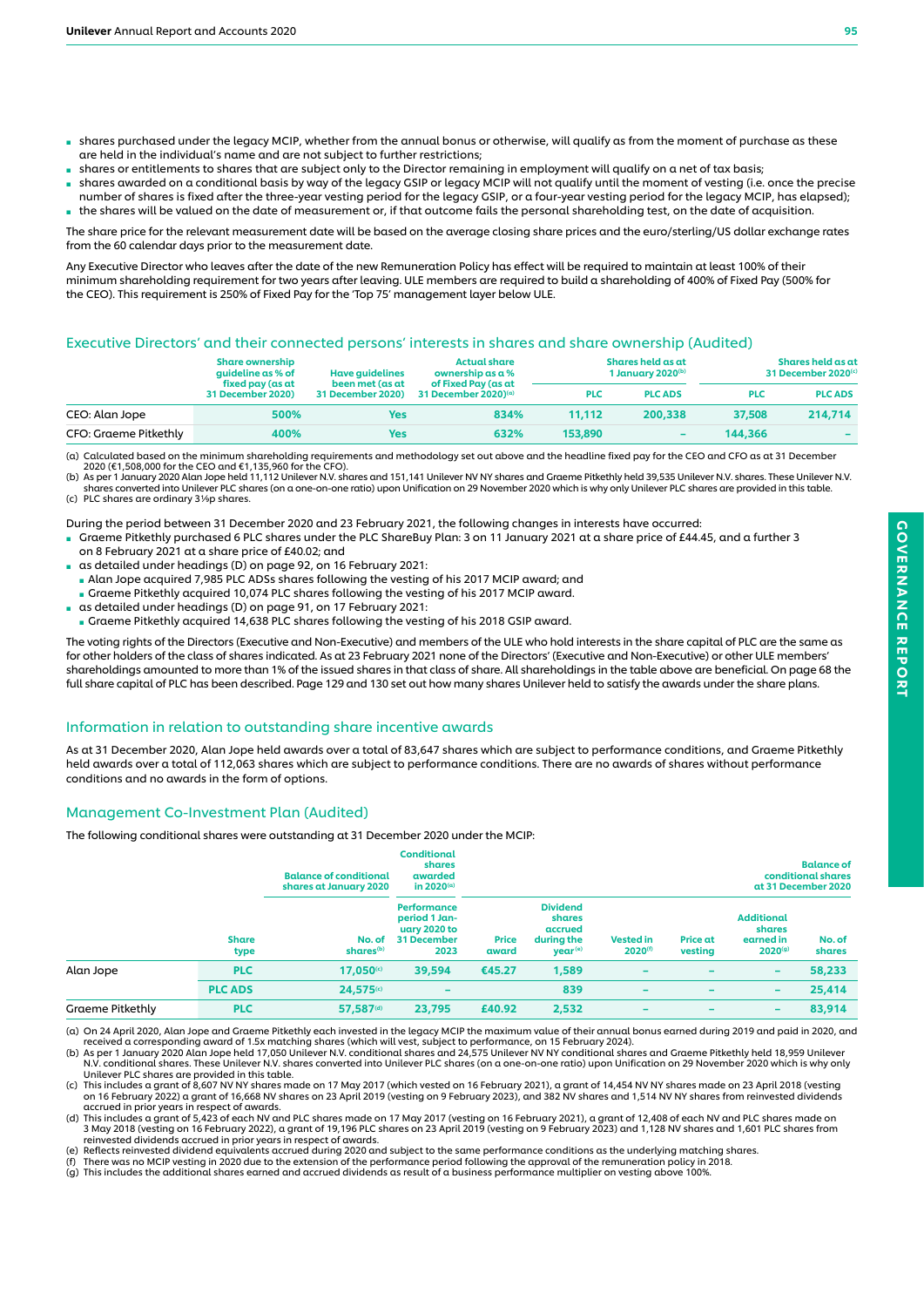## Global Share Incentive Plan (Audited)

The following conditional shares vested during 2020 or were outstanding at 31 December 2020 under the GSIP:

|                         |                      | <b>Balance of</b><br>conditional<br>shares at<br>January 2020(a) |                                                                           |                                  |                            |                                                          | <b>Balance of</b><br>conditional shares<br>at 31 December 2020 |
|-------------------------|----------------------|------------------------------------------------------------------|---------------------------------------------------------------------------|----------------------------------|----------------------------|----------------------------------------------------------|----------------------------------------------------------------|
|                         | <b>Share</b><br>type | No. of<br>shares <sup>(b)</sup>                                  | <b>Dividend</b><br>shares<br>accrued<br>during the<br>year <sup>(e)</sup> | <b>Vested in</b><br>$2020^{(f)}$ | <b>Price at</b><br>vesting | <b>Additional</b><br>shares<br>earned in<br>$2020^{(g)}$ | No. of<br>shares                                               |
| Alan Jope               | <b>PLC ADS</b>       | 11,689(c)                                                        | $\overline{\phantom{a}}$                                                  | 13,910                           | \$60.53                    | 2,221                                                    | $\overline{\phantom{a}}$                                       |
| <b>Graeme Pitkethly</b> | <b>PLC</b>           | 58,121 <sup>(d)</sup>                                            | 927                                                                       | 36,769                           | £46.12                     | 5,870                                                    | 28,149                                                         |

(a) In accordance with the remuneration policy adopted by shareholders in May 2018 no GSIP award has been granted after 2018.

(b) As per 1 January 2020 Alan Jope held 5,842 Unilever NV NY conditional shares and Graeme Pitkethly held 29,011 Unilever N.V. conditional shares. These Unilever N.V. shares (on a one-on-one ratio) upon Unification on 29

from reinvested dividends accrued in prior years in respect of awards.<br>(d) This includes a grant of 14,171 of each NV and PLC shares made on 13 February 2017 (which vested on 13 February 2020), a grant of 12,772 of each NV

(e) Reflects reinvested dividend equivalents accrued during 2020, subject to the same performance conditions as the underlying GSIP shares.<br>(f) The 13 February 2017 grant vested on 13 February 2020 at 119% for both Alan J

#### Executive Directors' service contracts

Starting dates of our Executive Directors' service contracts:

- Alan Jope: 1 January 2019 (signed on 16 December 2020); and
- Graeme Pitkethly: 1 October 2015 (signed on 16 December 2015).

Service contracts are available to shareholders to view at the AGMs or on request from the Group Secretary, and can be terminated with 12 months' notice from Unilever or six months' notice from the Executive Director. A payment in lieu of notice can be made of no more than one year's fixed pay and other benefits. Other payments that can be made to Executive Directors in the event of loss of office are disclosed in our remuneration policy which is available on our website.

**D** www.unilever.com/remuneration-policy

#### Payments to former Directors (Audited)

The table below shows the 2020 payments to Paul Polman in accordance with arrangements made with him upon his stepping down as CEO on 31 December 2018 and his retirement from employment with Unilever effective 2 July 2019. These arrangements were disclosed in the directors' remuneration report in the Unilever Annual Report and Accounts 2018.

| Paul Polman                               | $(\epsilon$ '000) |
|-------------------------------------------|-------------------|
| Benefits <sup>(a)</sup>                   | 655               |
| GSIP 2018-2020 (pro-rated) <sup>(b)</sup> | 631               |
| MCIP 2017-2020 (pro-rated) <sup>(c)</sup> | 673               |
| Total Remuneration                        | 1,959             |

(a) This includes tax preparation fees and social security.<br>(b) Actual time pro-rated GSIP vesting (46%) on 17 February 2021 of 6,860 Unilever PLC shares at a closing share price of £39.30 and 6,857 Unilever PLC shares at share price of €45.81.

(c) Actual time pro-rated MCIP vesting (59%) on 16 February 2021 of 14,622 Unilever PLC shares at a closing share price of €46.02.

There have been no other payments to former Directors nor have there been any payments for loss of office during the year.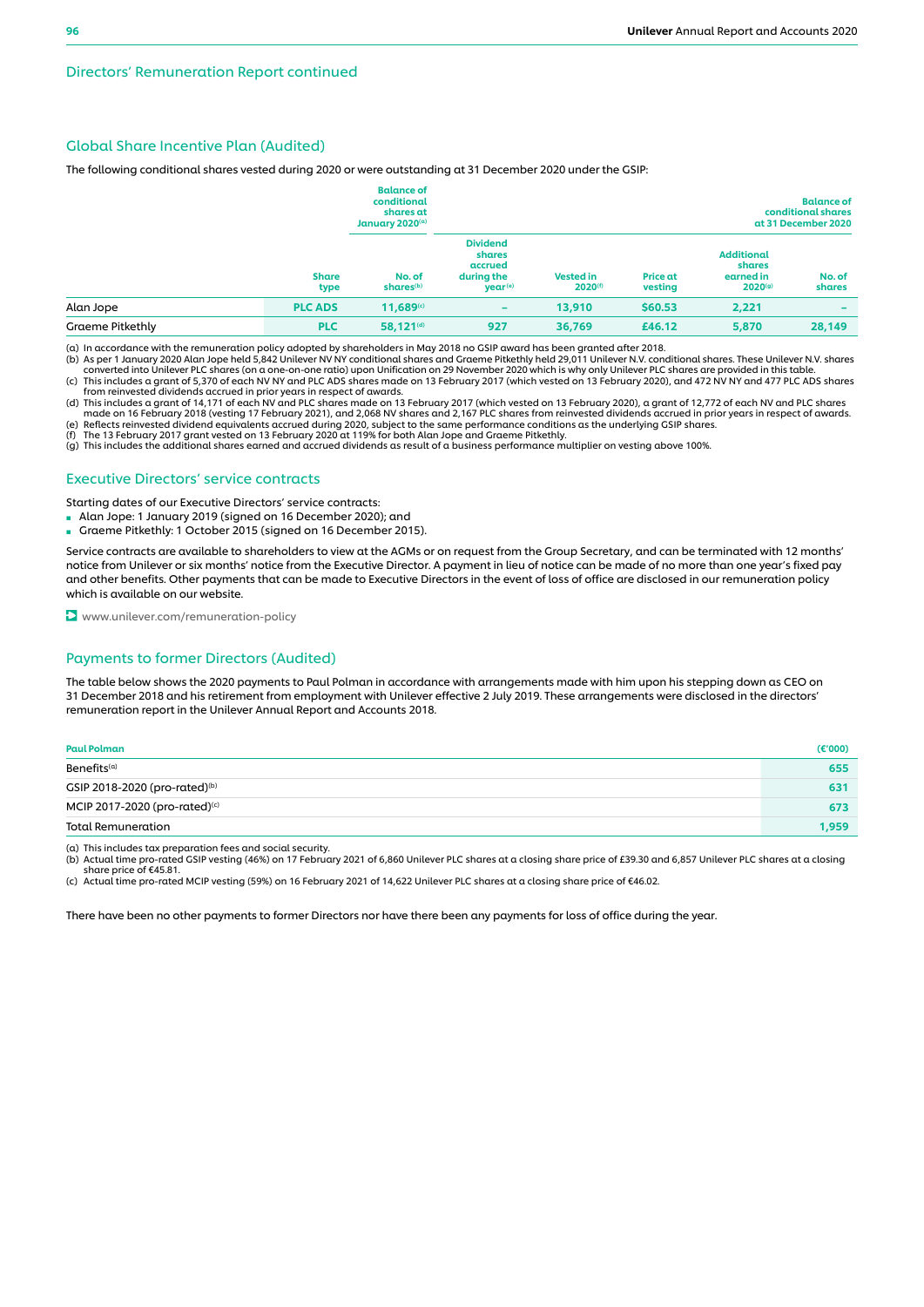## Implementation of the remuneration policy for Non-Executive Directors

The current Non-Executive Director fee levels will not be changed for 2021, and we will review fee levels for 2022 during the course of the year. The table below outlines the current fee structure with fees set in euros and paid by Unilever PLC (in sterling) shown using an exchange rate of 1 pound  $E = 61.2817$  (rounded).

| <b>Roles and responsibilities</b>                       | 2021<br>Annual Fee € | 2020<br>Annual Fee € |
|---------------------------------------------------------|----------------------|----------------------|
| <b>Basic Non-Executive Director Fee</b>                 | 108,949              | 108,949              |
| Chairman (all inclusive)                                | 833,105              | 833,105              |
| Senior Independent Director (modular)                   | 51,270               | 51,270               |
| Member of Nominating and Corporate Governance Committee | 19,226               | 19,226               |
| Member of Compensation Committee                        | 23,071               | 23,071               |
| Member of Corporate Responsibility Committee            | 19,226               | 19,226               |
| Member of Audit Committee                               | 29,479               | 29,479               |
| Chair of Nominating and Corporate Governance Committee  | 38,452               | 38,452               |
| <b>Chair of Compensation Committee</b>                  | 38,452               | 38,452               |
| <b>Chair of Corporate Responsibility Committee</b>      | 38,452               | 38,452               |
| Chair of Audit Committee                                | 51,270               | 51,270               |

All reasonable travel and other expenses incurred by Non-Executive Directors in the course of performing their duties are considered to be business expenses and so are reimbursed. Non-Executive Directors also receive expenses relating to the attendance of their spouse or partner, when they are invited by Unilever.

#### Single figure of remuneration in 2020 for Non-Executive Directors (Audited)

The table below shows a single figure of remuneration for each of our Non-Executive Directors, for the years 2019 and 2020.

|                               |                              |                                  | 2020                                  | 2019                         |                                  |                                |
|-------------------------------|------------------------------|----------------------------------|---------------------------------------|------------------------------|----------------------------------|--------------------------------|
| <b>Non-Executive Director</b> | Fees <sup>(a)</sup><br>€'000 | Benefits <sup>(b)</sup><br>€'000 | <b>Total</b><br>remuneration<br>€'000 | Fees <sup>(a)</sup><br>€'000 | Benefits <sup>(b)</sup><br>€'000 | Total<br>remuneration<br>€'000 |
| Nils Andersen <sup>(c)</sup>  | 778                          | $\overline{\phantom{a}}$         | 778                                   | 211                          | 10                               | 220                            |
| Laura Cha                     | 134                          | $\overline{\phantom{a}}$         | 134                                   | 121                          | -                                | 121                            |
| Vittorio Colao <sup>(d)</sup> | 138                          | $\overline{\phantom{a}}$         | 138                                   | 139                          | 33                               | 172                            |
| Marijn Dekkers <sup>(e)</sup> | 47                           | $\qquad \qquad \blacksquare$     | 47                                    | 673                          | 35                               | 708                            |
| <b>Judith Hartmann</b>        | 129                          | ۰                                | 129                                   | 127                          | 19                               | 146                            |
| Andrea Jung <sup>(f)</sup>    | 135                          | $\overline{\phantom{m}}$         | 135                                   | 121                          | -                                | 121                            |
| Susan Kilsby                  | 129                          | $\overline{\phantom{a}}$         | 129                                   | 53                           | -                                | 53                             |
| Mary Ma <sup>(g)</sup>        |                              | -                                | $\overline{\phantom{a}}$              | 81                           | -                                | 81                             |
| Strive Masiyiwa(h)            | 138                          | $\qquad \qquad \blacksquare$     | 138                                   | 139                          | -                                | 139                            |
| Youngme Moon <sup>(i)</sup>   | 168                          | $\qquad \qquad \blacksquare$     | 168                                   | 169                          | -                                | 169                            |
| John Rishton <sup>(j)</sup>   | 150                          | $\overline{\phantom{m}}$         | 150                                   | 151                          | 16                               | 168                            |
| Feike Sijbesma                | 138                          | $\qquad \qquad \blacksquare$     | 138                                   | 139                          | -                                | 139                            |
| Total                         | 2,084                        | $\qquad \qquad \blacksquare$     | 2,084                                 | 2,124                        | 113                              | 2,237                          |

(a) This includes fees received from Unilever for 2019 and 2020 respectively. Includes basic Non-Executive Director fee and committee chairmanship and/ or membership. Where relevant, amounts for 2019 have been translated into euros using the average exchange rate over 2019 (€1 = £0.8799). Amounts for 2020 have been translated<br>into euros using the average exchange rate over 2020 (€1 = £0

Covid-19 pandemic. (c) Chairman and Chair of the Nominating and Corporate Governance Committee. (d) Chair and member of the Compensation Committee until 18 February 2021.

(e) Retired from the Board at the May 2020 AGMs.<br>(f) Retired from the Board at the May 2020 AGMs.<br>(f) Chair of the Compensation Committee Committee (f) Chair of the Compensation Committee from 18 February 2021.

(g) Passed away on 31 August 2019.

(h) Chair of the Corporate Responsibility Committee. (i) Senior Independent Director.

(j) Chair of the Audit Committee.

We do not grant our Non-Executive Directors any personal loans or guarantees or any variable remuneration, nor are they entitled to any severance payments.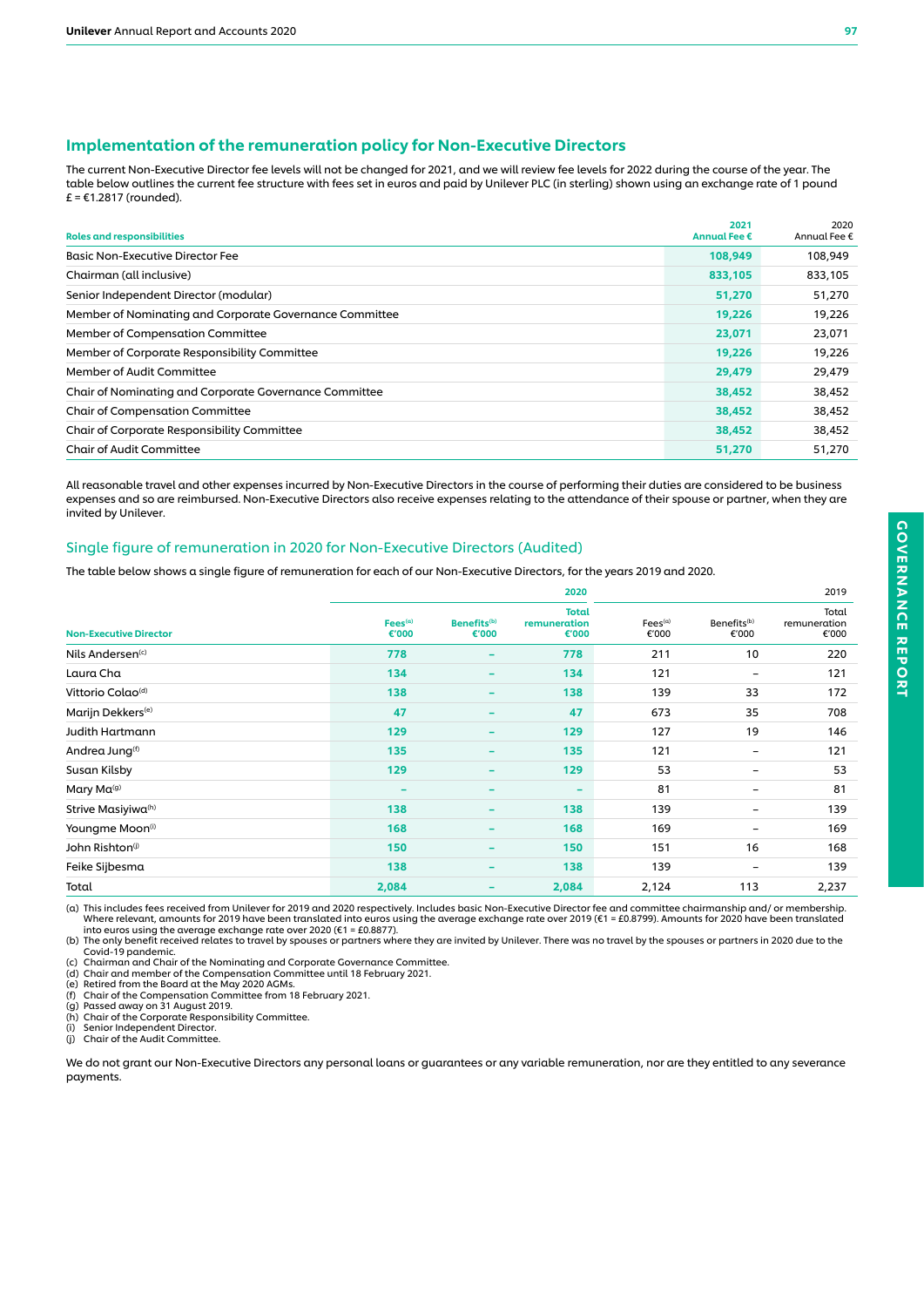#### Directors' Remuneration Report continued

## Percentage change in remuneration of Non-Executive Directors

The table below shows the five-year history year-on-year percentage change for fees and other benefits for the current Non-Executive Directors.

|                               | Total Remuneration <sup>(a)</sup> |                                  |                                  |                                  |                                  |                                  |  |  |  |
|-------------------------------|-----------------------------------|----------------------------------|----------------------------------|----------------------------------|----------------------------------|----------------------------------|--|--|--|
| <b>Non-Executive Director</b> | % change<br>from<br>2019 to 2020  | % change<br>from<br>2018 to 2019 | % change<br>from<br>2017 to 2018 | % change<br>from<br>2016 to 2017 | % change<br>from<br>2015 to 2016 | % change<br>from<br>2014 to 2015 |  |  |  |
| Nils Andersen                 | 253.9%                            | 69.2%                            | 16.1%                            | $-12.5%$                         | 62.0%                            |                                  |  |  |  |
| Laura Cha                     | 10.8%                             | 5.2%                             | 7.5%                             | $-10.1%$                         | $-2.5%$                          | 20.8%                            |  |  |  |
| Vittorio Colao <sup>(b)</sup> | $-19.9%$                          | 35.4%                            | 23.3%                            | $-3.7%$                          | 87.7%                            |                                  |  |  |  |
| Marijn Dekkers                | $-93.3%$                          | $-6.5%$                          | 2.3%                             | 42.6%                            |                                  |                                  |  |  |  |
| Judith Hartmann               | $-11.4%$                          | 14.1%                            | 14.3%                            | $-8.2%$                          | 52.5%                            |                                  |  |  |  |
| Andrea Jung                   | 11.8%                             | 51.3%                            |                                  | -                                | -                                |                                  |  |  |  |
| Susan Kilsby                  | 144.0%                            | $\overline{\phantom{0}}$         | $\overline{\phantom{0}}$         | -                                | -                                |                                  |  |  |  |
| Strive Masiyiwa               | $-0.9%$                           | 6.1%                             | 18.0%                            | 56.3%                            |                                  |                                  |  |  |  |
| Youngme Moon                  | $-0.8%$                           | 15.0%                            | 42.7%                            | 45.1%                            | -                                | $\overline{\phantom{0}}$         |  |  |  |
| John Rishton                  | $-10.9%$                          | 17.5%                            | 12.6%                            | $-9.3%$                          | 5.3%                             | 24.3%                            |  |  |  |
| Feike Sijbesma                | $-0.9%$                           | 3.0%                             | 6.3%                             | $-3.8%$                          | 3.9%                             | 693.8%                           |  |  |  |

(a) Non-Executive Directors receive an annual fixed fee and do not receive any Company performance-related payment. Therefore, the year-on-year % changes are mainly<br>due to changes in committee chair or memberships, mid-yea reports and changes in the average sterling: euro exchange rates. Susan Kilsby joined Unilever in August 2019 and therefore her change from 2019 to 2020 shows a<br>larger percentage change than for a usual mid year joiner. Ma

(b) Stepped down as Director on 18 February 2021.

#### Non-Executive Directors' interests in shares (Audited)

Non-Executive Directors are encouraged to build up a personal shareholding of at least 100% of their annual fees over the five years from appointment. The table shows the interests in Unilever N.V. and Unilever PLC ordinary shares as at 1 January 2020 and Unilever PLC ordinary shares as at 31 December 2020, as result of Unification on 29 November 2020, of Non-Executive Directors and their connected persons. This is set against the minimum shareholding recommendation. There has been no change in these interests between 31 December 2020 and 23 February 2021 (other than Susan Kilsby, who bought 1,000 PLC shares on 8 February 2021 at a share price of £40.03 and John Rishton, who bought 1,256 PLC shares on 9 February 2021 at a share price of £39.51).

| <b>Non-Executive Director</b> | <b>Share type</b> | Shares held at<br>31 December 2020 | Share type       | Shares held at<br>1 January 2020 | Actual share ownership as a % of NED fees<br>(as at 31 December 2020) |
|-------------------------------|-------------------|------------------------------------|------------------|----------------------------------|-----------------------------------------------------------------------|
| Nils Andersen                 | <b>PLC</b>        | 21,014                             | <b>NV</b>        | 21,014                           | 131%                                                                  |
| Laura Cha                     | <b>PLC</b>        | 3,518                              | <b>NV</b>        | 2,660                            | 128%                                                                  |
|                               |                   |                                    | <b>PLC</b>       | 858                              |                                                                       |
| Vittorio Colao <sup>(a)</sup> | <b>PLC</b>        | 5,600                              | <b>NV</b>        | 5,600                            | 198%                                                                  |
| Marijn Dekkers <sup>(b)</sup> | <b>PLC ADS</b>    | 20,000                             | NV <sub>NY</sub> | 20,000                           | 2,089%                                                                |
| Judith Hartmann               | <b>PLC</b>        | 2,500                              | <b>NV</b>        | 2,500                            | 94%                                                                   |
| Andrea Jung                   | <b>PLC</b>        | 4,576                              | <b>NV</b>        | 4,576                            | 165%                                                                  |
| Susan Kilsby                  | <b>PLC</b>        | 1,250                              | <b>PLC</b>       | -                                | 47%                                                                   |
| Strive Masiyiwa               | <b>PLC</b>        | 1,130                              | <b>PLC</b>       | 1,130                            | 40%                                                                   |
| Youngme Moon                  | <b>PLC ADS</b>    | 3,500                              | NV NY            | 3,500                            | 102%                                                                  |
| John Rishton                  | <b>PLC</b>        | 5,340                              | <b>NV</b>        | 3,340                            | 173%                                                                  |
|                               |                   |                                    | <b>PLC</b>       | 2,000                            |                                                                       |
| Feike Sijbesma                | <b>PLC</b>        | 10,000                             | <b>NV</b>        | 10,000                           | 353%                                                                  |

(a) Stepped down as Director on 18 February 2021. (b) Shares held at 30 April 2020.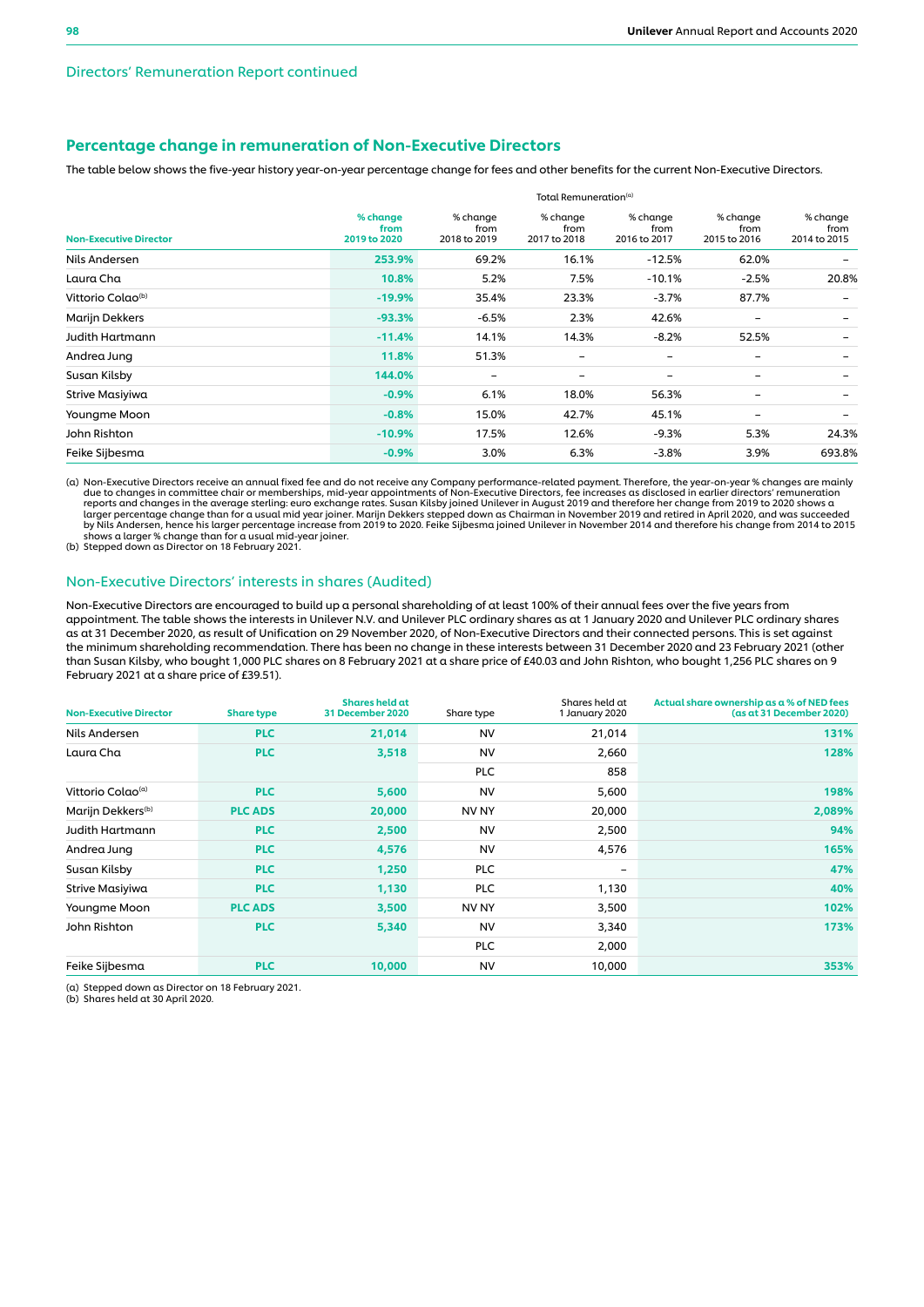## Non-Executive Directors' letters of appointment

All Non-Executive Directors were reappointed to the Boards at the 2020 AGMs.

| <b>Non-Executive Director</b> | Date first appointed to the Boards | Effective date of current appointment <sup>(a)</sup> |
|-------------------------------|------------------------------------|------------------------------------------------------|
| Nils Andersen                 | <b>30 April 2015</b>               | <b>30 April 2020</b>                                 |
| Laura Cha                     | 15 May 2013                        | <b>30 April 2020</b>                                 |
| Vittorio Colao                | <b>1 July 2015</b>                 | <b>30 April 2020</b>                                 |
| Marijn Dekkers                | <b>21 April 2016</b>               | n/a                                                  |
| <b>Judith Hartmann</b>        | <b>30 April 2015</b>               | <b>30 April 2020</b>                                 |
| Andrea Jung                   | 3 May 2018                         | <b>30 April 2020</b>                                 |
| Susan Kilsby                  | <b>1 August 2019</b>               | <b>30 April 2020</b>                                 |
| Strive Masiyiwa               | <b>21 April 2016</b>               | <b>30 April 2020</b>                                 |
| Youngme Moon                  | <b>21 April 2016</b>               | <b>30 April 2020</b>                                 |
| John Rishton                  | 15 May 2013                        | <b>30 April 2020</b>                                 |
| Feike Sijbesma                | 1 November 2014                    | <b>30 April 2020</b>                                 |

(a) Apart from Vittorio Colao who stepped down as a Director on 18 February 2021, the unexpired term for all Non-Executive Directors' letters of appointment is the<br>period up to the 2021 AGM, as they all, unless they are re December 2020 to reflect Unification.

## Other disclosures related to Directors' remuneration (Unaudited)

Unilever regularly looks at pay ratios throughout the company, and the pay ratio between each work level, and we have disclosed this for a number of years. The table below provides a detailed breakdown of the fixed and variable pay elements for each of our UK and Dutch work levels, showing how each work level compares to the CEO and CFO in 2020 (with equivalent figures from 2019 included for comparison purposes). Going forward we will disclose this compared to UK work levels.

## CEO/CFO Pay Ratio Comparison (split by fixed/variable pay)



Figures for the CEO and CFO are calculated using the data from the Executive Directors' single figure table on page 90. Accordingly, the year-on-year comparison reflects the significant drop in total compensation for the Executive Directors in 2020. This has been the result of the lower performance outcomes on bonus and long-term incentives, as well as the ending of the legacy GSIP. The numbers are further impacted by fluctuation in the exchange rates used to convert pay elements denominated in pounds sterling to euros for reporting purposes in 2019. From 2019 the CEO and CFO fixed pay is paid in euros. Where relevant, amounts for 2019 have been translated using the average exchange rate over 2019 (€1 = £0.8799), and amounts for 2020 have been translated using the average exchange rate over 2020 (€1 = £0.8877).

Annual bonus and long-term incentives (MCIP) for the UK and Dutch employees were not calculated following the statutory method for single figure pay. Instead, variable pay figures were calculated using:

- target annual bonus values multiplied by the actual bonus performance ratio for the respective year (disregarding personal performance multipliers, which equal out across the population as a whole); and
- MCIP values calculated at an appropriate average for the relevant Work Level of employees, i.e. an average 45% investment of bonus for WL3 employees; 60% for WL4-5 employees; and 100% for WL6 employees, mulitplied by the actual MCIP business performance ratio. Fixed pay figures reflect all elements of pay (including allowances) and benefits paid in cash.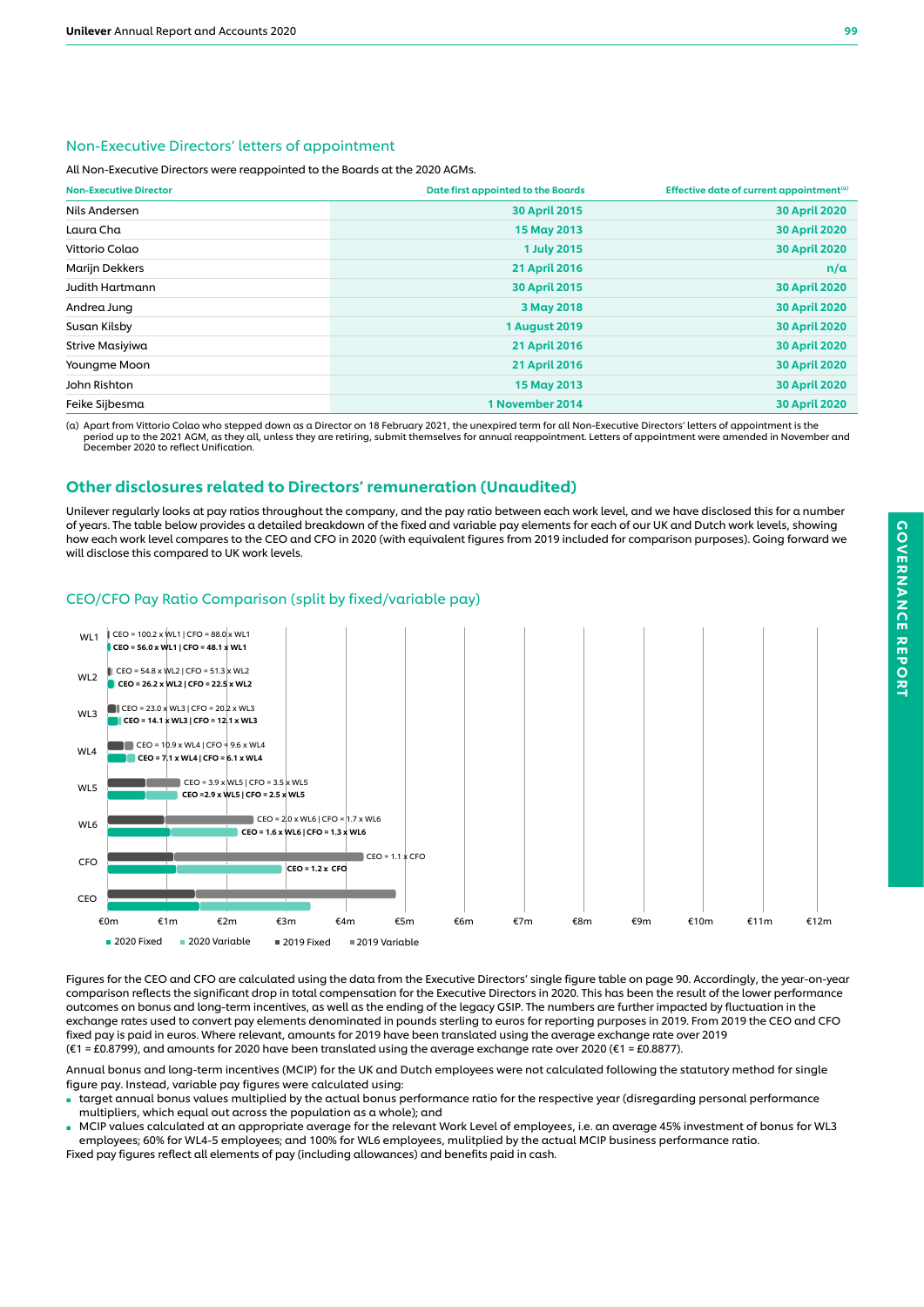## CEO pay ratio comparison

The table below is included to meet UK requirements and shows how pay for the CEO compares to our UK employees at the 25th percentile, median and 75th percentile.

| Year                               |                                       | 25th Percentile | <b>Median Percentile</b> | <b>75th Percentile</b> | <b>Mean Pay Ratio</b> |
|------------------------------------|---------------------------------------|-----------------|--------------------------|------------------------|-----------------------|
| <b>Year ended 31 December 2020</b> | Salary:                               | £34,298         | £41,010                  | £55,000                |                       |
|                                    | Pay and benefits:                     | £45,713         | £55,751                  | £80,670                |                       |
|                                    | Pay ratio (Option A):                 | 67              | 55                       | 38                     | 50                    |
| Year ended 31 December 2019        | Salary:                               | £38,510         | £45,154                  | £59,988                |                       |
|                                    | Pay and benefits (excluding pension): | £50.689         | £61.086                  | £87,982                |                       |
|                                    | Pay ratio (Option A):                 | 83              | 69                       | 48                     | 51                    |

Figures for the CEO are calculated using the data from the Executive Directors' single figure table on page 90 translated into sterling using the average exchange rate over 2020 (€1 = £0.8877).

Option A was used to calculate the pay and benefits (including pension) of the 25th percentile, median and 75th percentile UK employees because the data was readily available for all UK employees of the group and Option A is the most accurate method (as it is based on total full-time equivalent total reward for all UK employees for the relevant financial year). Figures are calculated by reference to 31 December 2020, and the respective salary and pay and benefits figures for each quartile are set out in the table above. Full-time equivalent figures are calculated on a pro-rated basis.

Variable pay figures for the UK employees are calculated on the basis set out in the paragraph for other work levels below the 'CEO/CFO pay ratio comparison' table. The reason for this is it would be unduly onerous to recalculate these figures when, based on a sample, the impact of such recalculation is expected to be minimal.

Year-on-year comparisons reflects the lowering incentive performance outcomes in 2020. For the overall UK employee calculation salary has increased by approximately 1.29% (despite the lowering of performance outcomes and changes in FTE's), which is aligned to our defined peer group at the 50th percentile (market median), that we benchmark against on a yearly basis.

Additionally, in the UK we are required to show additional disclosures on the rates of change in pay year on year. The pay ratios set out above are more meaningful as they compare to the pay of all of our UK employees. By contrast, the UK regulations require us to show the percentages below based on employees of our PLC top company only, which forms a relatively small proportion of our total UK workforce. So, whilst operationally we may pay greater attention to our internal pay ratios (included above in the 'CEO/CFO pay ratio comparison' table), these new required figures are as follows:

#### Percentage change in remuneration of Executive Directors (CEO/CFO)

The table below shows the five-year history year-on-year percentage change for fixed pay, other benefits (excluding pension) and bonus for the CEO, CFO and PLC's employees (based on total full-time equivalent total reward for the relevant financial year) pursuant to UK requirements. The respective changes in percentages in fees for our Non-Executive Directors are included in the table 'Percentage change in remuneration of Non-Executive Directors' on page 98.

|                            |                              | <b>Fixed pay</b> | <b>Other benefits</b><br>(not including<br>pension) | <b>Bonus</b> |
|----------------------------|------------------------------|------------------|-----------------------------------------------------|--------------|
| % change from 2019 to 2020 | CEO <sup>(a)(b)</sup>        | 4.0%             | 36.6%                                               | $-39.1%$     |
|                            | CFO <sup>(a)(c)</sup>        | 3.0%             | 40.7%                                               | $-39.7%$     |
|                            | PLC employees <sup>(d)</sup> | 1.7%             | 30.2%                                               | $-3.0%$      |
| % change from 2018 to 2019 | CEO <sup>(a)(b)</sup>        | $-9.5%$          | $-92.3%$                                            | $-7.4%$      |
|                            | CFO <sup>(a)</sup>           | 4.2%             | 4.8%                                                | 7.9%         |
|                            | PLC employees <sup>(d)</sup> | 15.0%            | $-5.2%$                                             | 9.7%         |
| % change from 2017 to 2018 | CEO <sup>(a)</sup>           | 11.3%            | $-19.2%$                                            | $-16.5%$     |
|                            | CFO <sup>(a)</sup>           | 8.2%             | 8.3%                                                | $-10.5%$     |
|                            | PLC employees <sup>(d)</sup> | 8.4%             | $-5.0%$                                             | $-3.9%$      |
| % change from 2016 to 2017 | CEO <sup>(a)</sup>           | $-6.9%$          | 5.0%                                                | 0.8%         |
|                            | CFO <sup>(a)</sup>           | $-2.2%$          | $-5.5%$                                             | 21.1%        |
|                            | PLC employees <sup>(d)</sup> | $-6.8%$          | $-7.0%$                                             | 14.5%        |
| % change from 2015 to 2016 | CEO <sup>(a)</sup>           | $-11.0%$         | $-5.1%$                                             | $-11.0%$     |
|                            | CFO <sup>(a)(c)</sup>        | $-30.8%$         | $-32.2%$                                            | 14.3%        |
|                            | PLC employees <sup>(d)</sup> | 10.1%            | 19.1%                                               | 16.6%        |
| % change from 2014 to 2015 | CEO <sup>(a)</sup>           | 11.3%            | 14.5%                                               | 55.8%        |
|                            | CFO <sup>(a)(c)</sup>        | $-16.6%$         | $-27.6%$                                            | 4.4%         |
|                            | PLC employees <sup>(d)</sup> | 0.3%             | 20.7%                                               | 79.0%        |

(a) Calculated using the data from the Executive Directors' single figure table on page 90 (for information on exchange rates please see the footnotes in that table).<br>(b) As result of a lower differentiation factor for the

has been added in the cost instead of in base salary and therefore the Other Benefits increased from 2019 to 2020 compared to prior years. As at 1 January 2019 Alan Jope succeeded Paul Polman as CEO and therefore the CEO remuneration from 2018 to 2019 decreased compared to prior years as Alan Jope's Fixed Pay was set at a level lower than Paul Polman's.

(c) As result of a lower differentiation factor for the bonus in 2020, the Bonus from 2019 to 2020 decreased compared to prior years. As at 1 January 2020 the tax gross-up has been added in the cost instead of in base salary and therefore the Other Benefits increased from 2019 to 2020 compared to prior years. As at October 2015 Jean-Marc Huet<br>stepped down as CFO and therefore the figures only in 2016, although he assumed the role of CFO as from October 2015. As a result the figure for 2016 include payments from May 2016 onwards. The CFO remuneration from<br>2015 to 2016 therefore decreased, which was also due to Grae

(d) For the PLC employees, fixed pay numbers have been restated to include cash-related benefits employees receive as part of their total compensation, to ensure we can<br>accurately compare fixed pay for them against that of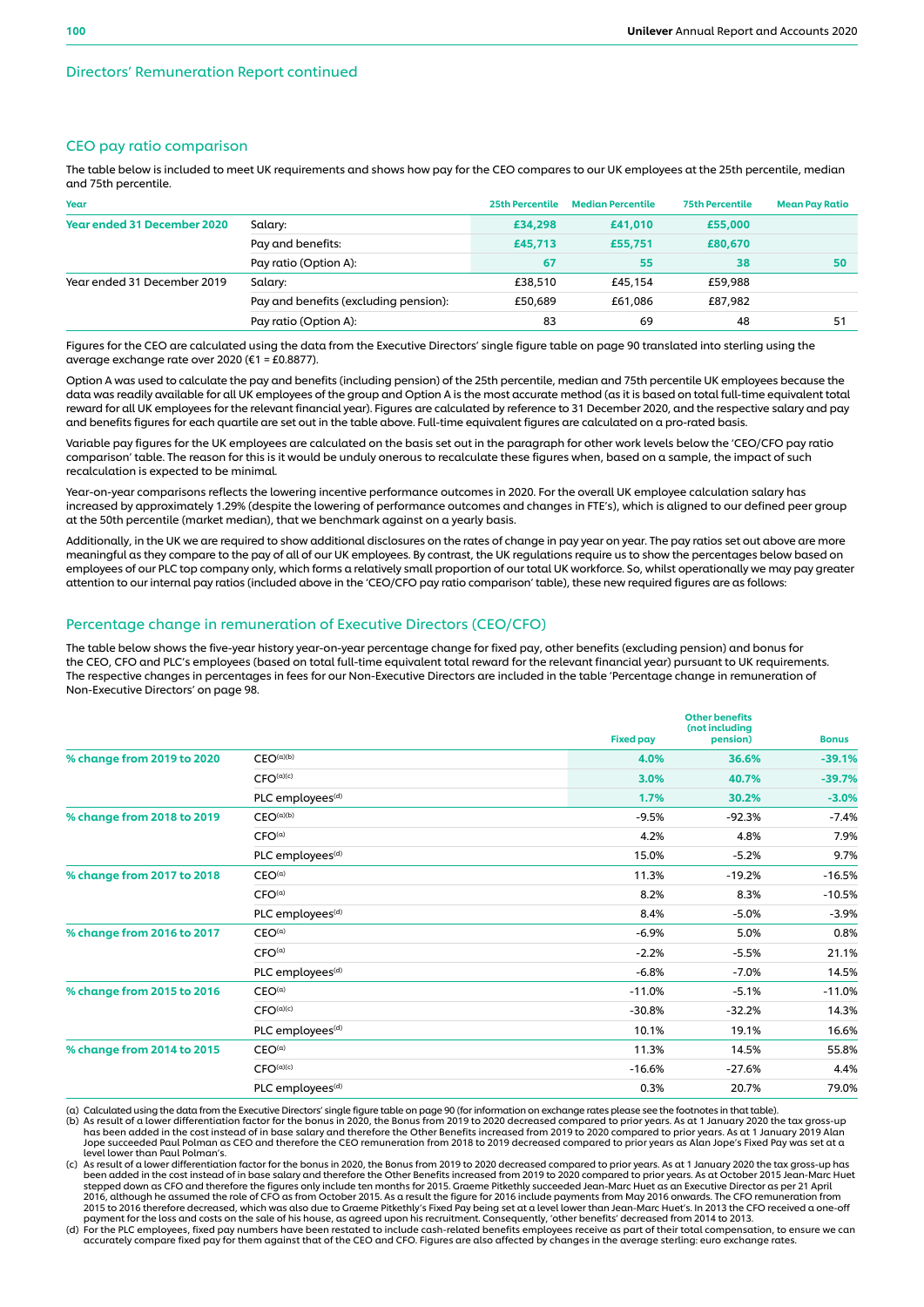## Relative importance of spend on pay

The chart below shows the relative spend on pay compared with dividends paid to Unilever shareholders and underlying earnings. Underlying earnings represent the underlying profit attributable to Unilever shareholders and provides a good reference point to compare spend on pay. The chart below shows the percentage of movement in underlying earnings, dividends and total staff costs versus the previous year.



In calculating underlying profit attributable to shareholders, net profit attributable to shareholders is adjusted to eliminate the post-tax impact of non-underlying items in operating profit and any other significant unusual terms within net profit but not operating profit (see note 7 on page 133 for details).

## CEO single figure ten-year history

The table below shows the ten-year history of the CEO single figure of total remuneration:

|                                                                      | 2011  | 2012  | 2013  | 2014  | 2015   | 2016  | 2017   | 2018   | 2019  | 2020  |
|----------------------------------------------------------------------|-------|-------|-------|-------|--------|-------|--------|--------|-------|-------|
| CEO single figure of total remuneration ( $\epsilon$ '000)           | 6.010 | 7.852 | 7.740 | 9.561 | 10.296 | 8.370 | 11.661 | 11.726 | 4.894 | 3,447 |
| Annual bonus award rates against maximum<br>opportunity              | 68%   | 100%  | 78%   | 66%   | 92%    | 92%   | 100%   | 51%    | 55%   | 32%   |
| GSIP performance shares vesting rates against<br>maximum opportunity | 44%   | 55%   | 64%   | 61%   | 49%    | 35%   | 74%    | 66%    | 60%   | n/a   |
| MCIP matching shares vesting rates against<br>maximum opportunity    | n/a   | n/a   | n/a   | 81%   | 65%    | 47%   | 99%    | 88%    | n/a   | 42%   |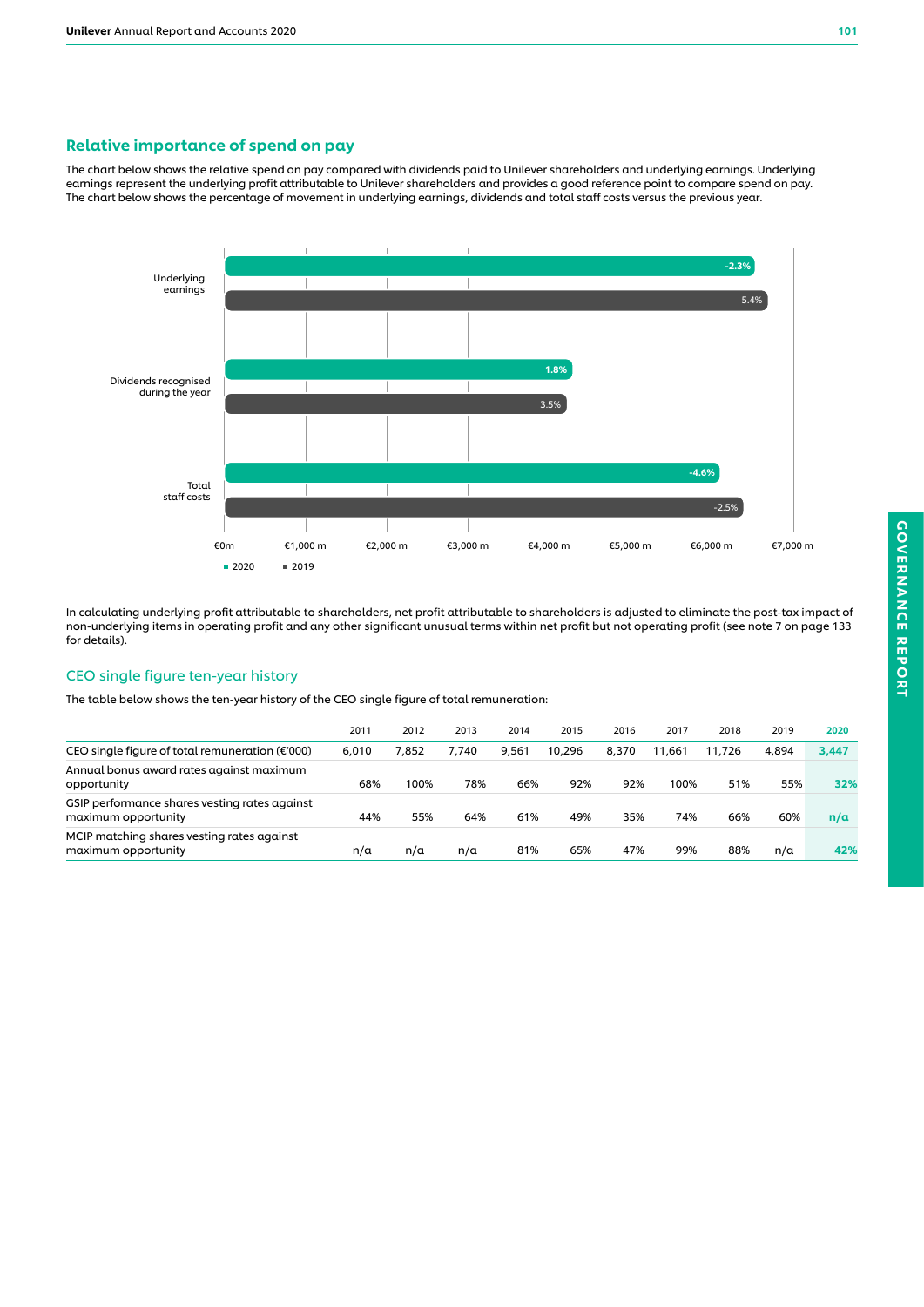### Directors' Remuneration Report continued

#### Ten-year historical Total Shareholder Return (TSR) performance

The graph below includes growth in the value of a hypothetical £100 investment over ten years' FTSE 100 comparison based on 30-trading-day average values.

The table below shows Unilever's performance against the FTSE 100 Index, which is the most relevant index in the UK where we have our principal listing. Unilever is a constituent of this index.

## Ten-year historical TSR performance



#### Serving as a non-executive on the board of another company

Unilever recognises the benefit to the individual and the Group of senior executives acting as directors of other companies in terms of broadening Directors' knowledge and experience, but the number of outside directorships of listed companies is generally limited to one per Executive Director. The remuneration and fees earned from that particular outside listed directorship may be retained (see 'Independence and Conflicts' on page 62 for further details).

For the reason above, Graeme Pitkethly is permitted to be a Non-Executive Director of Pearson PLC since 1 May 2019. In 2020 he received an annual fee of €104,014 (£92,333) (2019: €64,969 (£57,166)) (of which 25% was in accordance with Pearson's remuneration policy delivered in Pearson shares) based on an average exchange rate over 2020 of €1 = £0.8877. Figures for 2019 have been translated in euros based on an average exchange rate over 2019 of €1 = £0.8799.

#### The Compensation Committee

During 2020, the Committee met seven times and its activities included: determining the 2019 annual bonus outcome; determining vesting of the GSIP awards for the CEO, CFO and the ULE; approving the 2019 directors' remuneration report; setting the 2020 annual bonus and MCIP 2020- 2023 performance measures and targets; reviewing fixed pay for the CEO and CFO and fees for the Non-Executive Directors; tracking external developments and assessing their impact on Unilever's remuneration policy and its implementation, in particular in Covid-19 context; review of the remuneration policy, underlying reward principles and proposed changes to the Remuneration Policy, including extensive consultation with investors and proxy agencies (see page 77 of the Committee's Chair letter), workforce pay, including pay philosophy and pay positioning, review of gender pay gap data, and progress on the Fair Compensation Framework.

The Committee operates within its terms of reference which were last updated on 29 November 2020. The Committee's revised terms of reference are contained within 'The Governance of Unilever', and are also set out on our website.

#### www.unilever.com/investor-relations/agm-and-corporate-governance/

As part of the Board evaluation carried out in 2020, the Boards evaluated the performance of the Committee. The Committee also carried out an assessment of its own performance in 2020. Overall the Committee members concluded that the Committee is performing effectively. The Committee has agreed to further enhance its effectiveness by continuing to closely monitor (regulatory) developments and trends in the executive remuneration